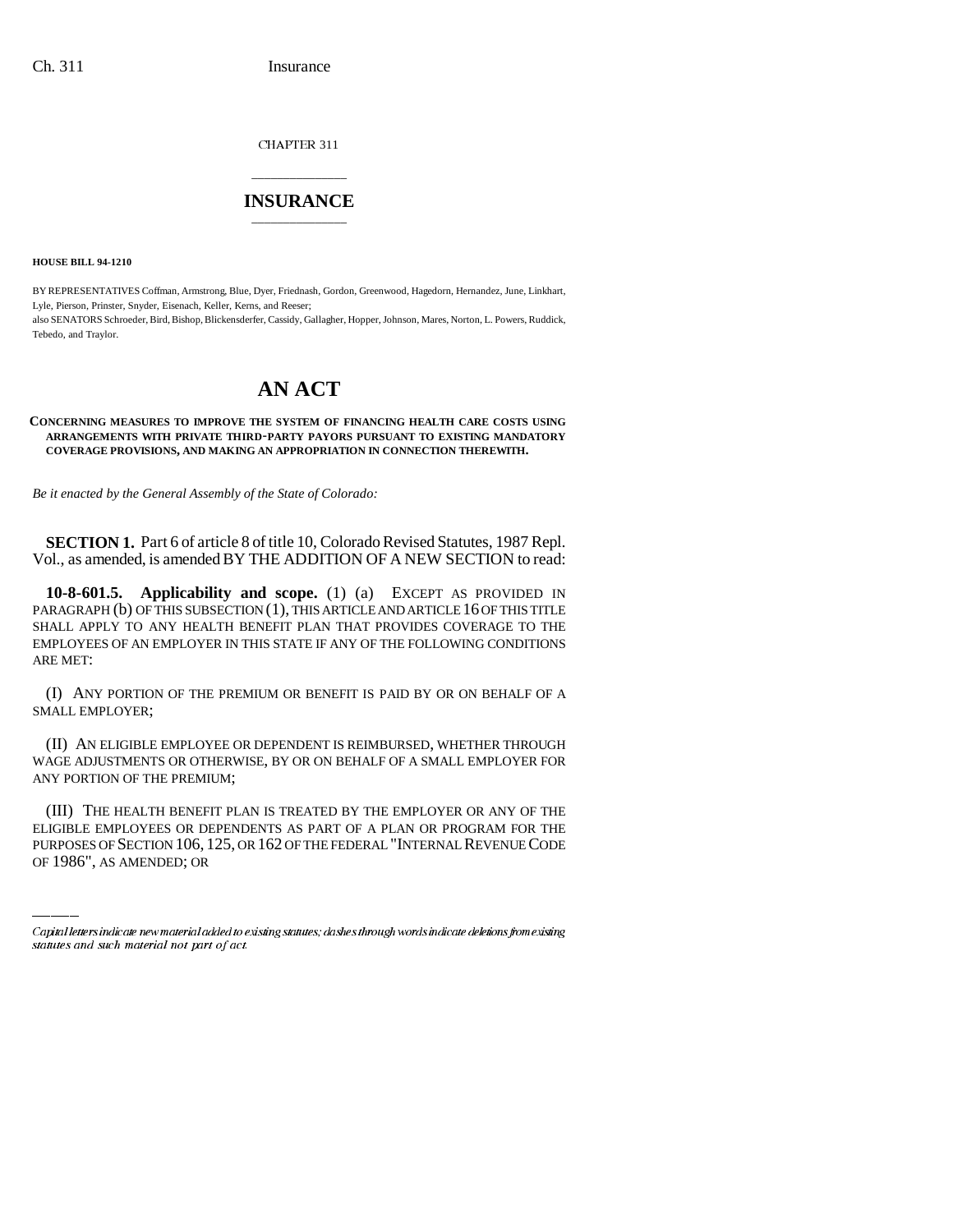(IV) THE PLAN IS MARKETED TO INDIVIDUAL EMPLOYEES THROUGH AN EMPLOYER OR AT A PLACE OF BUSINESS.

(b) THE PROVISIONS OF THIS ARTICLE AND ARTICLE 16 OF THIS TITLE SHALL NOT APPLY TO A MULTIPLE EMPLOYER HEALTH TRUST, AS SET FORTH IN SECTION 10-3-903.5 (7) (b), OR A MULTIPLE EMPLOYER WELFARE ARRANGEMENT, AS SET FORTH IN SECTION 10-3-903.5 (7) (c).

(2) (a) EXCEPT AS PROVIDED IN PARAGRAPH (b) OF THIS SUBSECTION (2), CARRIERS THAT ARE AFFILIATED COMPANIES OR THAT ARE ELIGIBLE TO FILE A CONSOLIDATED TAX RETURN SHALL BE TREATED AS ONE CARRIER AND ANY RESTRICTIONS OR LIMITATIONS IMPOSED BY THIS ARTICLE AND ARTICLE 16 OF THIS TITLE SHALL APPLY AS IF ALL HEALTH BENEFIT PLANS DELIVERED OR ISSUED FOR DELIVERY TO SMALL EMPLOYERS IN THIS STATE BY SUCH AFFILIATED CARRIERS WERE ISSUED BY ONE CARRIER.

(b) AN AFFILIATED CARRIER THAT IS A HEALTH MAINTENANCE ORGANIZATION HAVING A CERTIFICATE OF AUTHORITY UNDER ARTICLE 16 OF THIS TITLE MAY BE CONSIDERED TO BE A SEPARATE CARRIER FOR PURPOSES OF THIS SUBSECTION (2).

(c) UNLESS OTHERWISE AUTHORIZED BY THE COMMISSIONER, A SMALL EMPLOYER CARRIER SHALL NOT ENTER INTO ONE OR MORE CEDING ARRANGEMENTS WITH RESPECT TO HEALTH BENEFIT PLANS DELIVERED OR ISSUED FOR DELIVERY TO SMALL EMPLOYERS IN THIS STATE IF SUCH ARRANGEMENTS WOULD RESULT IN LESS THAN FIFTY PERCENT OF THE INSURANCE OBLIGATION OR RISK FOR SUCH HEALTH BENEFIT PLANS BEING RETAINED BY THE CEDING CARRIER. THE PROVISIONS OF SECTION 10-3-118 AND PART 7 OF ARTICLE 3 OF THIS TITLE SHALL APPLY IF A SMALL EMPLOYER CARRIER CEDES OR ASSUMES ALL OF THE INSURANCE OBLIGATION OR RISK WITH RESPECT TO ONE OR MORE HEALTH BENEFIT PLANS DELIVERED OR ISSUED FOR DELIVERY TO SMALL EMPLOYERS IN THIS STATE.

**SECTION 2.** 10-8-602 (1), (3), (6), and (11), Colorado Revised Statutes, 1987 Repl. Vol., as amended, are amended, and the said 10-8-602 is further amended BY THE ADDITION OF THE FOLLOWING NEW SUBSECTIONS, to read:

**10-8-602. Definitions.** As used in this part 6, unless the context otherwise requires:

(1) "Basic health benefit plan" means a lower cost health benefit plan developed pursuant to section 10-8-606. "ACTUARIAL CERTIFICATION" MEANS A WRITTEN STATEMENT BY A MEMBER OF THE AMERICAN ACADEMY OF ACTUARIES OR OTHER INDIVIDUAL ACCEPTABLE TO THE COMMISSIONER THAT A SMALL EMPLOYER CARRIER IS IN COMPLIANCE WITH THE PROVISIONS OF THIS PART 6 AND APPLICABLE PROVISIONS OF ARTICLE 16 OF THIS TITLE, BASED UPON THE PERSON'S EXAMINATION, INCLUDING A REVIEW OF THE APPROPRIATE RECORDS AND OF THE ACTUARIAL ASSUMPTIONS AND METHODS USED BY THE SMALL EMPLOYER CARRIER IN ESTABLISHING PREMIUM RATES FOR APPLICABLE HEALTH BENEFIT PLANS.

(1.2) "AFFILIATE" OR "AFFILIATED" MEANS ANY ENTITY OR PERSON THAT DIRECTLY OR INDIRECTLY, THROUGH ONE OR MORE INTERMEDIARIES, CONTROLS OR IS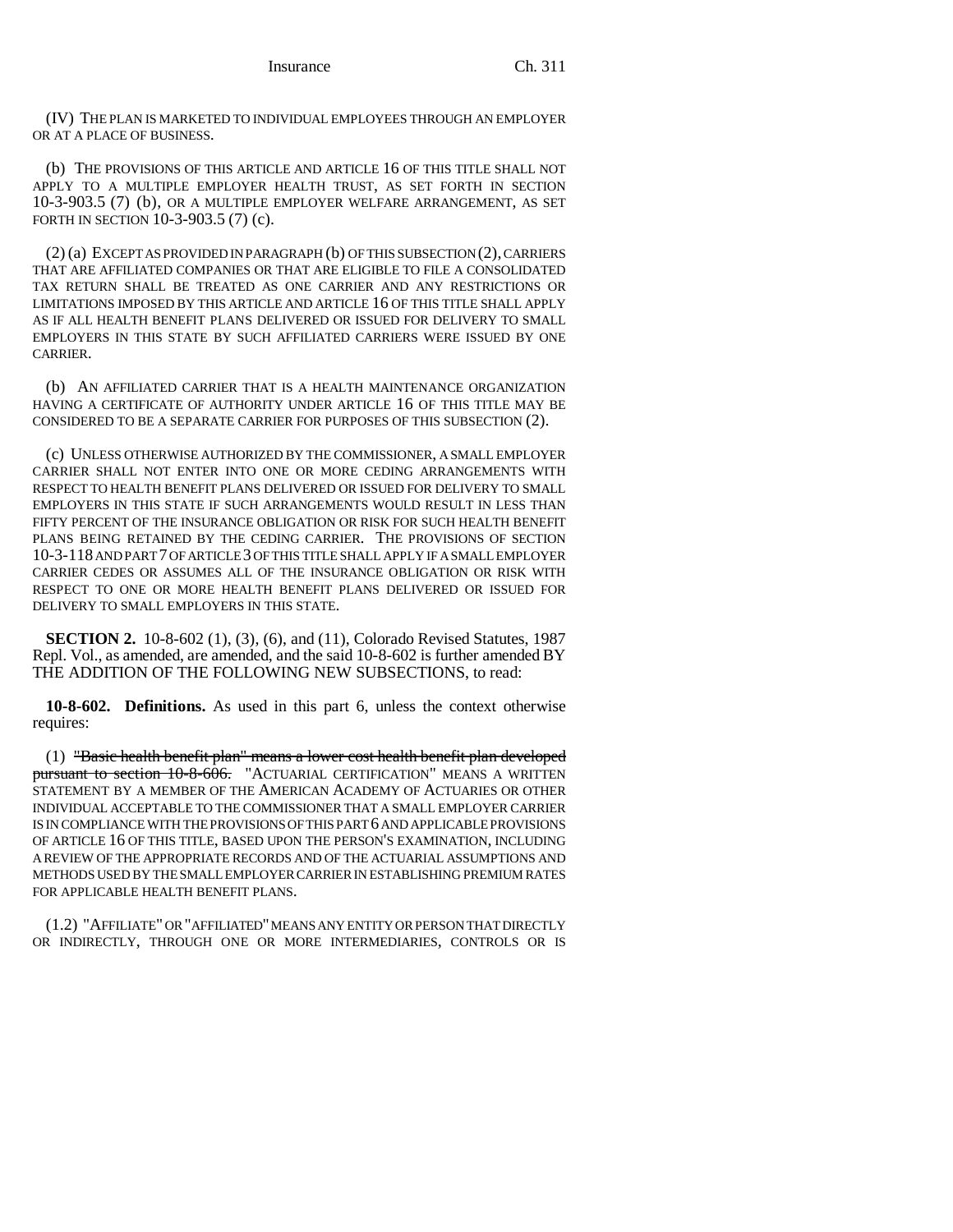CONTROLLED BY, OR IS UNDER COMMON CONTROL WITH, A SPECIFIED ENTITY OR PERSON.

(1.3) "BASE PREMIUM RATE" MEANS, AS TO A RATING PERIOD, THE LOWEST PREMIUM RATE CHARGED OR THAT COULD HAVE BEEN CHARGED BY THE SMALL EMPLOYER CARRIER TO SMALL EMPLOYERS WITH SIMILAR CASE CHARACTERISTICS FOR HEALTH BENEFIT PLANS SUBJECT TO STATE INSURANCE REGULATION.

(1.5) "BASIC HEALTH BENEFIT PLAN" MEANS A HEALTH BENEFIT PLAN DEVELOPED PURSUANT TO SECTION 10-16-105 (7.2).

(2.5) "BUSINESS GROUP OF ONE" MEANS, FOR PURPOSES OF INITIAL QUALIFICATION, AN INDIVIDUAL, A SOLE PROPRIETOR, OR A SINGLE FULL-TIME EMPLOYEE OF A SUBCHAPTER S CORPORATION, C CORPORATION, LIMITED LIABILITY COMPANY, OR PARTNERSHIP WHO HAS CARRIED ON SIGNIFICANT BUSINESS ACTIVITY FOR A PERIOD OF AT LEAST ONE YEAR PRIOR TO APPLICATION FOR COVERAGE, HAS TAXABLE INCOME AS INDICATED ON FEDERAL INTERNAL REVENUE SERVICE FORMS 1040, SCHEDULE C, F, OR SE, OR OTHER FORMS RECOGNIZED BY THE FEDERAL INTERNAL REVENUE SERVICE FOR INCOME REPORTING PURPOSES WHICH GENERATED TAXABLE INCOME IN ONE OF THE TWO PREVIOUS YEARS OR FROM WHICH THAT INDIVIDUAL, SOLE PROPRIETOR, OR SINGLE FULL-TIME EMPLOYEE HAS DERIVED AT LEAST A SUBSTANTIAL PART OF SUCH INDIVIDUAL'S INCOME FOR ONE YEAR OUT OF ANY CONSECUTIVE THREE-YEAR PERIOD. THIS DEFINITION SHALL BE MET BY AN INDIVIDUAL CERTIFYING IN AN AFFIDAVIT SIGNED UNDER OATH THAT SUCH INDIVIDUAL MEETS THE DEFINITION SET FORTH IN THIS SUBSECTION  $(2.5)$ .

(3) "Carrier" means any entity that provides health insurance COVERAGE in this state, For purposes of this part 6, "carrier" includes INCLUDING a franchise insurance plan, A FRATERNAL BENEFIT SOCIETY, a health maintenance organization, a nonprofit hospital and health service corporation, a sickness and accident insurance company, and any other entity providing a plan of health insurance or health benefits subject to the insurance laws and regulations of Colorado.

(3.1) "CARRIER WAITING PERIOD" MEANS A PERIOD OF TIME NOT TO EXCEED SIXTY DAYS DURING WHICH NO PREMIUM SHALL BE COLLECTED AND COVERAGE ISSUED WOULD NOT BECOME EFFECTIVE.

(3.2) (a) "CASE CHARACTERISTICS" MEANS DEMOGRAPHIC CHARACTERISTICS OF A SMALL EMPLOYER THAT ARE CONSIDERED BY THE CARRIER IN THE DETERMINATION OF PREMIUM RATES FOR AN INDIVIDUAL OR SMALL EMPLOYER.

(b) EFFECTIVE JANUARY 1, 1995, "CASE CHARACTERISTICS" ARE LIMITED TO THE FOLLOWING DEMOGRAPHIC CHARACTERISTICS:

(I) THE AGE OF COVERED INDIVIDUALS ACCORDING TO THE FOLLOWING BRACKETS:

(A) FOR CHILDREN WHO ARE DEPENDENTS, A SINGLE BRACKET FROM NEWBORN TO NINETEEN YEARS OF AGE, UNLESS THE CHILD IS A FULL-TIME STUDENT COVERED AS A DEPENDENT, IN WHICH CASE THE BRACKET IS NEWBORN UP TO TWENTY-FOUR YEARS OF AGE;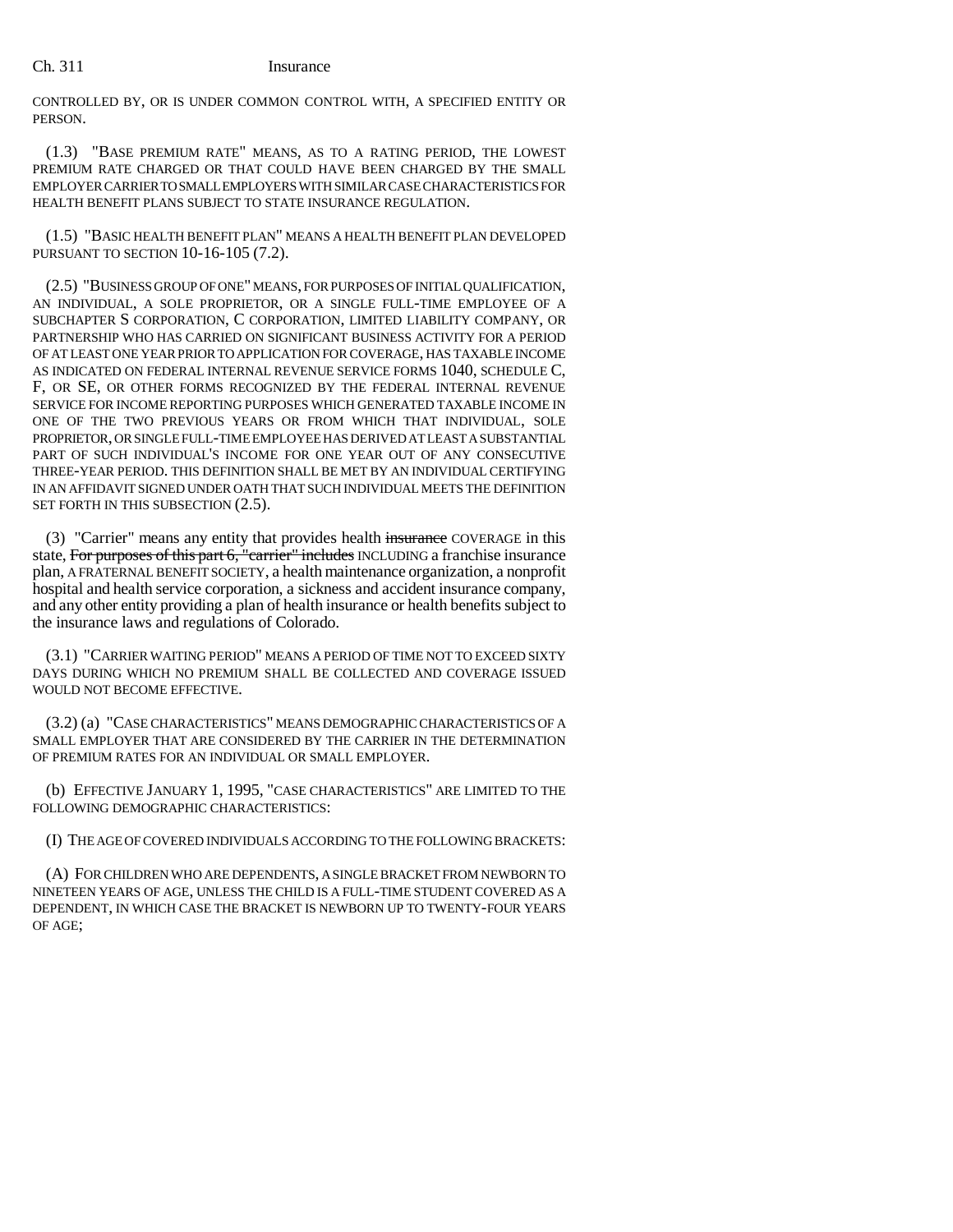(B) FOR ADULTS AND EMANCIPATED MINORS, AGE BRACKETS IN FIVE-YEAR INTERVALS;

(II) GEOGRAPHIC LOCATION OF THE POLICYHOLDER, INCLUDING THE FOLLOWING LOCATION CATEGORIES ONLY:

(A) COUNTIES IN COLORADO THAT ARE PART OF A PRIMARY METROPOLITAN STATISTICAL AREA OR A METROPOLITAN STATISTICAL AREA; EXCEPT THAT DIFFERENT PRIMARY METROPOLITAN STATISTICAL AREAS AND METROPOLITAN STATISTICAL AREAS MAY HAVE DIFFERENT RATES;

(B) COUNTIES IN COLORADO WITH A POPULATION OF TWENTY THOUSAND OR FEWER RESIDENTS; AND

(C) ALL OTHER COUNTIES IN COLORADO;

(III) FAMILY SIZE, INCLUDING THE FOLLOWING SIZE CATEGORIES ONLY:

(A) ONE ADULT;

(B) ONE ADULT AND ANY CHILDREN;

(C) TWO ADULTS; AND

(D) TWO ADULTS AND ANY CHILDREN.

(c) EFFECTIVE JANUARY 1, 1995, "CASE CHARACTERISTICS" DOES NOT INCLUDE CLAIM EXPERIENCE, HEALTH STATUS, AND DURATION OF COVERAGE, OR ANY OTHER CHARACTERISTIC NOT SPECIFICALLY DESCRIBED IN PARAGRAPH (b) OF THIS SUBSECTION (3.2).

(3.5) (a) "CLASS OF BUSINESS" MEANS ALL OR A DISTINCT GROUPING OF SMALL EMPLOYERS AS SHOWN ON THE RECORDS OF A SMALL EMPLOYER CARRIER. A SMALL EMPLOYER CARRIER MAY ESTABLISH NO MORE THAN NINE SEPARATE CLASSES OF BUSINESS, AND EACH CLASS SHALL REFLECT SUBSTANTIAL DIFFERENCES IN EXPECTED CLAIMS EXPERIENCE OR ADMINISTRATIVE COSTS RELATED TO THE FOLLOWING:

(I) THE USE OF MORE THAN ONE TYPE OF SYSTEM FOR THE MARKETING AND SALE OF HEALTH BENEFIT PLANS TO SMALL EMPLOYERS;

(II) THE ACQUISITION OF A CLASS OF BUSINESS FROM ANOTHER SMALL EMPLOYER CARRIER; OR

(III) THE PROVISION OF COVERAGE TO ONE OR MORE ASSOCIATION GROUPS THAT MEET THE REQUIREMENTS OF SECTION 10-16-214 (1).

(b) THE COMMISSIONER MAY APPROVE THE ESTABLISHMENT OF ADDITIONAL CLASSES OF BUSINESS UPON APPLICATION TO THE COMMISSIONER AND A FINDING BY THE COMMISSIONER THAT SUCH ACTION WOULD ENHANCE THE EFFICIENCY AND FAIRNESS OF THE SMALL EMPLOYER HEALTH INSURANCE MARKETPLACE.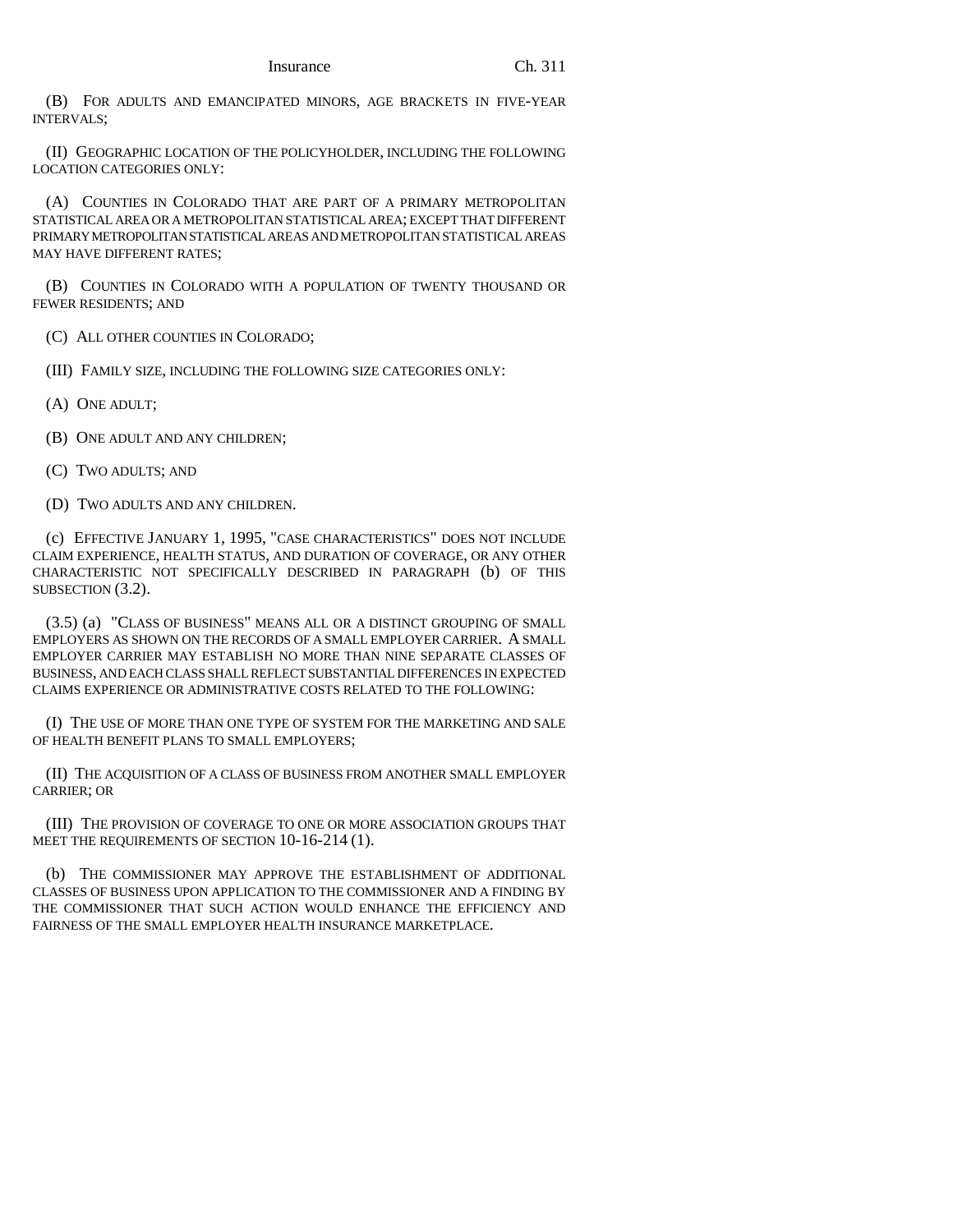## (5.2) "CONTROL" HAS THE SAME MEANING AS SET FORTH IN SECTION 10-3-801 (3).

(5.4) "DEPENDENT" MEANS A SPOUSE, AN UNMARRIED CHILD UNDER NINETEEN YEARS OF AGE, AN UNMARRIED CHILD WHO IS A FULL-TIME STUDENT UNDER TWENTY-FOUR YEARS OF AGE AND WHO IS FINANCIALLY DEPENDENT UPON THE PARENT, AND AN UNMARRIED CHILD OF ANY AGE WHO IS MEDICALLY CERTIFIED AS DISABLED AND DEPENDENT UPON THE PARENT.

(5.5) "ELIGIBLE EMPLOYEE" MEANS AN EMPLOYEE WHO HAS A REGULAR WORK WEEK OF TWENTY-FOUR OR MORE HOURS AND INCLUDES A SOLE PROPRIETOR AND A PARTNER OF A PARTNERSHIP, IF THE SOLE PROPRIETOR OR PARTNER IS INCLUDED AS AN EMPLOYEE UNDER A HEALTH BENEFIT PLAN OF A SMALL EMPLOYER, BUT DOES NOT INCLUDE AN EMPLOYEE WHO WORKS ON A TEMPORARY OR SUBSTITUTE BASIS.

(5.6) "ESTABLISHED GEOGRAPHIC SERVICE AREA" MEANS THE ENTIRE STATE OF COLORADO OR, FOR PLANS THAT DO NOT COVER THE ENTIRE STATE, ANY COUNTY WITHIN WHICH THE CARRIER IS AUTHORIZED TO HAVE ARRANGEMENTS ESTABLISHED WITH PROVIDERS TO PROVIDE SERVICES.

(6) (a) "Health benefit plan" means any hospital or medical EXPENSE policy or certificate, or HOSPITAL OR MEDICAL SERVICE CORPORATION CONTRACT, OR health maintenance organization subscriber contract AVAILABLE FOR USE, OFFERED, OR SOLD TO AN INDIVIDUAL OR TO A SMALL EMPLOYER.

(b) "Health benefit plan" does not include accident only, credit, dental, vision, medicare supplement, long-term care, or disability income insurance, coverage issued as a supplement to liability insurance, workers' compensation or similar insurance, or automobile medical payment insurance, SPECIFIED DISEASES, HOSPITAL CONFINEMENT INDEMNITY, OR LIMITED BENEFIT HEALTH INSURANCE IF:

(I) THE CARRIER FILES ON OR BEFORE MARCH 1 OF EACH YEAR A CERTIFICATION WITH THE COMMISSIONER THAT CONTAINS A STATEMENT BY AN OFFICER OF THE CARRIER CERTIFYING THAT POLICIES OR CERTIFICATES DESCRIBED IN THIS PARAGRAPH (b) ARE BEING OFFERED AND MARKETED AS SUPPLEMENTAL HEALTH INSURANCE AND NOT AS A SUBSTITUTE FOR HOSPITAL OR MEDICAL EXPENSE INSURANCE OR MAJOR MEDICAL EXPENSE INSURANCE AND A SUMMARY DESCRIPTION OF EACH POLICY OR CERTIFICATE DESCRIBED IN THIS PARAGRAPH (b), INCLUDING THE AVERAGE ANNUAL PREMIUM RATES (OR RANGE OF PREMIUM RATES IN CASES WHERE PREMIUMS VARY BY AGE, GENDER, OR

OTHER FACTORS) CHARGED FOR SUCH POLICIES AND CERTIFICATES IN THIS STATE;

(II) IN THE CASE OF A POLICY OR CERTIFICATE THAT IS DESCRIBED IN THIS PARAGRAPH (b) AND THAT IS OFFERED FOR THE FIRST TIME IN THIS STATE ON OR AFTER JULY 1, 1994, THE CARRIER FILES WITH THE COMMISSIONER THE INFORMATION AND STATEMENT REQUIRED IN SUBPARAGRAPH (I) OF THIS PARAGRAPH (b) AT LEAST THIRTY DAYS PRIOR TO THE DATE SUCH A POLICY OR CERTIFICATE IS ISSUED OR DELIVERED IN THIS STATE.

(6.3) "HEALTH STATUS" MEANS THE DETERMINATION BY A CARRIER OF THE UNDERWRITING RISK OF AN INDIVIDUAL OR THE EMPLOYER DUE TO THE PAST,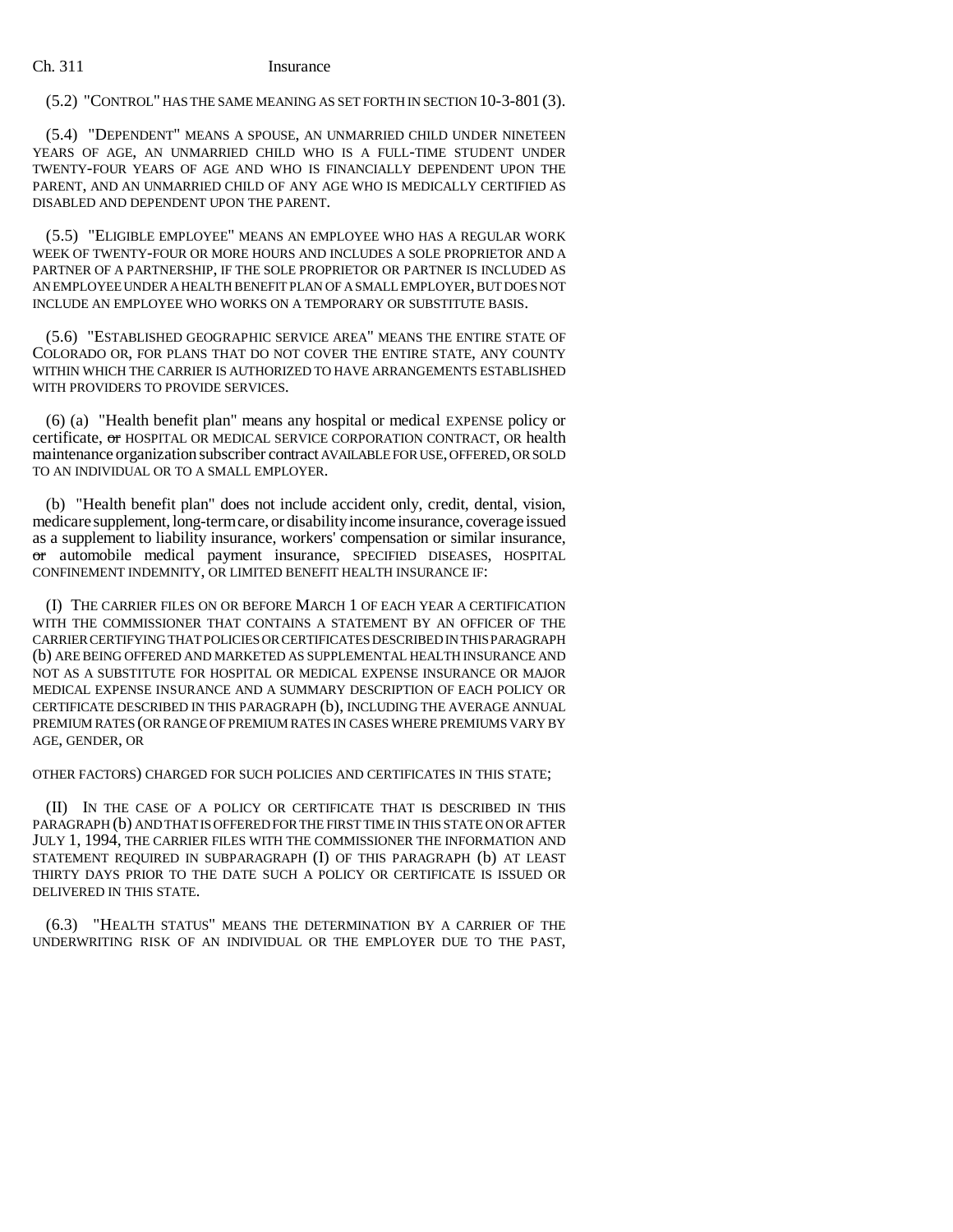PRESENT, OR EXPECTED HEALTH CONDITIONS OF THE EMPLOYEES AND DEPENDENTS OF THE EMPLOYER.

(6.5) "INDEX RATE" MEANS, AS TO A RATING PERIOD FOR SMALL EMPLOYERS WITH SIMILAR CASE CHARACTERISTICS, THE ARITHMETIC AVERAGE OF THE BASE PREMIUM RATE AND THE CORRESPONDING HIGHEST PREMIUM RATE.

(6.7) "LATE ENROLLEE" MEANS AN ELIGIBLE EMPLOYEE OR DEPENDENT WHO REQUESTS ENROLLMENT IN A HEALTH BENEFIT PLAN OF A SMALL EMPLOYER FOLLOWING THE INITIAL ENROLLMENT PERIOD FOR WHICH SUCH INDIVIDUAL IS ENTITLED TO ENROLL UNDER THE TERMS OF THE HEALTH BENEFIT PLAN, IF SUCH INITIAL ENROLLMENT PERIOD IS A PERIOD OF AT LEAST THIRTY DAYS. AN ELIGIBLE EMPLOYEE OR DEPENDENT SHALL NOT BE CONSIDERED A LATE ENROLLEE IF:

(a) THE INDIVIDUAL:

(I) WAS COVERED UNDER ANOTHER QUALIFYING PREVIOUS COVERAGE AT THE TIME OF THE INITIAL ENROLLMENT PERIOD;

(II) LOST COVERAGE UNDER THE OTHER QUALIFYING PREVIOUS COVERAGE AS A RESULT OF TERMINATION OF EMPLOYMENT OR ELIGIBILITY, THE INVOLUNTARY TERMINATION OF THE QUALIFYING PREVIOUS COVERAGE, DEATH OF A SPOUSE, OR DIVORCE; AND

(III) REQUESTS ENROLLMENT WITHIN THIRTY DAYS AFTER TERMINATION OF THE OTHER QUALIFYING PREVIOUS COVERAGE; OR

(b) THE INDIVIDUAL IS EMPLOYED BY AN EMPLOYER THAT OFFERS MULTIPLE HEALTH BENEFIT PLANS AND ELECTS A DIFFERENT PLAN DURING AN OPEN ENROLLMENT PERIOD; OR

(c) A COURT HAS ORDERED THAT COVERAGE BE PROVIDED FOR A DEPENDENT UNDER A COVERED EMPLOYEE'S HEALTH BENEFIT PLAN AND THE REQUEST FOR ENROLLMENT IS MADE WITHIN THIRTY DAYS AFTER ISSUANCE OF SUCH COURT ORDER.

(6.8) "NEW BUSINESS PREMIUM RATE" MEANS, AS TO A RATING PERIOD, THE LOWEST PREMIUM RATE CHARGED OR OFFERED OR WHICH COULD HAVE BEEN CHARGED OR OFFERED BY THE SMALL EMPLOYER CARRIER TO SMALL EMPLOYERS WITH SIMILAR CASE CHARACTERISTICS FOR NEWLY ISSUED HEALTH BENEFIT PLANS WITH THE SAME OR SIMILAR COVERAGE.

(7.5) "PREMIUM" MEANS ALL MONEYS PAID BY A SMALL EMPLOYER AND ELIGIBLE EMPLOYEES OR AN INDIVIDUAL AND ELIGIBLE DEPENDENTS AS A CONDITION OF RECEIVING COVERAGE FROM A CARRIER, INCLUDING ANY FEES OR OTHER CONTRIBUTIONS ASSOCIATED WITH THE HEALTH BENEFIT PLAN.

"PRODUCER" MEANS A PERSON WHO SOLICITS, NEGOTIATES, EFFECTS, PROCURES, DELIVERS, RENEWS, CONTINUES, SERVICES, OR BINDS HEALTH BENEFIT PLANS AND IS LICENSED TO CONDUCT THESE ACTIVITIES IN COLORADO.

(8.5) "QUALIFYING PREVIOUS COVERAGE" AND "QUALIFYING EXISTING COVERAGE"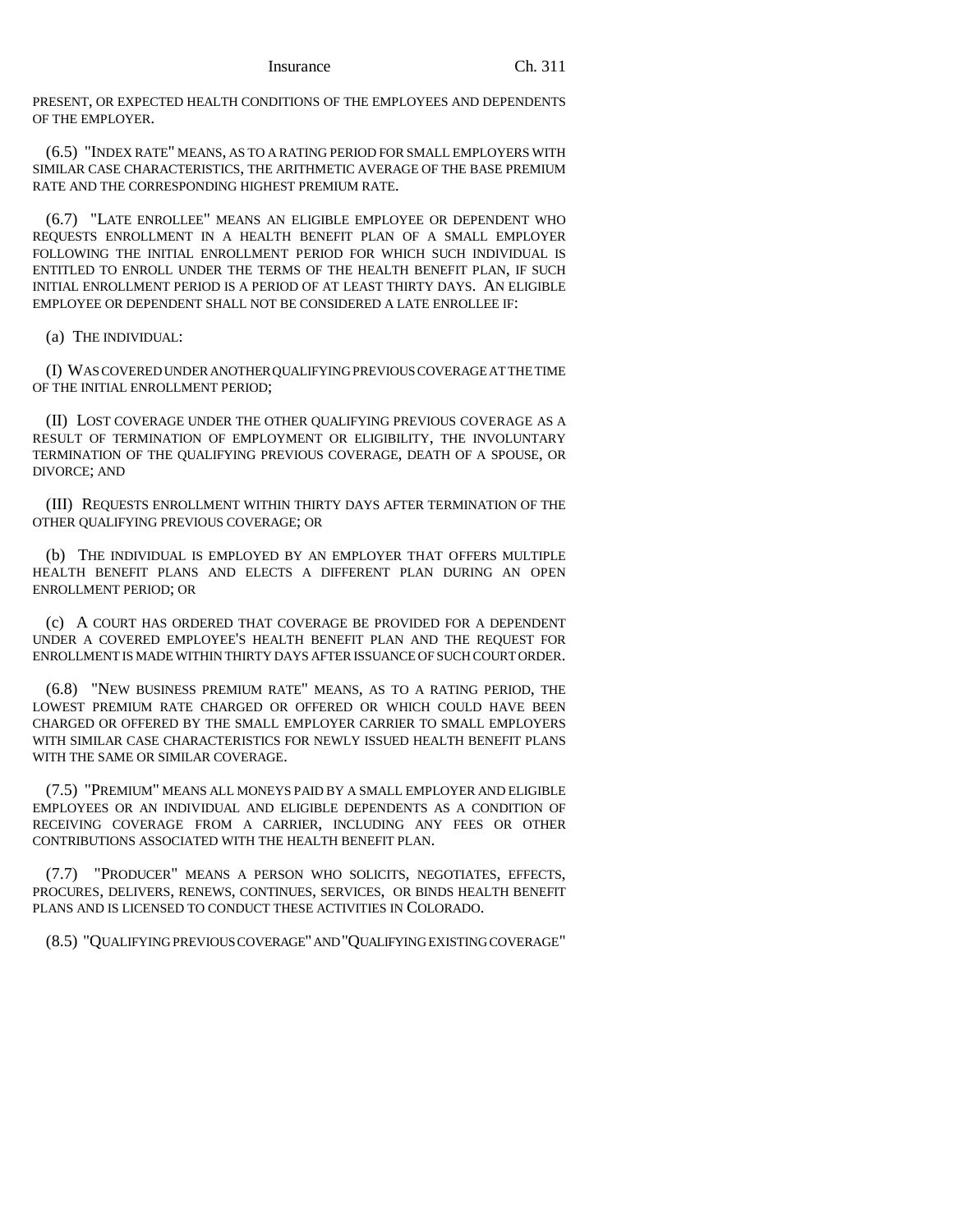MEAN BENEFITS OR COVERAGE PROVIDED UNDER:

(a) MEDICARE OR MEDICAID;

(b) AN EMPLOYER-BASED OR GROUP HEALTH INSURANCE OR HEALTH BENEFIT PLAN THAT PROVIDES BENEFITS SIMILAR TO OR EXCEEDING BENEFITS PROVIDED UNDER THE BASIC OR STANDARD HEALTH BENEFIT PLAN; OR

(c) AN INDIVIDUAL HEALTH INSURANCE POLICY ISSUED UNDER THE PROVISIONS OF SECTIONS 10-16-201 TO 10-16-212, INCLUDING COVERAGE ISSUED BY A HEALTH MAINTENANCE ORGANIZATION OR PREPAID HOSPITAL OR MEDICAL CARE PLAN THAT PROVIDES BENEFITS SIMILAR TO OR EXCEEDING THE BENEFITS PROVIDED UNDER THE BASIC OR STANDARD HEALTH BENEFIT PLAN, IF SUCH POLICY HAS BEEN IN EFFECT FOR A PERIOD OF AT LEAST ONE YEAR; EXCEPT THAT SUCH INDIVIDUAL POLICY NEED NOT COVER MATERNITY OR MENTAL HEALTH CARE.

(8.7) "RATING PERIOD" MEANS THE POLICY PERIOD FOR WHICH PREMIUM RATES ESTABLISHED BY A CARRIER ARE ASSUMED TO BE IN EFFECT.

(9.5) "RESTRICTED NETWORK PROVISION" MEANS ANY PROVISION OF AN INDIVIDUAL OR GROUP HEALTH BENEFIT PLAN THAT CONDITIONS THE PAYMENT OF BENEFITS, IN WHOLE OR IN PART, ON THE USE OF HEALTH CARE PROVIDERS THAT HAVE ENTERED INTO A CONTRACTUAL ARRANGEMENT WITH THE CARRIER TO PROVIDE HEALTH CARE SERVICES TO COVERED INDIVIDUALS.

(11) "Small employer" means any person, firm, corporation, partnership, or association that is actively engaged in business that, on at least fifty percent of its working days during the preceding calendar quarter, employed no more than twenty-five FIFTY eligible employees, the majority of whom were employed within this state AND THAT WAS NOT FORMED PRIMARILY FOR THE PURPOSE OF PURCHASING INSURANCE. ON AND AFTER JANUARY 1, 1996, "SMALL EMPLOYER" INCLUDES A BUSINESS GROUP OF ONE. In determining the number of eligible employees, companies that are affiliated companies, or that are eligible to file a combined tax return for purposes of state taxation, shall be considered one employer.

**SECTION 3.** 10-8-603 (1) (a), Colorado Revised Statutes, 1987 Repl. Vol., as amended, is amended to read:

**10-8-603. Notice of intent to operate as a risk assuming carrier or a reinsuring carrier.** (1) (a) Each small employer carrier shall notify the commissioner by February AUGUST 1, 1994, whether such carrier intends to operate as a risk assuming carrier or a reinsuring carrier. A small employer carrier seeking to operate as a risk assuming carrier shall make an application pursuant to section  $10 - 8 - 604$ .

**SECTION 4.** 10-8-605 (3) (a), (5), (9), and (13), Colorado Revised Statutes, 1987 Repl. Vol., as amended, are amended to read:

**10-8-605. Small employer health care coverage availability program exemption from taxes.** (3) (a) The program shall operate subject to the supervision and control of the board of directors of the Colorado small employer health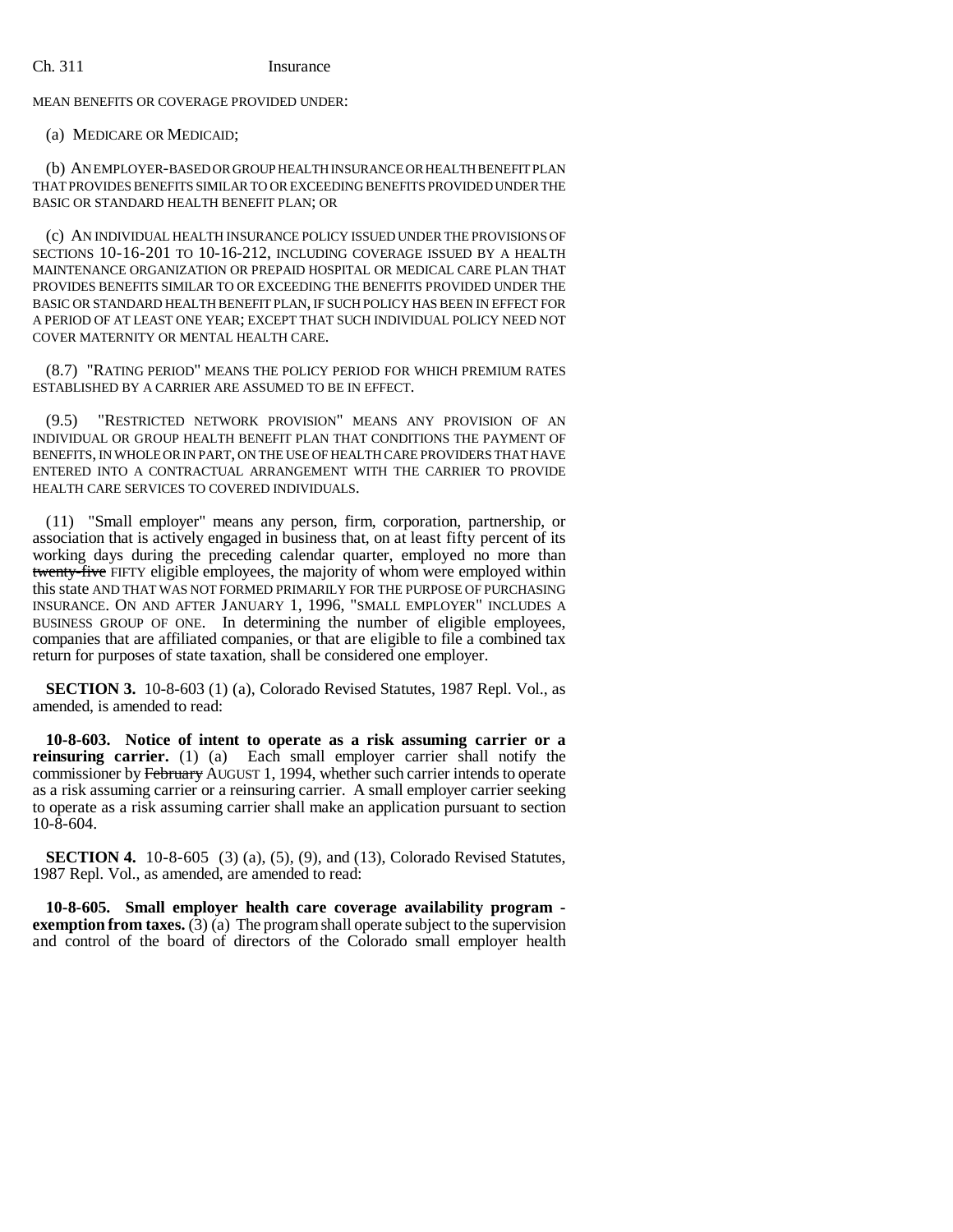reinsurance program, which is hereby created. Subject to the provisions of paragraph (b) of this subsection (3), the board shall consist of  $\frac{e^{i} + e^{i}}{i}$  NINE members appointed by the governor and confirmed by the senate, plus the commissioner who shall serve as an ex officio voting NONVOTING member of the board.

(5) Within one hundred eighty days after the appointment of the initial board, the board shall submit to the commissioner a plan of operation and thereafter any amendments thereto necessary or suitable, to assure the fair, reasonable, and equitable administration of the program. The commissioner shall, after notice and hearing pursuant to section 24-4-105, C.R.S., approve the plan of operation. The plan shall be suitable to assure the fair, reasonable, and equitable administration of the program, and provide for the sharing of program gains or losses on an equitable and proportionate basis pursuant to this section. After such plan of operation has been approved pursuant to section 24-4-105, C.R.S., the board shall transmit such plan to the general assembly by December 1, 1993, for consideration in its deliberations a bill to implement a guaranteed access program based upon a recommendation for such program from the Colorado cost containment and guaranteed access commission created pursuant to section 24-40.5-103, C.R.S. AFTER APPROVAL OF THE PLAN OF OPERATION AS PROVIDED IN THIS SUBSECTION (5), THE PROGRAM SHALL BE OPERATIONAL NO LATER THAN SEPTEMBER 30, 1994.

(9) (a) The board as part of the plan of operation shall establish and amend as necessary a methodology for determining premium rates to be charged by the program for reinsuring small employers and individuals CARRIERS pursuant to this section. The methodology shall include a system for classification of small employers that reflects the types of case characteristics commonly used by small employer carriers in this state. The methodology shall provide for the development of base reinsurance premium rates for coverages to be reinsured, which shall be multiplied by the factors set forth in paragraph  $(b)$  of this subsection  $(9)$  to determine the premium rates for the program. The base reinsurance premium rates shall be established by the board, subject to the approval of the commissioner. and shall be set at levels which reasonably approximate gross premiums charged to small employers by small employer carriers for health benefit plans with benefits similar to the standard health benefit plan adjusted to reflect retention levels required under this part 6.

(b) Premiums for the program shall be SET IN A FAIR AND EQUITABLE MANNER, DESIGNED TO SPREAD THE EXCESS COST OF HIGH RISK CASES AS BROADLY AS POSSIBLE.

(I) An entire small employer group may be reinsured for a rate that is one and one-half times the base reinsurance premium rate for the group established by the board.

(II) An eligible employee or dependent may be reinsured for a rate that is five times the base reinsurance premium rate for the individual established by the board.

(13) This section is repealed, effective June 30, 1996 JULY 1, 2001.

**SECTION 5.** 10-8-606 (3) and (4), Colorado Revised Statutes, 1987 Repl. Vol., as amended, are amended to read: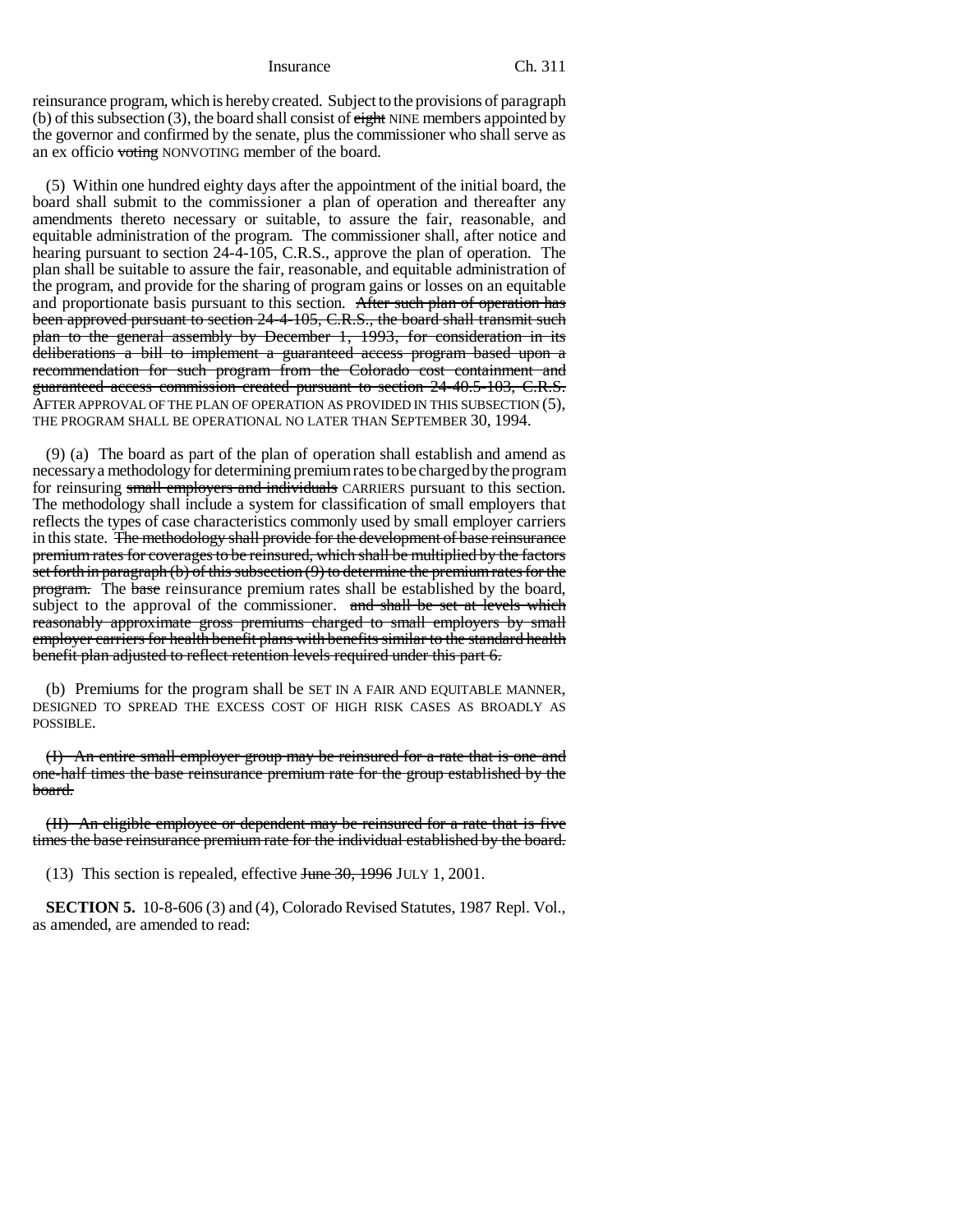**10-8-606. Health benefit plan advisory committee.** (3) (a) The committee shall recommend benefit levels, cost sharing factors, exclusions, and limitations for the basic health benefit plan and the standard health benefit plan. The committee shall also design a basic health benefit plan and a standard health benefit plan which THAT contain benefit and cost sharing levels that are consistent with the basic method of operation and the benefit plans of health maintenance organizations, including mammography screening and any other restrictions imposed by federal law. The plans recommended by the committee may include cost containment features such as:

(I) Utilization review of health care services, including review of the medical necessity of hospital and physician services;

(II) Case management;

(III) Selective contracting with hospitals, physicians, and other health care providers;

(IV) Reasonable benefit differentials applicable to providers that participate or do not participate in arrangements using restricted network provisions; and

(V) Other managed care provisions.

(b) As part of the committee's report to the commissioner, the committee shall study and include in such report recommendations regarding the cost benefit of including and of excluding mental health benefits in the basic health benefit plan and the standard health benefit plan.

(c) The committee shall provide the Colorado cost containment and guaranteed access commission created pursuant to section 24-40.5-103, C.R.S., with a report concerning the recommendations of the committee for the creation of basic and standard health benefit plan packages best suited to small employers in Colorado. for use in a guaranteed access program which shall be considered by the general assembly for purposes of implementation. Such report shall be transmitted to the Colorado cost containment and guaranteed access commission by July 1, 1993.

(d) BY JULY 1, 1994, THE COMMITTEE SHALL SUBMIT THE HEALTH PLANS DESCRIBED IN THIS SUBSECTION (3) TO THE COMMISSIONER. THE COLORADO COST CONTAINMENT AND GUARANTEED ACCESS COMMISSION SHALL ALSO SUBMIT ITS COMMENTS ON THE PLANS TO THE COMMISSIONER. THE COMMISSIONER SHALL REVIEW AND APPROVE THE PLANS NO LATER THAN AUGUST 15, 1994. ANNUALLY, BEGINNING JULY 1, 1995, THE COMMITTEE SHALL, IF IT DEEMS NECESSARY, SUBMIT RECOMMENDATIONS TO THE COMMISSIONER FOR CHANGES IN THE PLANS. THE COMMISSIONER SHALL HAVE SIXTY DAYS AFTER ANY SUCH SUBMITTAL TO REVIEW AND APPROVE ANY SUCH RECOMMENDATIONS.

(4) This section is repealed, effective  $\frac{\text{Hence}}{30, 1996}$  JULY 1, 2001.

**SECTION 6.** 10-16-102 (1) and (16), Colorado Revised Statutes, 1987 Repl. Vol., as amended, are amended, and the said 10-16-102 is further amended BY THE ADDITION OF THE FOLLOWING NEW SUBSECTIONS, to read: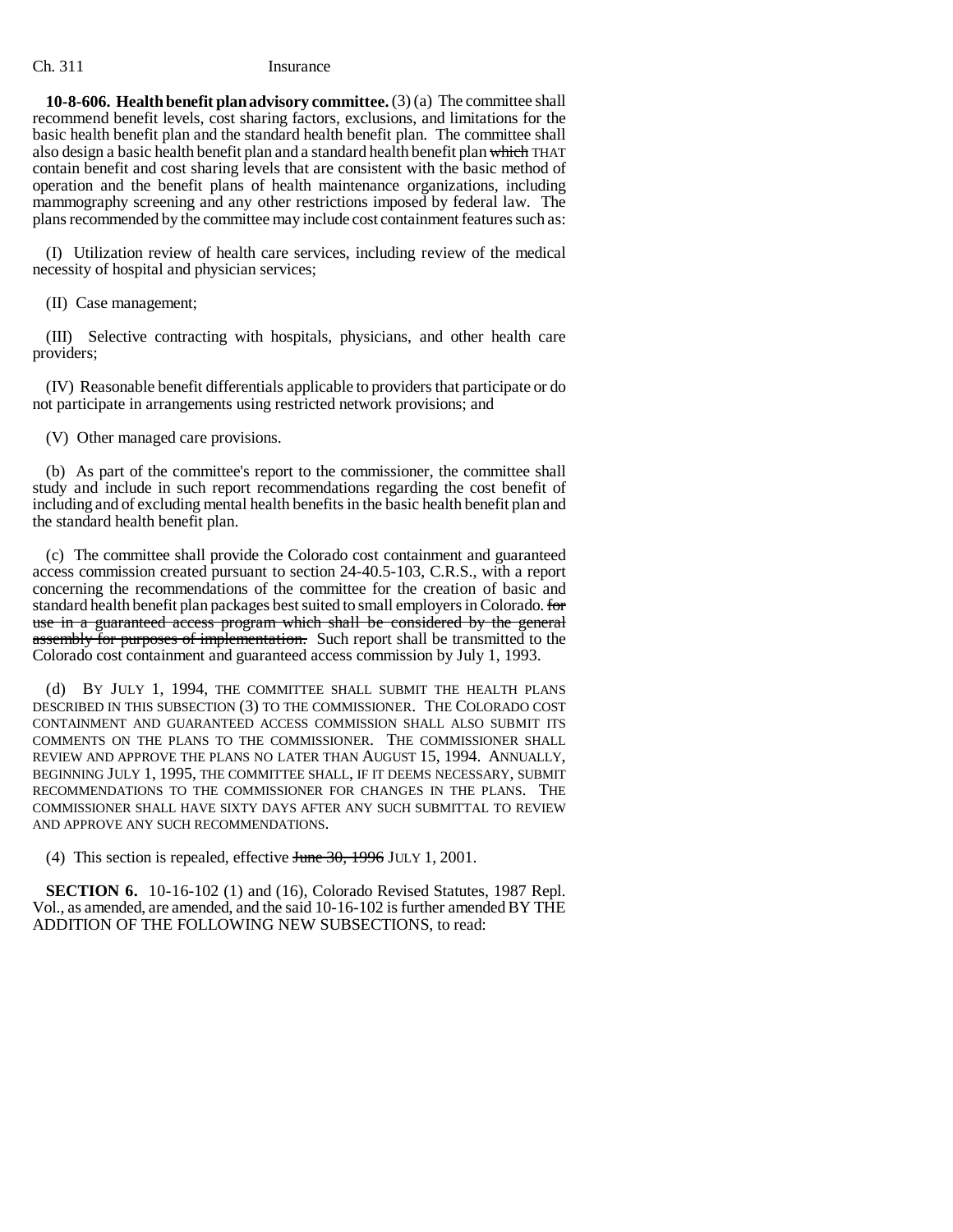**10-16-102. Definitions.** As used in this article, unless the context otherwise requires:

(1) "Basic health care services" means health care services which an enrolled population of a health maintenance organization organized pursuant to the provisions of part 4 of this article might reasonably require in order to maintain good health, including as a minimum, emergency care, inpatient and outpatient hospital services, physician services, outpatient medical services, and laboratory and X-ray services. "ACTUARIAL CERTIFICATION" MEANS A WRITTEN STATEMENT BY A MEMBER OF THE AMERICAN ACADEMY OF ACTUARIES OR OTHER INDIVIDUAL ACCEPTABLE TO THE COMMISSIONER THAT A SMALL EMPLOYER CARRIER IS IN COMPLIANCE WITH THE PROVISIONS OF PART 6 OF ARTICLE 8 OF THIS TITLE AND THIS ARTICLE, BASED UPON THE PERSON'S EXAMINATION, INCLUDING A REVIEW OF THE APPROPRIATE RECORDS AND OF THE ACTUARIAL ASSUMPTIONS AND METHODS USED BY THE SMALL EMPLOYER CARRIER IN ESTABLISHING PREMIUM RATES FOR APPLICABLE HEALTH BENEFIT PLANS.

(1.1) "AFFILIATE" OR "AFFILIATED" MEANS ANY ENTITY OR PERSON THAT DIRECTLY OR INDIRECTLY, THROUGH ONE OR MORE INTERMEDIARIES, CONTROLS OR IS CONTROLLED BY, OR IS UNDER COMMON CONTROL WITH, A SPECIFIED ENTITY OR PERSON.

(1.2) "BASE PREMIUM RATE" MEANS, AS TO A RATING PERIOD, THE LOWEST PREMIUM RATE CHARGED OR THAT COULD HAVE BEEN CHARGED BY THE SMALL EMPLOYER CARRIER TO SMALL EMPLOYERS WITH SIMILAR CASE CHARACTERISTICS FOR HEALTH BENEFIT PLANS SUBJECT TO STATE INSURANCE REGULATION.

(1.3) "BASIC HEALTH BENEFIT PLAN" MEANS A HEALTH BENEFIT PLAN DEVELOPED PURSUANT TO SECTION 10-16-105 (7.2).

(1.4) "BASIC HEALTH CARE SERVICES" MEANS HEALTH CARE SERVICES THAT AN ENROLLED POPULATION OF A HEALTH MAINTENANCE ORGANIZATION ORGANIZED PURSUANT TO THE PROVISIONS OF PART 4 OF THIS ARTICLE MIGHT REASONABLY REQUIRE IN ORDER TO MAINTAIN GOOD HEALTH, INCLUDING AS A MINIMUM, EMERGENCY CARE, INPATIENT AND OUTPATIENT HOSPITAL SERVICES, PHYSICIAN SERVICES, OUTPATIENT MEDICAL SERVICES, AND LABORATORY AND X-RAY SERVICES.

(1.5) "BUSINESS GROUP OF ONE" MEANS, FOR PURPOSES OF INITIAL QUALIFICATION, AN INDIVIDUAL, A SOLE PROPRIETOR, OR A SINGLE FULL-TIME EMPLOYEE OF A SUBCHAPTER S CORPORATION, C CORPORATION, LIMITED LIABILITY COMPANY, OR PARTNERSHIP WHO HAS CARRIED ON SIGNIFICANT BUSINESS ACTIVITY FOR A PERIOD OF AT LEAST ONE YEAR PRIOR TO APPLICATION FOR COVERAGE, HAS TAXABLE INCOME AS INDICATED ON FEDERAL INTERNAL REVENUE SERVICE FORMS 1040, SCHEDULE C, F, OR SE, OR OTHER FORMS RECOGNIZED BY THE FEDERAL INTERNAL REVENUE SERVICE FOR INCOME REPORTING PURPOSES WHICH GENERATED TAXABLE INCOME IN ONE OF THE TWO PREVIOUS YEARS OR FROM WHICH THAT INDIVIDUAL, SOLE PROPRIETOR, OR SINGLE FULL-TIME EMPLOYEE HAS DERIVED AT LEAST A SUBSTANTIAL PART OF SUCH INDIVIDUAL'S INCOME FOR ONE YEAR OUT OF ANY CONSECUTIVE THREE-YEAR PERIOD. THIS DEFINITION SHALL BE MET BY AN INDIVIDUAL CERTIFYING IN AN INDIVIDUAL AFFIDAVIT SIGNED UNDER OATH THAT SUCH INDIVIDUAL MEETS THE DEFINITION SET FORTH IN THIS SUBSECTION (1.5).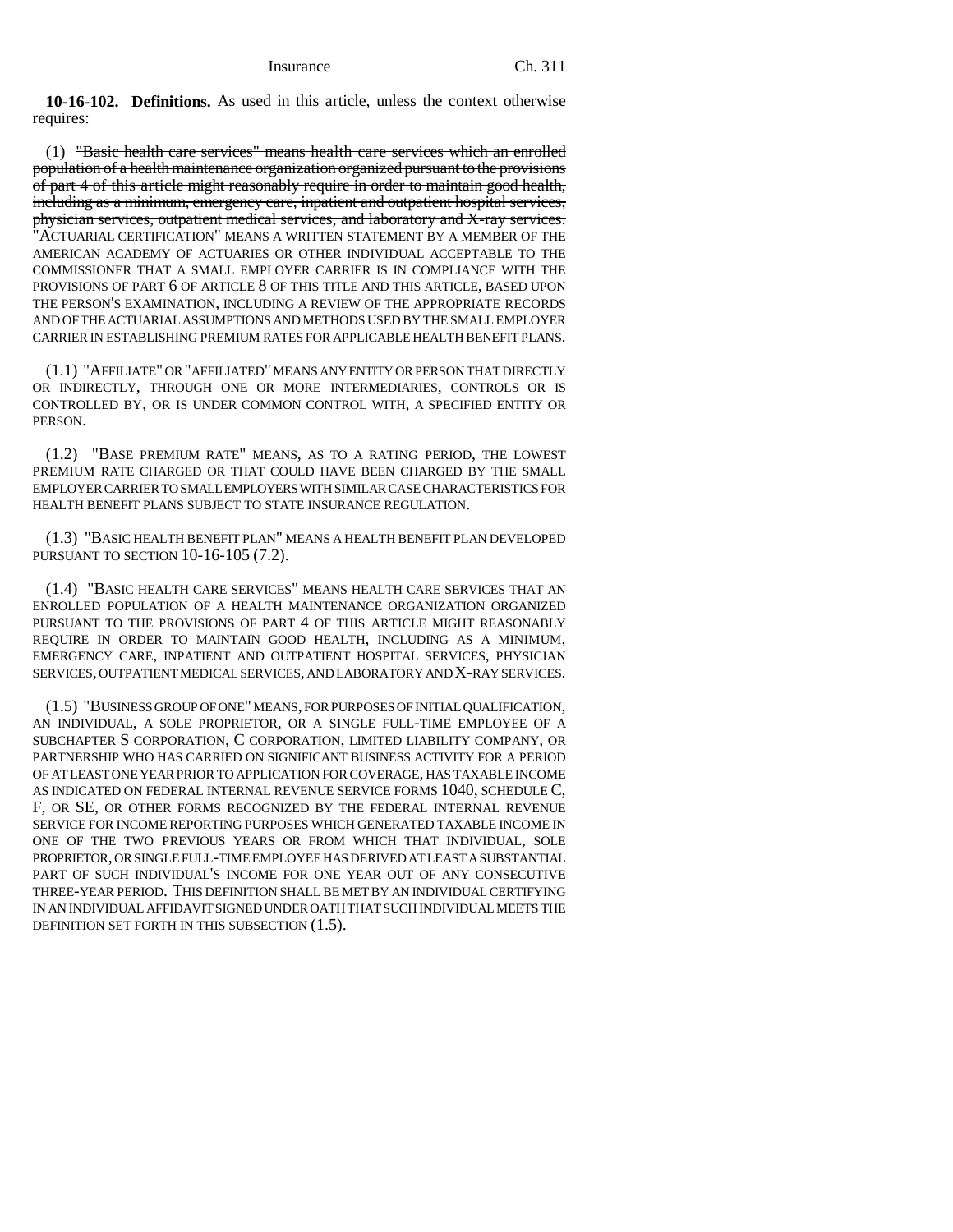(1.6) "CAPPED EMPLOYEES" MEANS THE NUMBER OF EMPLOYEES AND DEPENDENTS WITH HEALTH PROBLEMS AT THE TIME THE PLAN OF WHICH SUCH EMPLOYEES ARE A PART WAS ISSUED WHO ARE IN SMALL GROUPS COVERED BY THE CARRIER WHERE THE SMALL EMPLOYER GROUP WOULD HAVE FAILED THE CARRIER'S NORMAL AND ACTUARIALLY-BASED SMALL GROUP UNDERWRITING CRITERIA SPECIFICALLY BECAUSE OF THE HEALTH STATUS OF THOSE EMPLOYEES WITH HEALTH PROBLEMS AT THE TIME THE PLAN WAS ISSUED, BUT WHO WERE ISSUED BASIC OR STANDARD HEALTH BENEFIT PLAN COVERAGE AS REQUIRED UNDER SECTION 10-16-105 (7.3) (c) REGARDLESS OF THE HEALTH STATUS OF THE GROUP. "CAPPED EMPLOYEES" ONLY INCLUDES EMPLOYEES AND DEPENDENTS COVERED BY A SMALL EMPLOYER GROUP HEALTH BENEFIT PLAN OF A CARRIER AT THE TIME THE CARRIER PROPOSES UNDER SECTION 10-16-105 (7.3) (d.5) TO SUSPEND ITS DUTY TO ISSUE BASIC OR STANDARD HEALTH BENEFIT PLAN COVERAGE AS REQUIRED UNDER SECTION 10-16-105 (7.3) (c).

(1.7) "CARRIER" MEANS ANY ENTITY THAT PROVIDES HEALTH COVERAGE IN THIS STATE INCLUDING A FRANCHISE INSURANCE PLAN, A FRATERNAL BENEFIT SOCIETY, A HEALTH MAINTENANCE ORGANIZATION, A NONPROFIT HOSPITAL AND HEALTH SERVICE CORPORATION, A SICKNESS AND ACCIDENT INSURANCE COMPANY, AND ANY OTHER ENTITY PROVIDING A PLAN OF HEALTH INSURANCE OR HEALTH BENEFITS SUBJECT TO THE INSURANCE LAWS AND REGULATIONS OF COLORADO.

(1.75) "CARRIER WAITING PERIOD" MEANS A PERIOD OF TIME NOT TO EXCEED SIXTY DAYS DURING WHICH NO PREMIUM SHALL BE COLLECTED AND COVERAGE ISSUED WOULD NOT BECOME EFFECTIVE.

(1.8) (a) "CASE CHARACTERISTICS" MEANS DEMOGRAPHIC CHARACTERISTICS OF A SMALL EMPLOYER THAT ARE CONSIDERED BY THE CARRIER IN THE DETERMINATION OF PREMIUM RATES FOR THE SMALL EMPLOYER.

(b) EFFECTIVE JANUARY 1, 1995, "CASE CHARACTERISTICS" ARE LIMITED TO THE FOLLOWING DEMOGRAPHIC CHARACTERISTICS:

(I) THE AGE OF COVERED INDIVIDUALS ACCORDING TO THE FOLLOWING BRACKETS:

(A) FOR CHILDREN WHO ARE DEPENDENTS, A SINGLE BRACKET FROM NEWBORN TO NINETEEN YEARS OF AGE, UNLESS THE CHILD IS A FULL-TIME STUDENT COVERED AS A DEPENDENT, IN WHICH CASE THE BRACKET IS NEWBORN UP TO TWENTY-FOUR YEARS OF AGE;

(B) FOR ADULTS AND EMANCIPATED MINORS, AGE BRACKETS IN FIVE-YEAR INTERVALS;

(II) GEOGRAPHIC LOCATION OF THE POLICYHOLDER, INCLUDING THE FOLLOWING LOCATION CATEGORIES ONLY:

(A) COUNTIES IN COLORADO THAT ARE PART OF A PRIMARY METROPOLITAN STATISTICAL AREA OR A METROPOLITAN STATISTICAL AREA; EXCEPT THAT DIFFERENT PRIMARY METROPOLITAN STATISTICAL AREAS AND METROPOLITAN STATISTICAL AREAS MAY HAVE DIFFERENT RATES;

(B) COUNTIES IN COLORADO WITH A POPULATION OF TWENTY THOUSAND OR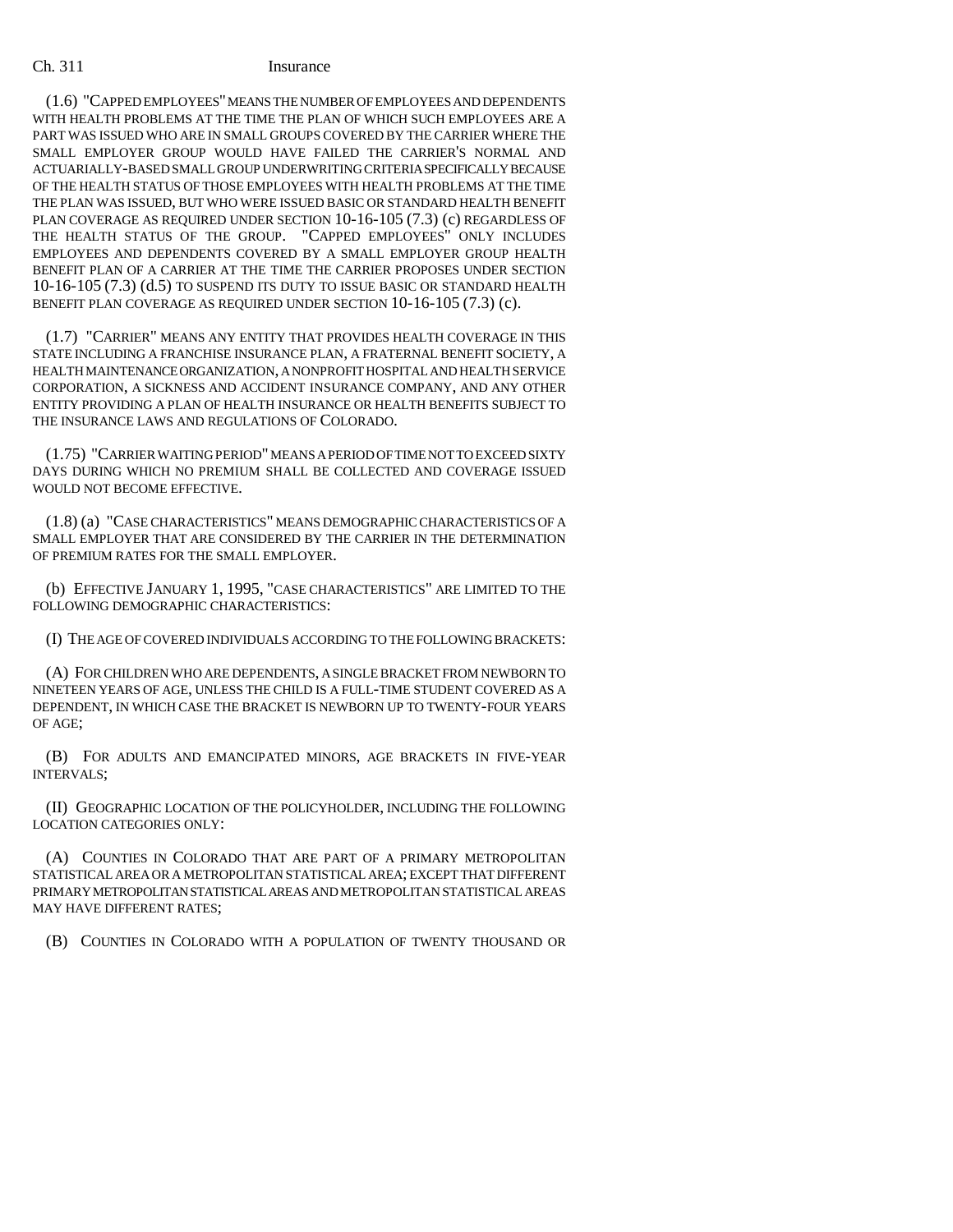(C) ALL OTHER COUNTIES IN COLORADO;

(III) FAMILY SIZE, INCLUDING THE FOLLOWING SIZE CATEGORIES ONLY:

- (A) ONE ADULT;
- (B) ONE ADULT AND ANY CHILDREN;
- (C) TWO ADULTS; AND
- (D) TWO ADULTS AND ANY CHILDREN.

(c) EFFECTIVE JANUARY 1, 1995, "CASE CHARACTERISTICS" DOES NOT INCLUDE CLAIM EXPERIENCE, HEALTH STATUS, AND DURATION OF COVERAGE, OR ANY OTHER CHARACTERISTIC NOT SPECIFICALLY DESCRIBED IN PARAGRAPH (b) OF THIS SUBSECTION  $(1.8)$ .

(1.9) (a) "CLASS OF BUSINESS" MEANS ALL OR A DISTINCT GROUPING OF SMALL EMPLOYERS AS SHOWN ON THE RECORDS OF A SMALL EMPLOYER CARRIER. A SMALL EMPLOYER CARRIER MAY ESTABLISH NO MORE THAN NINE SEPARATE CLASSES OF BUSINESS, AND EACH CLASS SHALL REFLECT SUBSTANTIAL DIFFERENCES IN EXPECTED CLAIMS EXPERIENCE OR ADMINISTRATIVE COSTS RELATED TO THE FOLLOWING:

(I) THE USE OF MORE THAN ONE TYPE OF SYSTEM FOR THE MARKETING AND SALE OF HEALTH BENEFIT PLANS TO SMALL EMPLOYERS;

(II) THE ACQUISITION OF A CLASS OF BUSINESS FROM ANOTHER SMALL EMPLOYER CARRIER; OR

(III) THE PROVISION OF COVERAGE TO ONE OR MORE ASSOCIATION GROUPS THAT MEET THE REQUIREMENTS OF SECTION 10-16-214 (1).

(b) THE COMMISSIONER MAY APPROVE THE ESTABLISHMENT OF ADDITIONAL CLASSES OF BUSINESS UPON APPLICATION TO THE COMMISSIONER AND A FINDING BY THE COMMISSIONER THAT SUCH ACTION WOULD ENHANCE THE EFFICIENCY AND FAIRNESS OF THE SMALL EMPLOYER HEALTH INSURANCE MARKETPLACE.

(2.3) "CONTROL" HAS THE SAME MEANING AS SET FORTH IN SECTION 10-3-801 (3).

(2.5) "DEPENDENT" MEANS A SPOUSE, AN UNMARRIED CHILD UNDER NINETEEN YEARS OF AGE, AN UNMARRIED CHILD WHO IS A FULL-TIME STUDENT UNDER TWENTY-FOUR YEARS OF AGE AND WHO IS FINANCIALLY DEPENDENT UPON THE PARENT, AND AN UNMARRIED CHILD OF ANY AGE WHO IS MEDICALLY CERTIFIED AS DISABLED AND DEPENDENT UPON THE PARENT.

(2.8) "ELIGIBLE EMPLOYEE" MEANS AN EMPLOYEE WHO HAS A REGULAR WORK WEEK OF TWENTY-FOUR OR MORE HOURS AND INCLUDES A SOLE PROPRIETOR AND A PARTNER OF A PARTNERSHIP IF THE SOLE PROPRIETOR OR PARTNER IS INCLUDED AS AN EMPLOYEE UNDER A HEALTH BENEFIT PLAN OF A SMALL EMPLOYER, BUT DOES NOT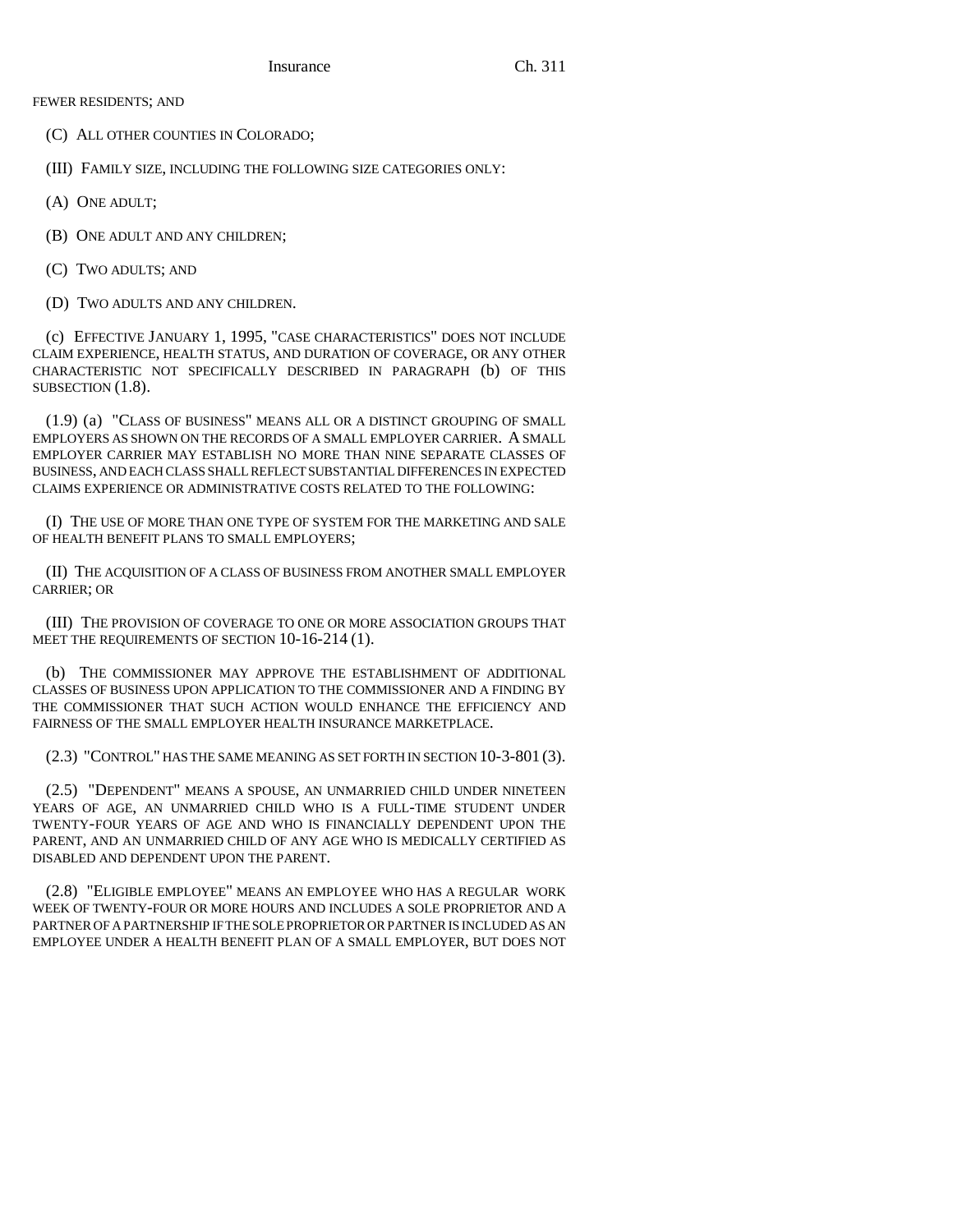INCLUDE AN EMPLOYEE WHO WORKS ON A TEMPORARY OR SUBSTITUTE BASIS.

(4.5) "ESTABLISHED GEOGRAPHIC SERVICE AREA" MEANS THE ENTIRE STATE OF COLORADO OR, FOR PLANS THAT DO NOT COVER THE ENTIRE STATE, ANY COUNTY WITHIN WHICH THE CARRIER IS AUTHORIZED TO HAVE ARRANGEMENTS ESTABLISHED WITH PROVIDERS TO PROVIDE SERVICES.

(6.5) (a) "HEALTH BENEFIT PLAN" MEANS ANY HOSPITAL OR MEDICAL EXPENSE POLICY OR CERTIFICATE, HOSPITAL OR MEDICAL SERVICE CORPORATION CONTRACT, OR HEALTH MAINTENANCE ORGANIZATION SUBSCRIBER CONTRACT AVAILABLE FOR USE, OFFERED, OR SOLD TO AN INDIVIDUAL OR TO A SMALL EMPLOYER.

(b) "HEALTH BENEFIT PLAN" DOES NOT INCLUDE ACCIDENT ONLY, CREDIT, DENTAL, VISION, MEDICARE SUPPLEMENT, LONG-TERM CARE, OR DISABILITY INCOME INSURANCE, COVERAGE ISSUED AS A SUPPLEMENT TO LIABILITY INSURANCE, WORKERS' COMPENSATION OR SIMILAR INSURANCE, AUTOMOBILE MEDICAL PAYMENT INSURANCE, SPECIFIED DISEASE, HOSPITAL CONFINEMENT INDEMNITY, OR LIMITED BENEFIT HEALTH INSURANCE IF:

(I) THE CARRIER FILES ON OR BEFORE MARCH 1 OF EACH YEAR A CERTIFICATION WITH THE COMMISSIONER THAT CONTAINS A STATEMENT BY AN OFFICER OF THE CARRIER CERTIFYING THAT POLICIES OR CERTIFICATES DESCRIBED IN THIS PARAGRAPH (b) ARE BEING OFFERED AND MARKETED AS SUPPLEMENTAL HEALTH INSURANCE AND NOT AS A SUBSTITUTE FOR HOSPITAL OR MEDICAL EXPENSE INSURANCE OR MAJOR MEDICAL EXPENSE INSURANCE AND A SUMMARY DESCRIPTION OF EACH POLICY OR CERTIFICATE DESCRIBED IN THIS PARAGRAPH (b), INCLUDING THE AVERAGE ANNUAL PREMIUM RATES (OR RANGE OF PREMIUM RATES IN CASES WHERE PREMIUMS VARY BY AGE, GENDER, OR OTHER FACTORS) CHARGED FOR SUCH POLICIES AND CERTIFICATES IN THIS STATE;

(II) IN THE CASE OF A POLICY OR CERTIFICATE THAT IS DESCRIBED IN THIS PARAGRAPH (b) AND THAT IS OFFERED FOR THE FIRST TIME IN THIS STATE ON OR AFTER JULY 1, 1994, THE CARRIER FILES WITH THE COMMISSIONER THE INFORMATION AND STATEMENT REQUIRED IN SUBPARAGRAPH (I) OF THIS PARAGRAPH (b) AT LEAST THIRTY DAYS PRIOR TO THE DATE SUCH A POLICY OR CERTIFICATE IS ISSUED OR DELIVERED IN THIS STATE.

(8.3) "HEALTH STATUS" MEANS THE DETERMINATION BY A CARRIER OF THE PAST, PRESENT, OR EXPECTED RISK OF AN INDIVIDUAL OR THE EMPLOYER DUE TO THE HEALTH CONDITIONS OF THE EMPLOYEES OF THE EMPLOYER.

(8.5) "INDEX RATE" MEANS AS TO A RATING PERIOD FOR SMALL EMPLOYERS WITH SIMILAR CASE CHARACTERISTICS, THE ARITHMETIC AVERAGE OF THE APPLICABLE BASE PREMIUM RATE AND THE CORRESPONDING HIGHEST PREMIUM RATE.

(8.7) "LATE ENROLLEE" MEANS AN ELIGIBLE EMPLOYEE OR DEPENDENT WHO REQUESTS ENROLLMENT IN A HEALTH BENEFIT PLAN OF A SMALL EMPLOYER FOLLOWING THE INITIAL ENROLLMENT PERIOD FOR WHICH SUCH INDIVIDUAL IS ENTITLED TO ENROLL UNDER THE TERMS OF THE HEALTH BENEFIT PLAN, IF SUCH INITIAL ENROLLMENT PERIOD IS A PERIOD OF AT LEAST THIRTY DAYS. AN ELIGIBLE EMPLOYEE OR DEPENDENT SHALL NOT BE CONSIDERED A LATE ENROLLEE IF: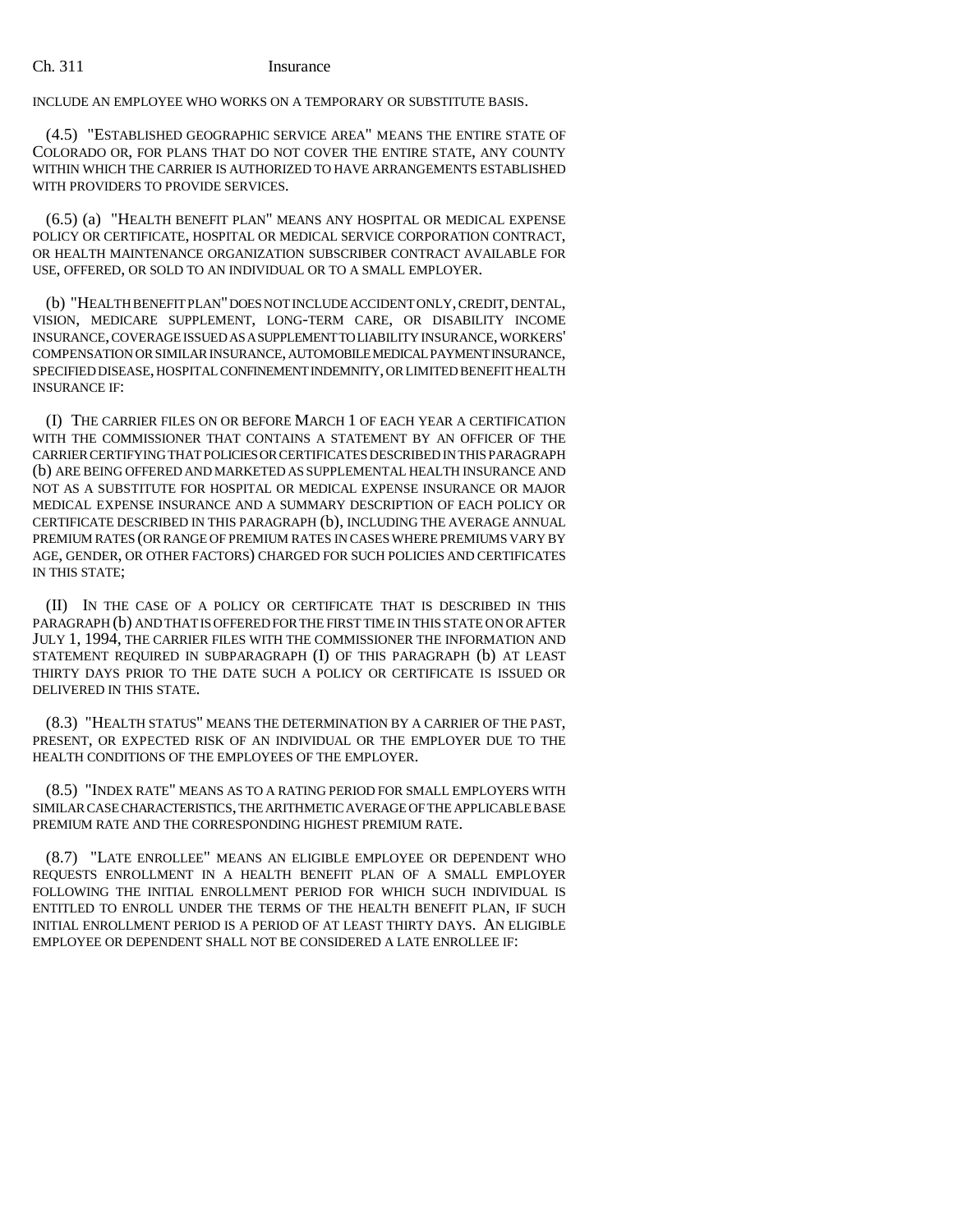## (a) THE INDIVIDUAL:

(I) WAS COVERED UNDER ANOTHER QUALIFYING PREVIOUS COVERAGE AT THE TIME OF THE INITIAL ENROLLMENT PERIOD;

(II) LOST COVERAGE UNDER THE OTHER QUALIFYING PREVIOUS COVERAGE AS A RESULT OF TERMINATION OF EMPLOYMENT OR ELIGIBILITY, THE INVOLUNTARY TERMINATION OF THE QUALIFYING PREVIOUS COVERAGE, DEATH OF A SPOUSE, OR DIVORCE; AND

(III) REQUESTS ENROLLMENT WITHIN THIRTY DAYS AFTER TERMINATION OF THE OTHER QUALIFYING PREVIOUS COVERAGE; OR

(b) THE INDIVIDUAL IS EMPLOYED BY AN EMPLOYER THAT OFFERS MULTIPLE HEALTH BENEFIT PLANS AND ELECTS A DIFFERENT PLAN DURING AN OPEN ENROLLMENT PERIOD; OR

(c) A COURT HAS ORDERED THAT COVERAGE BE PROVIDED FOR A DEPENDENT UNDER A COVERED EMPLOYEE'S HEALTH BENEFIT PLAN AND THE REQUEST FOR ENROLLMENT IS MADE WITHIN THIRTY DAYS AFTER ISSUANCE OF SUCH COURT ORDER.

(9.3) "NEW BUSINESS PREMIUM RATE" MEANS, AS TO A RATING PERIOD, THE LOWEST PREMIUM RATE CHARGED OR OFFERED OR WHICH COULD HAVE BEEN CHARGED OR OFFERED BY THE SMALL EMPLOYER CARRIER TO SMALL EMPLOYERS WITH SIMILAR CASE CHARACTERISTICS FOR NEWLY ISSUED HEALTH BENEFIT PLANS WITH THE SAME OR SIMILAR COVERAGE.

(11.5) "PREMIUM" MEANS ALL MONEYS PAID BY A SMALL EMPLOYER AND ELIGIBLE EMPLOYEES AS A CONDITION OF RECEIVING COVERAGE FROM A CARRIER, INCLUDING ANY FEES OR OTHER CONTRIBUTIONS ASSOCIATED WITH THE HEALTH BENEFIT PLAN.

(14.5) "PRODUCER" MEANS A PERSON LICENSED BY THE DIVISION WHO SOLICITS, NEGOTIATES, EFFECTS, PROCURES, DELIVERS, RENEWS, CONTINUES, SERVICES, OR BINDS HEALTH BENEFIT PLANS AND IS LICENSED TO CONDUCT THESE ACTIVITIES IN COLORADO.

(15.4) "QUALIFYING PREVIOUS COVERAGE" AND "QUALIFYING EXISTING COVERAGE" MEAN BENEFITS OR COVERAGE PROVIDED UNDER:

(a) MEDICARE OR MEDICAID;

(b) AN EMPLOYER-BASED OR GROUP HEALTH INSURANCE OR HEALTH BENEFIT PLAN THAT PROVIDES BENEFITS SIMILAR TO OR EXCEEDING BENEFITS PROVIDED UNDER THE BASIC OR STANDARD HEALTH BENEFIT PLAN; OR

(c) AN INDIVIDUAL HEALTH INSURANCE POLICY ISSUED UNDER THE PROVISIONS OF SECTIONS 10-16-201 TO 10-16-212, INCLUDING COVERAGE ISSUED BY A HEALTH MAINTENANCE ORGANIZATION OR PREPAID HOSPITAL OR MEDICAL CARE PLAN THAT PROVIDES BENEFITS SIMILAR TO OR EXCEEDING THE BENEFITS PROVIDED UNDER THE BASIC OR STANDARD HEALTH BENEFIT PLAN, IF SUCH POLICY HAS BEEN IN EFFECT FOR A PERIOD OF AT LEAST ONE YEAR; EXCEPT THAT SUCH INDIVIDUAL POLICY NEED NOT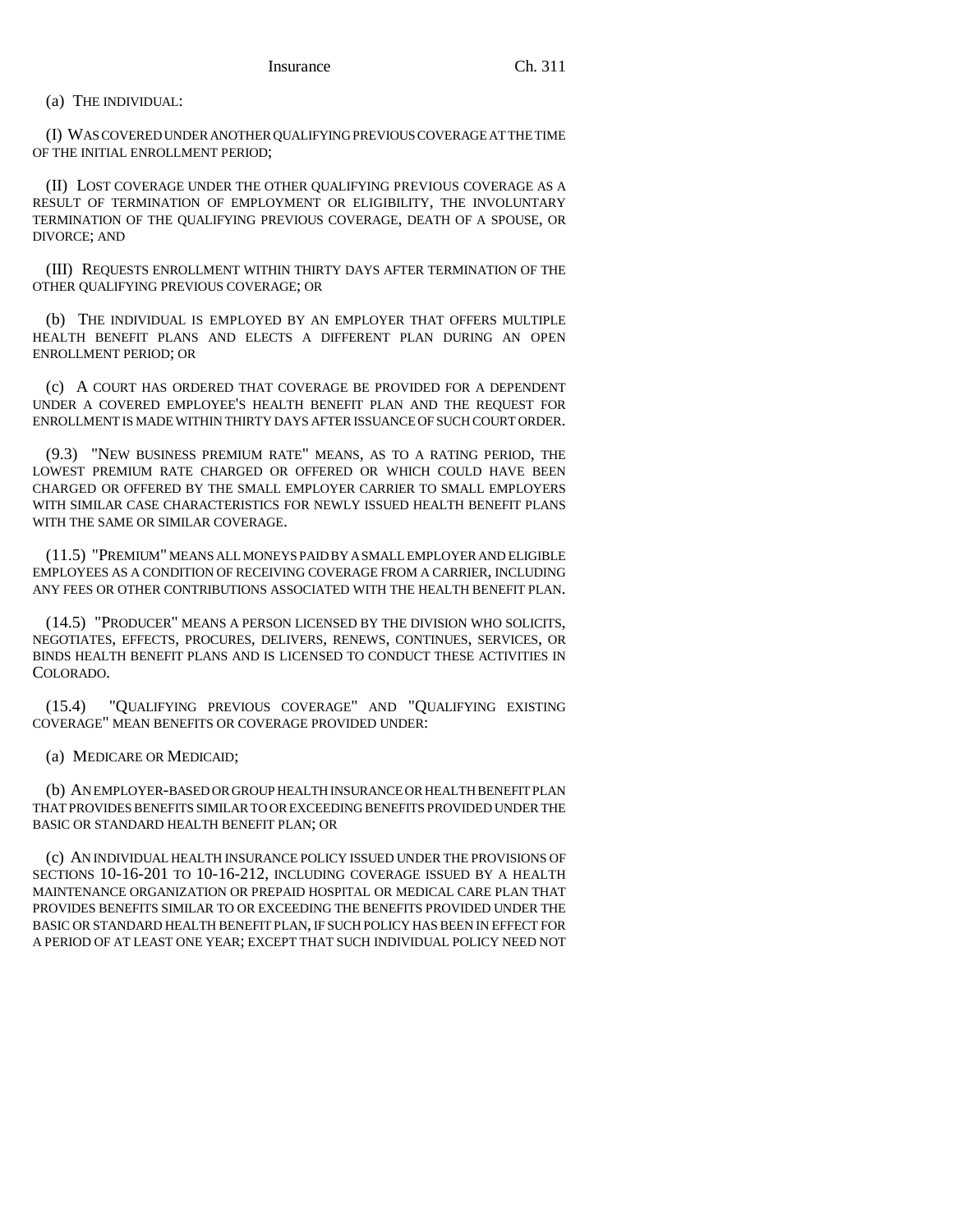COVER MATERNITY OR MENTAL HEALTH CARE.

(15.6) "RATING PERIOD" MEANS THE CALENDAR PERIOD FOR WHICH PREMIUM RATES ESTABLISHED BY A CARRIER ARE ASSUMED TO BE IN EFFECT.

(15.8) "RESTRICTED NETWORK PROVISION" MEANS ANY PROVISION OF AN INDIVIDUAL OR GROUP HEALTH BENEFIT PLAN THAT CONDITIONS THE PAYMENT OF BENEFITS, IN WHOLE OR IN PART, ON THE USE OF HEALTH CARE PROVIDERS THAT HAVE ENTERED INTO A CONTRACTUAL ARRANGEMENT WITH THE CARRIER TO PROVIDE HEALTH CARE SERVICES TO COVERED INDIVIDUALS.

(16) "Small employer" means any person, firm, corporation, partnership, or association THAT IS actively engaged in business which has THAT, on at least fifty percent of its working days during the preceding year CALENDAR QUARTER, employed no more than twenty-five FIFTY ELIGIBLE employees, which THE MAJORITY OF WHOM WERE EMPLOYED WITHIN THIS STATE AND THAT was not formed primarily for the purpose of purchasing insurance. and in which a bona fide employer-employee relationship exists. For purposes of ON AND AFTER JANUARY 1, 1996, "SMALL EMPLOYER" INCLUDES A BUSINESS GROUP OF ONE. IN determining the number of eligible employees, companies which THAT are affiliated companies, or which THAT are eligible to file a combined tax return for purposes of state taxation, shall be considered one employer.

(16.2) "SMALL EMPLOYER CARRIER" MEANS A CARRIER THAT OFFERS HEALTH BENEFIT PLANS COVERING ELIGIBLE EMPLOYEES OF ONE OR MORE SMALL EMPLOYERS IN THIS STATE.

(16.4) "STANDARD HEALTH BENEFIT PLAN" MEANS A HEALTH BENEFIT PLAN DEVELOPED PURSUANT TO SECTION 10-16-105 (7.2).

**SECTION 7.** 10-16-105 (8), Colorado Revised Statutes, 1987 Repl. Vol., as amended, is amended, and the said 10-16-105 is further amended BY THE ADDITION OF THE FOLLOWING NEW SUBSECTIONS, to read:

**10-16-105. Small group sickness and accident insurance - guaranteed issue - mandated provisions for basic and standard health benefit plans - annual report on implementation of guaranteed issue requirements.** (6.5) EACH SMALL EMPLOYER CARRIER SHALL FILE WITH THE COMMISSIONER ANNUALLY ON OR BEFORE MARCH 1, AN ACTUARIAL CERTIFICATION CERTIFYING THAT THE SMALL EMPLOYER CARRIER IS IN COMPLIANCE WITH THE PROVISIONS OF SUBSECTIONS (8) TO (8.2) OF THIS SECTION AND THAT THE RATING METHODS OF THE SMALL EMPLOYER CARRIER ARE ACTUARIALLY SOUND. SUCH CERTIFICATION SHALL BE IN A FORM AND MANNER, AND SHALL CONTAIN SUCH INFORMATION, AS SPECIFIED BY THE COMMISSIONER. A COPY OF THE CERTIFICATION SHALL BE RETAINED BY THE SMALL EMPLOYER CARRIER AT ITS PRINCIPAL PLACE OF BUSINESS.

(6.6) A SMALL EMPLOYER CARRIER SHALL MAKE THE INFORMATION AND DOCUMENTATION DESCRIBED IN SUBSECTION (6) OF THIS SECTION AVAILABLE TO THE COMMISSIONER UPON REQUEST. EXCEPT IN CASES OF VIOLATIONS OF THE PROVISIONS OF PART 6 OF ARTICLE 8 OF THIS TITLE OR THIS ARTICLE, THE INFORMATION SHALL BE CONSIDERED PROPRIETARY AND TRADE SECRET INFORMATION AND SHALL NOT BE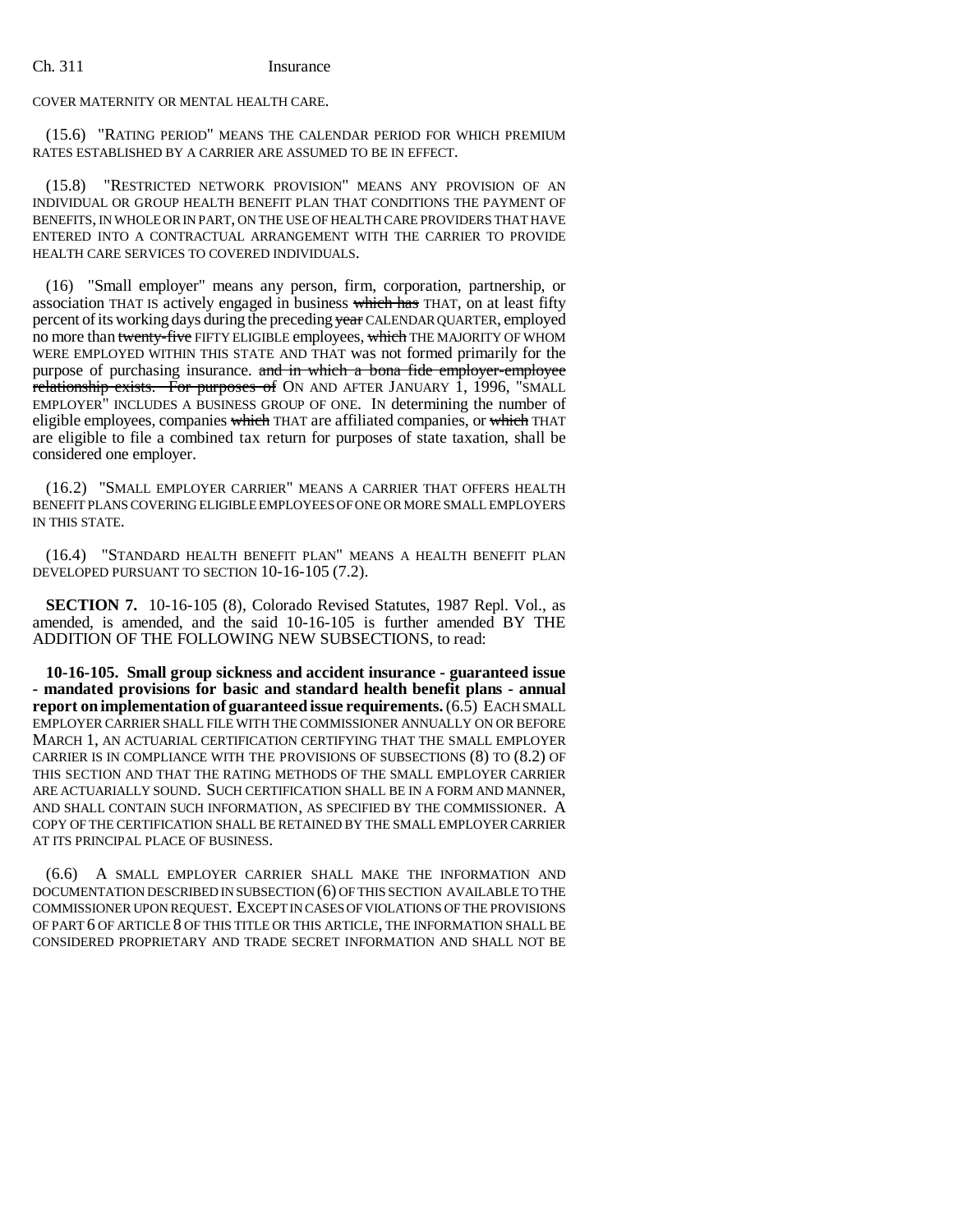SUBJECT TO DISCLOSURE BY THE COMMISSIONER TO PERSONS OUTSIDE OF THE DIVISION EXCEPT AS AGREED TO BY THE SMALL EMPLOYER CARRIER OR AS ORDERED BY A COURT OF COMPETENT JURISDICTION.

(7.2) THE COMMISSIONER SHALL PROMULGATE RULES TO IMPLEMENT A BASIC HEALTH BENEFIT PLAN AND A STANDARD HEALTH BENEFIT PLAN TO BE OFFERED BY EACH SMALL EMPLOYER CARRIER AS A CONDITION OF TRANSACTING BUSINESS IN THIS STATE. SUCH RULES SHALL BE EFFECTIVE JANUARY 1, 1995, AND IN CONFORMITY WITH THE PROVISIONS OF ARTICLE 4 OF TITLE 24, C.R.S.

(7.3) (a) EXCEPT AS OTHERWISE PROVIDED IN THIS SUBSECTION (7.3), EFFECTIVE JANUARY 1, 1995, EVERY SMALL EMPLOYER CARRIER SHALL, AS A CONDITION OF TRANSACTING BUSINESS IN THIS STATE WITH SMALL EMPLOYERS, ACTIVELY OFFER TO SUCH SMALL EMPLOYERS THE CHOICE OF A BASIC HEALTH BENEFIT PLAN OR A STANDARD HEALTH BENEFIT PLAN.

(b) (I) A SMALL EMPLOYER CARRIER SHALL NOT BE REQUIRED TO APPROVE AN APPLICATION FOR A BASIC HEALTH BENEFIT PLAN OR A STANDARD HEALTH BENEFIT PLAN IF:

(A) THE SMALL EMPLOYER SELF FUNDS ANY PART OF ITS CURRENT HEALTH BENEFIT PLAN; AND

(B) SUCH SMALL EMPLOYER DOES NOT HAVE IN FORCE AN EXCESS INSURANCE POLICY COVERING INCURRED BUT UNPAID FUTURE LIABILITY OF THE SMALL EMPLOYER UNDER ITS CURRENT HEALTH BENEFIT PLAN.

(II) ANY INSURER PROVIDING INSURANCE COVERAGE FOR EXCESS LOSSES OF A HEALTH BENEFIT PLAN PROVIDED BY A SMALL EMPLOYER SHALL ALSO OFFER TO INSURE THE INCURRED BUT UNPAID FUTURE LIABILITY UPON TERMINATION OF THE CONTRACT ON THE ANNIVERSARY OF THE CONTRACT. ANY INSURER PROVIDING INSURANCE COVERAGE FOR EXCESS LOSSES OF A HEALTH BENEFIT PLAN PROVIDED BY A SMALL EMPLOYER SHALL DISCLOSE TO THE SMALL EMPLOYER AT THE TIME OF SALE AND SUBSEQUENTLY AT EACH CONTRACT RENEWAL PERIOD THAT CLAIMS INCURRED BUT UNPAID ON THE DATE THE CONTRACT IS TERMINATED WILL NOT BE COVERED UNLESS THE SMALL EMPLOYER PURCHASES INSURANCE TO COVER SUCH INCURRED BUT UNPAID FUTURE LIABILITY.

(III) FOR PURPOSES OF THIS PARAGRAPH (b), AN INSURANCE POLICY COVERING INCURRED BUT UNPAID FUTURE LIABILITY OF A SMALL EMPLOYER UNDER ITS HEALTH BENEFIT PLAN SHALL PROVIDE COVERAGE FOR CLAIMS IN EXCESS OF THE INDIVIDUAL STOP LOSS ATTACHMENT POINT THAT ARE INCURRED PRIOR TO THE LAST DAY OF THE CONTRACT PERIOD AND NOT PAID AS OF THE LAST DAY OF THE CONTRACT PERIOD AND SHALL EXTEND SUCH COVERAGE FOR A MINIMUM OF NINETY DAYS IMMEDIATELY FOLLOWING THE TERMINATION OF SUCH EXCESS INSURANCE POLICY.

(IV) A SMALL EMPLOYER CARRIER SHALL NOT BE REQUIRED TO OFFER TO A SMALL EMPLOYER A BASIC HEALTH BENEFIT PLAN OR A STANDARD HEALTH BENEFIT PLAN IF THE SMALL EMPLOYER HEALTH REINSURANCE PROGRAM IS NOT OPERATIONAL AS PROVIDED IN SECTION 10-8-605 (5).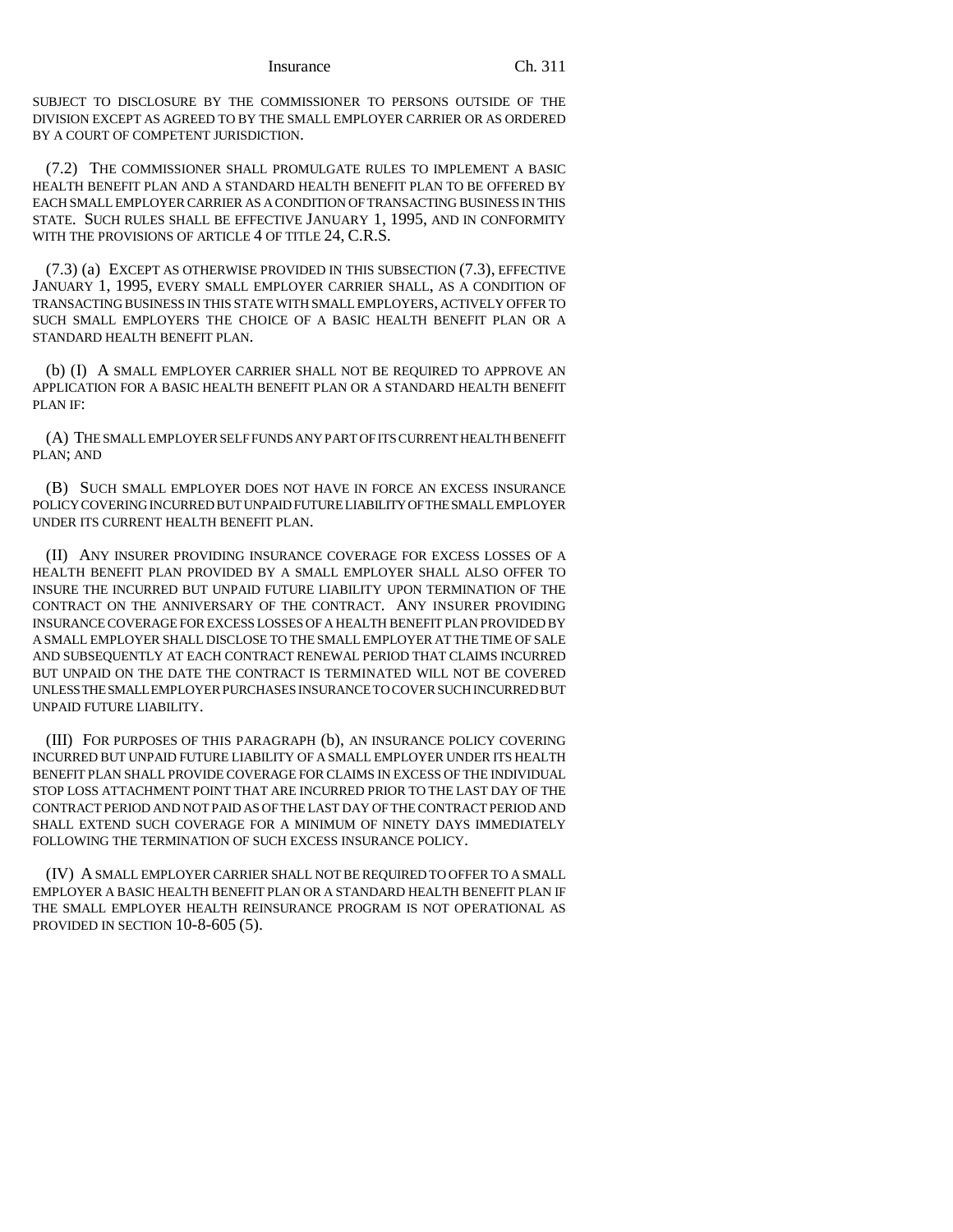(c) (I) EFFECTIVE JANUARY 1, 1995, A SMALL EMPLOYER CARRIER SHALL ISSUE A BASIC HEALTH BENEFIT PLAN OR A STANDARD HEALTH BENEFIT PLAN TO ANY ELIGIBLE SMALL EMPLOYER THAT APPLIES FOR SUCH HEALTH BENEFIT PLAN AND AGREES TO MAKE THE REQUIRED PREMIUM PAYMENTS AND TO SATISFY THE OTHER REASONABLE PROVISIONS OF THE HEALTH BENEFIT PLAN THAT ARE NOT INCONSISTENT WITH THIS ARTICLE.

(II) IN THE CASE OF A SMALL EMPLOYER CARRIER THAT ESTABLISHES MORE THAN ONE CLASS OF BUSINESS, AS DEFINED IN SECTIONS 10-8-602 (3.5) AND 10-16-102 (1.9), THE SMALL EMPLOYER CARRIER SHALL OFFER TO ELIGIBLE SMALL EMPLOYERS AT LEAST ONE BASIC HEALTH BENEFIT PLAN AND AT LEAST ONE STANDARD HEALTH BENEFIT PLAN FOR EACH TYPE OF PLAN IT OFFERS IN THE GENERAL MARKET, INCLUDING TRADITIONAL INDEMNITY, PREFERRED PROVIDER, AND HEALTH MAINTENANCE ORGANIZATION IN EACH CLASS OF BUSINESS SO ESTABLISHED. A SMALL EMPLOYER CARRIER MAY APPLY REASONABLE CRITERIA IN DETERMINING WHETHER TO ACCEPT A SMALL EMPLOYER INTO A CLASS OF BUSINESS IF:

(A) THE CRITERIA ARE NOT INTENDED TO DISCOURAGE OR PREVENT ACCEPTANCE OF SMALL EMPLOYERS APPLYING FOR A BASIC OR STANDARD HEALTH BENEFIT PLAN;

(B) THE CRITERIA ARE NOT RELATED TO THE HEALTH STATUS OR CLAIM EXPERIENCE OF THE SMALL EMPLOYER;

(C) THE CRITERIA ARE APPLIED CONSISTENTLY TO ALL SMALL EMPLOYERS APPLYING FOR COVERAGE IN THE CLASS OF BUSINESS; AND

(D) THE SMALL EMPLOYER CARRIER PROVIDES FOR THE ACCEPTANCE OF ALL ELIGIBLE SMALL EMPLOYERS INTO ONE OR MORE CLASSES OF BUSINESS.

(III) THE PROVISIONS OF SUBPARAGRAPH (II) OF THIS PARAGRAPH (c) SHALL NOT APPLY TO A CLASS OF BUSINESS INTO WHICH THE SMALL EMPLOYER CARRIER IS NO LONGER ENROLLING NEW SMALL BUSINESSES.

NOTWITHSTANDING THE REQUIREMENTS OF PARAGRAPH (c) OF THIS SUBSECTION (7.3), NO SMALL EMPLOYER CARRIER IS REQUIRED TO OFFER COVERAGE OR ACCEPT APPLICATIONS PURSUANT TO THIS SECTION IF THE COMMISSIONER FINDS THAT ACCEPTANCE OF AN APPLICATION WOULD PLACE THE SMALL EMPLOYER CARRIER IN A FINANCIALLY IMPAIRED CONDITION. IN ADDITION, A SMALL EMPLOYER CARRIER THAT HAS NOT OFFERED COVERAGE OR ACCEPTED APPLICATIONS PURSUANT TO THIS PARAGRAPH (d) SHALL NOT OFFER COVERAGE OR ACCEPT APPLICATIONS UNTIL A DETERMINATION BY THE COMMISSIONER THAT THE SMALL EMPLOYER CARRIER IS NO LONGER FINANCIALLY IMPAIRED.

(d.5) (I) NOTWITHSTANDING THE REQUIREMENTS OF PARAGRAPH (c) OF THIS SUBSECTION (7.3), A SMALL EMPLOYER CARRIER MAY, IN ANY CALENDAR YEAR WITH THE APPROVAL OF THE COMMISSIONER, SUSPEND ITS DUTY TO ISSUE A BASIC HEALTH BENEFIT PLAN OR A STANDARD HEALTH BENEFIT PLAN FOR SUCH PERIOD AS APPROVED BY THE COMMISSIONER TO ANY ELIGIBLE EMPLOYER THAT APPLIES FOR SUCH HEALTH BENEFIT PLAN, IF THE EMPLOYER'S GROUP DOES NOT MEET THE SMALL EMPLOYER CARRIER'S NORMAL AND ACTUARIALLY-BASED UNDERWRITING CRITERIA AND IF THE SMALL EMPLOYER CARRIER MEETS ALL THE FOLLOWING CONDITIONS: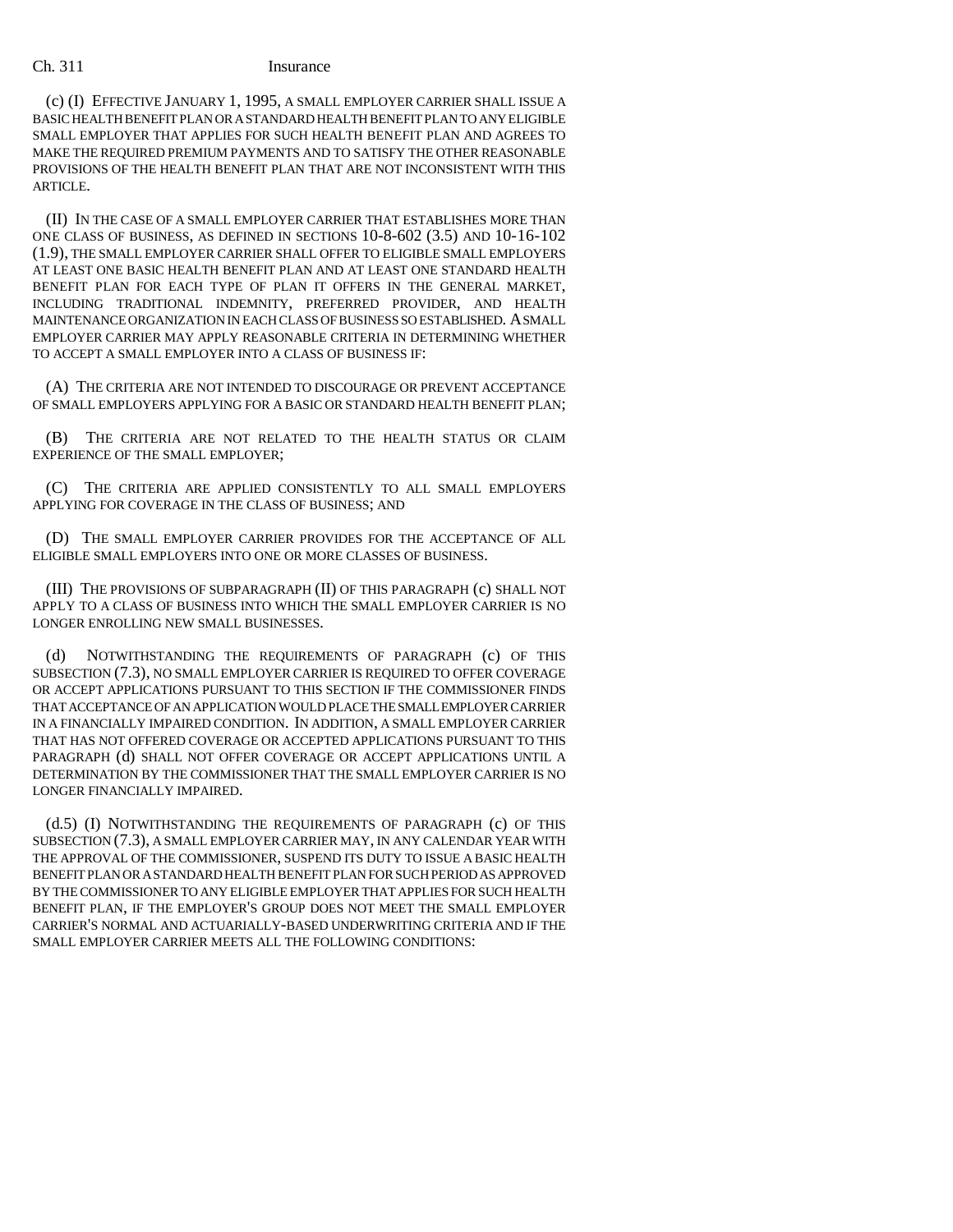(A) THE NUMBER OF CAPPED EMPLOYEES COVERED BY THE SMALL EMPLOYER CARRIER WHEN DIVIDED BY THE TOTAL NUMBER OF EMPLOYEES AND DEPENDENTS COVERED BY CONTRACTS, POLICIES, AND PLANS OF THE SMALL EMPLOYER CARRIER IN FORCE WITH SMALL EMPLOYERS IN COLORADO IS EQUAL TO OR EXCEEDS FOUR PERCENT;

(B) THE SMALL EMPLOYER CARRIER APPLIES TO THE COMMISSIONER, IN A FORM AND MANNER DETERMINED BY THE COMMISSIONER, FOR AN IMMEDIATE SUSPENSION FOR A SPECIFIED TIME PERIOD OF THE REQUIREMENT IN PARAGRAPH (c) OF THIS SUBSECTION (7.3) TO ISSUE A BASIC HEALTH BENEFIT PLAN OR A STANDARD HEALTH BENEFIT PLAN TO SMALL EMPLOYERS THAT DO NOT MEET THE SMALL EMPLOYER CARRIER'S NORMAL AND ACTUARIALLY-BASED UNDERWRITING CRITERIA;

(C) THE SMALL EMPLOYER CARRIER PROVIDES THE COMMISSIONER WITH CERTIFIED COPIES OF THE INFORMATION DEEMED NECESSARY BY THE COMMISSIONER TO MAKE A DETERMINATION OF WHETHER OR NOT THE SMALL EMPLOYER CARRIER HAS OR IS ABOUT TO REACH THE FOUR PERCENT CAP DESCRIBED IN SUB-SUBPARAGRAPH (A) OF THIS SUBPARAGRAPH (I); AND

(D) THE COMMISSIONER APPROVES THE REQUEST FOR THE SUSPENSION DESCRIBED IN THIS PARAGRAPH (d.5).

(II) IF THE COMMISSIONER DETERMINES THAT THE LIMITATIONS ON THE REQUIREMENTS TO ISSUE BASIC AND STANDARD HEALTH BENEFIT PLANS UNDER PARAGRAPH (c) OF THIS SUBSECTION (7.3) UNREASONABLY RESTRICT THE ACCESS OF RESIDENTS OF COLORADO TO HEALTH INSURANCE COVERAGE, THE COMMISSIONER SHALL HAVE THE AUTHORITY TO INCREASE OR DECREASE, ACTING PURSUANT TO ARTICLE 4 OF TITLE 24, C.R.S., THE PERCENTAGE LIMITATION SPECIFIED IN SUB-SUBPARAGRAPH (A) OF SUBPARAGRAPH (I) OF THIS PARAGRAPH (d.5).

(III) THE COMMISSIONER MAY PROMULGATE SUCH RULES AND REGULATIONS AS ARE NECESSARY TO CARRY OUT THE PURPOSES OF THIS PARAGRAPH  $(d.5)$ .

(e) A SMALL EMPLOYER IS ELIGIBLE UNDER PARAGRAPH (a) AND SUBPARAGRAPH (I) OF PARAGRAPH (c) OF THIS SUBSECTION (7.3) IF IT EMPLOYED TWO OR MORE ELIGIBLE EMPLOYEES WITHIN THIS STATE ON AT LEAST FIFTY PERCENT OF ITS WORKING DAYS DURING THE PRECEDING CALENDAR QUARTER; EXCEPT THAT, ON AND AFTER JANUARY 1,1996, THESE PROVISIONS SHALL ALSO APPLY TO A BUSINESS GROUP OF ONE.

(f) BASIC AND STANDARD HEALTH BENEFIT PLANS OFFERED BY A SMALL EMPLOYER CARRIER SHALL BE SUBJECT TO THE CERTIFICATION REQUIREMENTS OF SECTION 10-16-107.2.

(g) THE COMMISSIONER MAY, AT ANY TIME AFTER PROVIDING NOTICE AND AN OPPORTUNITY FOR A HEARING TO A SMALL EMPLOYER CARRIER, DISAPPROVE THE CONTINUED USE BY THE SMALL EMPLOYER CARRIER OF THE BASIC HEALTH BENEFIT PLAN AND THE STANDARD HEALTH BENEFIT PLAN ON THE GROUNDS THAT SUCH PLANS DO NOT MEET THE REQUIREMENTS OF THIS ARTICLE AND PART 6 OF ARTICLE 8 OF THIS TITLE.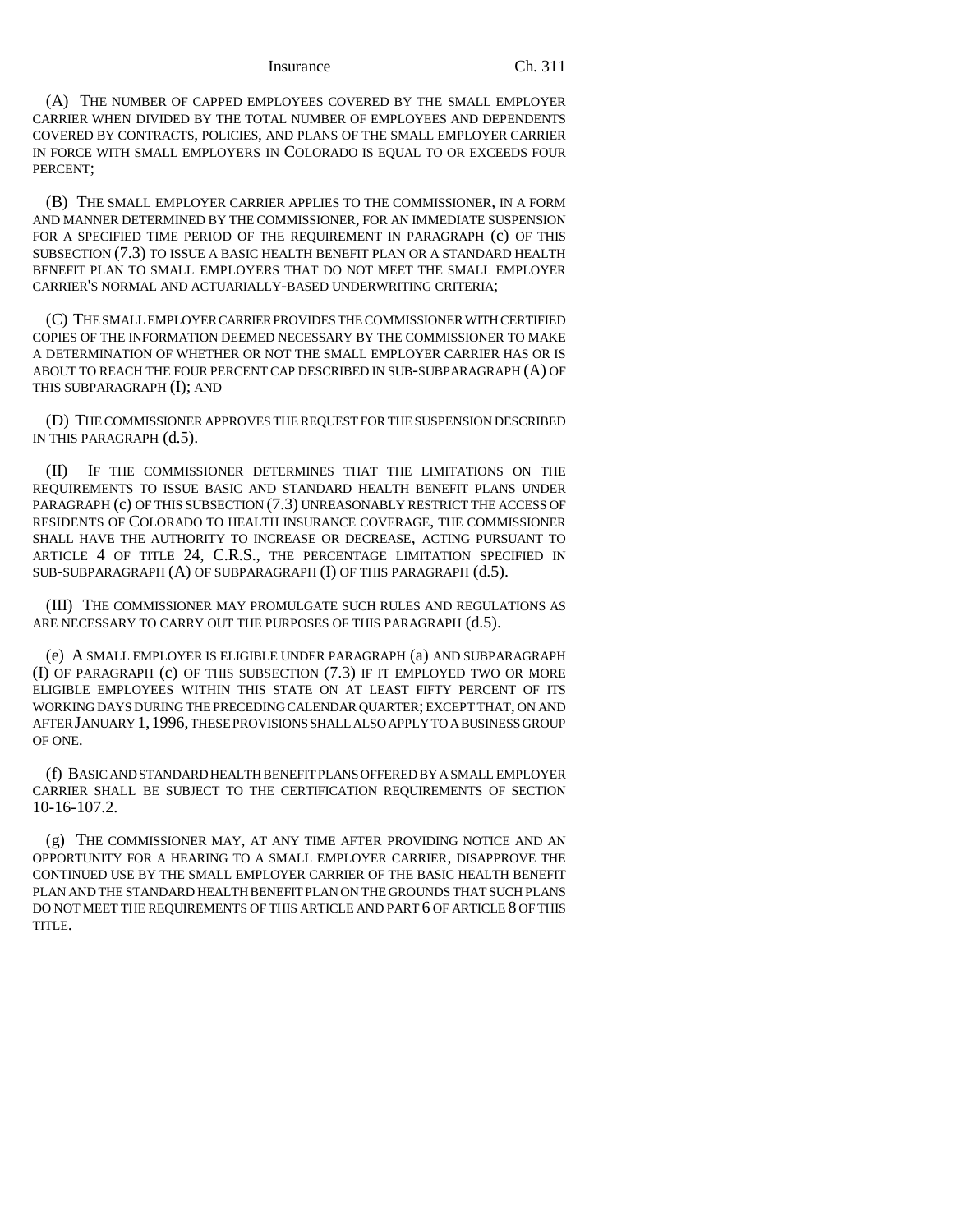(h) THE REQUIREMENT THAT A SMALL EMPLOYER CARRIER ACTIVELY OFFER SMALL EMPLOYERS THE CHOICE OF A BASIC OR A STANDARD HEALTH BENEFIT PLAN PURSUANT TO PARAGRAPH (a) OF THIS SUBSECTION (7.3) SHALL NOT APPLY IF:

(I) THE SMALL EMPLOYER CARRIER CERTIFIES TO THE COMMISSIONER, IN A CERTIFICATION SIGNED BY AN OFFICER OF THE COMPANY THAT:

(A) THE CARRIER IS NEITHER MARKETING TO NOR ACCEPTING ANY NEW APPLICATIONS FOR COVERAGE FROM ANY SMALL EMPLOYERS IN COLORADO ON AND AFTER JULY 1, 1994; AND

(B) THE CARRIER WILL TERMINATE NO LATER THAN DECEMBER 31, 1995, ALL SMALL GROUP BUSINESS WRITTEN PRIOR TO JULY 1, 1994;

(II) THE SMALL EMPLOYER CARRIER REQUESTS AND THE COMMISSIONER APPROVES A REQUEST FROM THE CARRIER TO SUSPEND ITS DUTY TO GUARANTEE THE ISSUANCE OF A BASIC AND STANDARD HEALTH BENEFIT PLAN PURSUANT TO PARAGRAPH (a) OF THIS SUBSECTION (7.3).

(7.4) (a) EXCEPT AS PROVIDED IN PARAGRAPH (d) OF THIS SUBSECTION (7.4), THE REQUIREMENTS USED BY A SMALL EMPLOYER CARRIER TO DETERMINE WHETHER TO PROVIDE COVERAGE TO A SMALL EMPLOYER, INCLUDING REQUIREMENTS FOR MINIMUM PARTICIPATION OF ELIGIBLE EMPLOYEES AND MINIMUM EMPLOYER CONTRIBUTIONS, SHALL BE APPLIED UNIFORMLY AMONG ALL SMALL EMPLOYERS WITH THE SAME NUMBER OF ELIGIBLE EMPLOYEES APPLYING FOR COVERAGE OR RECEIVING COVERAGE FROM THE SMALL EMPLOYER CARRIER.

(b) A SMALL EMPLOYER CARRIER MAY VARY THE APPLICATION OF MINIMUM PARTICIPATION REQUIREMENTS AND MINIMUM EMPLOYER CONTRIBUTION REQUIREMENTS ONLY BY THE SIZE OF THE SMALL EMPLOYER GROUP.

(c) IN APPLYING MINIMUM PARTICIPATION REQUIREMENTS WITH RESPECT TO AN EMPLOYER, A SMALL EMPLOYER CARRIER SHALL NOT CONSIDER EMPLOYEES OR DEPENDENTS WHO HAVE QUALIFYING EXISTING COVERAGE WHEN DETERMINING WHETHER THE APPLICABLE PERCENTAGE OF PARTICIPATION IS MET. HOWEVER, A SMALL EMPLOYER CARRIER MAY CONSIDER EMPLOYEES OR DEPENDENTS OF SUCH EMPLOYER WHO HAVE COVERAGE UNDER ANOTHER HEALTH BENEFIT PLAN THAT IS SPONSORED BY SUCH SMALL EMPLOYER.

(d) A SMALL EMPLOYER CARRIER SHALL NOT INCREASE ANY REQUIREMENT FOR MINIMUM EMPLOYEE PARTICIPATION OR FOR MINIMUM EMPLOYER CONTRIBUTION WITH RESPECT TO A SMALL EMPLOYER AT ANY TIME AFTER SUCH EMPLOYER HAS BEEN ACCEPTED FOR COVERAGE.

(7.5) (a) EFFECTIVE JANUARY 1, 1995, IF A SMALL EMPLOYER CARRIER OFFERS COVERAGE TO A SMALL EMPLOYER, SUCH SMALL EMPLOYER CARRIER SHALL OFFER THE SAME COVERAGE TO ALL OF THE ELIGIBLE EMPLOYEES OF THE SMALL EMPLOYER AND THEIR DEPENDENTS. A SMALL EMPLOYER CARRIER SHALL NOT OFFER COVERAGE TO ONLY CERTAIN ELIGIBLE INDIVIDUALS IN A SMALL EMPLOYER GROUP OR TO ONLY PART OF THE GROUP, EXCEPT IN THE CASE OF LATE ENROLLEES AS PROVIDED IN SECTION 10-16-118 (1) (c).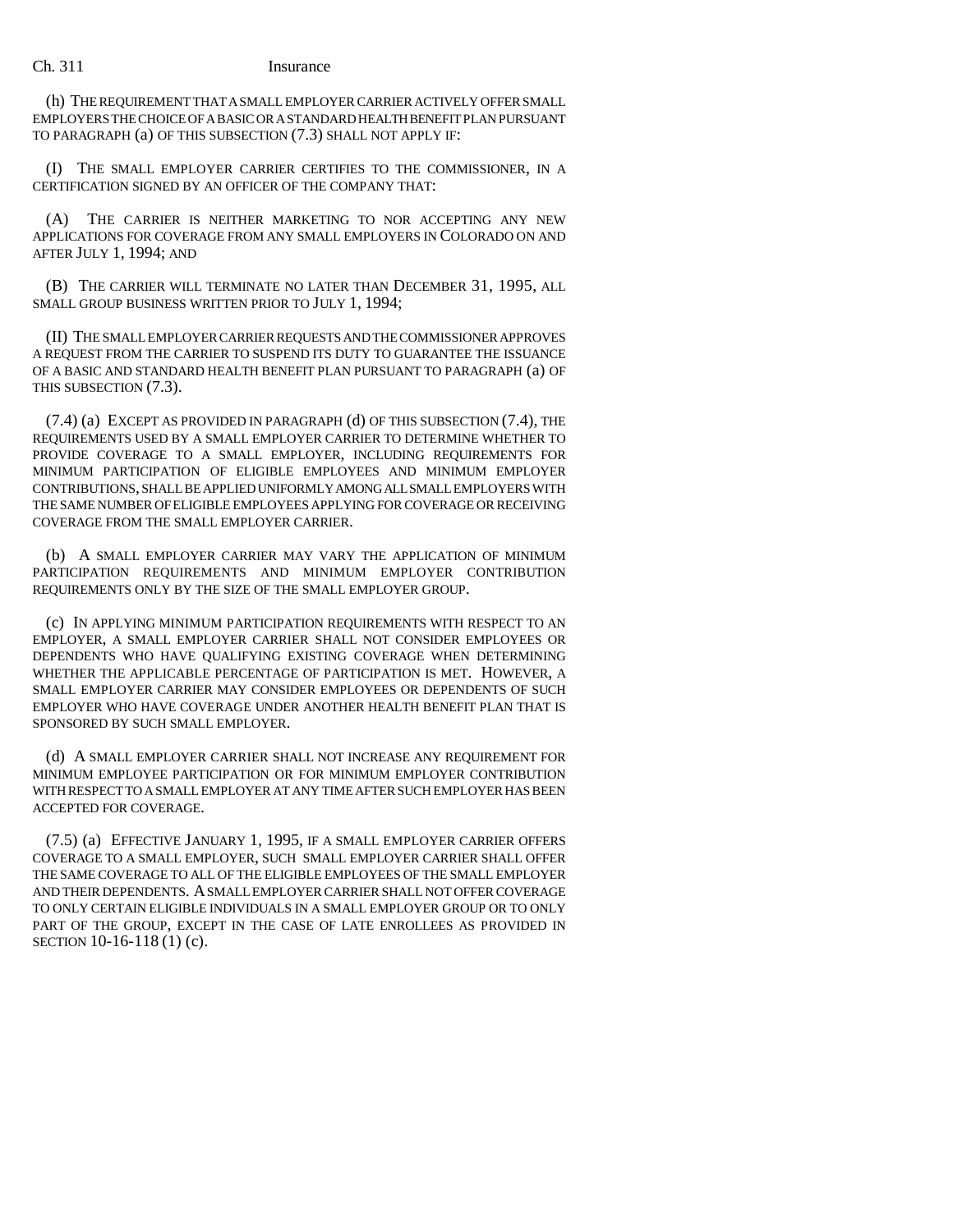(b) A SMALL EMPLOYER CARRIER SHALL NOT MODIFY A BASIC HEALTH BENEFIT PLAN OR A STANDARD HEALTH BENEFIT PLAN WITH RESPECT TO A SMALL EMPLOYER OR ANY ELIGIBLE EMPLOYEE OR DEPENDENT THROUGH A RIDER, ENDORSEMENT, OR OTHERWISE, IF THE EFFECT OF SUCH MODIFICATION IS TO RESTRICT OR EXCLUDE COVERAGE FOR CERTAIN DISEASES OR MEDICAL CONDITIONS THAT ARE OTHERWISE COVERED BY SUCH PLAN.

(7.6) (a) NO SMALL EMPLOYER CARRIER IS REQUIRED TO ACCEPT APPLICATIONS FROM OR OFFER COVERAGE PURSUANT TO PARAGRAPH (a) OF SUBSECTION (7.3) OF THIS SECTION:

(I) TO A SMALL EMPLOYER, WHERE THE EMPLOYER IS NOT PHYSICALLY LOCATED IN THE SMALL EMPLOYER CARRIER'S ESTABLISHED GEOGRAPHIC SERVICE AREA;

(II) TO AN EMPLOYEE, WHEN THE EMPLOYEE DOES NOT WORK OR RESIDE WITHIN THE SMALL EMPLOYER CARRIER'S ESTABLISHED GEOGRAPHIC AREA; OR

(III) WITHIN AN AREA WHERE THE SMALL EMPLOYER CARRIER REASONABLY ANTICIPATES AND DEMONSTRATES TO THE SATISFACTION OF THE COMMISSIONER, THAT IT DOES NOT HAVE THE CAPACITY WITHIN ITS ESTABLISHED GEOGRAPHIC SERVICE AREA TO DELIVER SERVICE ADEQUATELY TO THE MEMBERS OF SUCH GROUPS BECAUSE OF ITS OBLIGATIONS TO EXISTING GROUP POLICYHOLDERS AND ENROLLEES.

(b) A SMALL EMPLOYER CARRIER THAT CANNOT OFFER COVERAGE PURSUANT TO SUBPARAGRAPH (III) OF PARAGRAPH (a) OF THIS SUBSECTION (7.6) MAY NOT OFFER COVERAGE IN THE APPLICABLE AREA TO ANY NEW EMPLOYER GROUP WITH MORE THAN FIFTY EMPLOYEES OR TO ANY SMALL EMPLOYER GROUP UNTIL THE LATER OF ONE HUNDRED EIGHTY DAYS AFTER EACH SUCH REFUSAL OR THE DATE ON WHICH THE SMALL EMPLOYER CARRIER NOTIFIES THE COMMISSIONER THAT IT HAS REGAINED CAPACITY TO OFFER HEALTH BENEFIT PLANS TO SMALL EMPLOYER GROUPS.

 $(8)$   $(1)$  The percentage increase in the premium rate charged to a small employer for a new rating period shall not exceed the sum of the following:

(a) The percentage change in the new business premium rate for the policy under which the small employer is covered measured from the first day of the prior rating period to the first day of the new rating period; in the case of a class of business for which the small employer insurer or other entity is not issuing new policies, the insurer or other entity shall use the percentage change in new business premium rate for the class of business which is most similar to the closed class of business and for which the insurer or other entity is issuing new policies; and

(b) An adjustment, not to exceed fifteen percent annually and adjusted pro rata for rating periods of less than one year, due to the claim experience, health status, or duration of coverage of the employees or dependents of the small employer as determined from the insurer's rate manual for the class of business; and

(c) Any adjustment due to change in coverage or change in the case characteristics of the small employer as determined from the insurer's or other entity's rate manual for the class of business. THE PREMIUM RATE CHARGED DURING A RATING PERIOD TO SMALL EMPLOYERS SHALL BE BASED ON A SINGLE, SAME INDEX RATE, APPLICABLE TO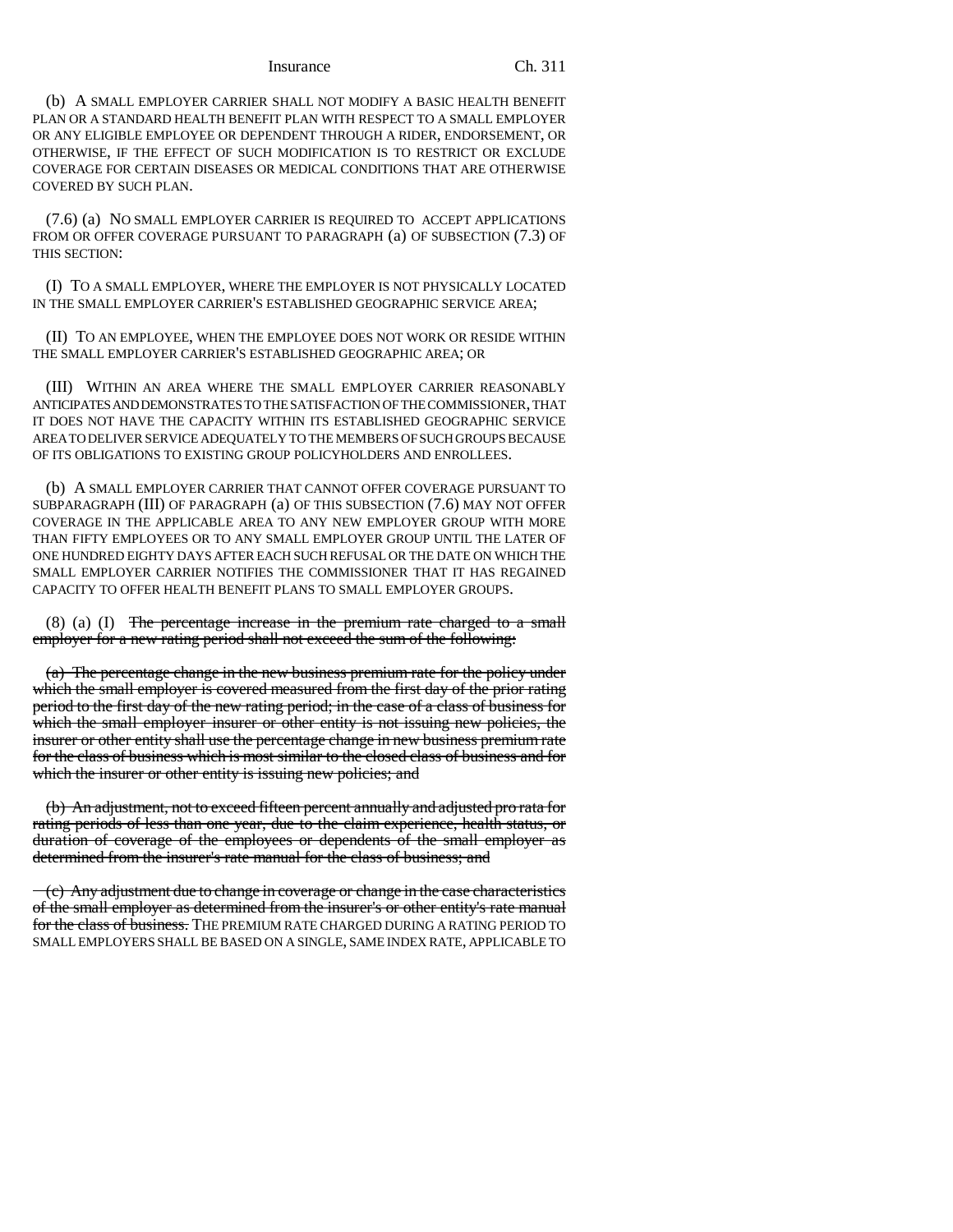ALL SMALL EMPLOYERS, ADJUSTED FOR CASE CHARACTERISTICS AND COVERAGE; EXCEPT THAT THE INDEX RATE MAY BE MULTIPLIED BY A RATE ADJUSTMENT FACTOR FOR EACH SMALL EMPLOYER GROUP PURSUANT TO SUBPARAGRAPHS (III) TO (VII) OF THIS PARAGRAPH (a) TO CALCULATE A DIFFERENT PREMIUM. THE RATE ADJUSTMENT FACTOR SHALL ONLY BE BASED ON ACTUAL CLAIMS EXPERIENCE ON THE SMALL EMPLOYER CARRIER'S PLAN, INDUSTRY, AND CLASS OF BUSINESS; EXCEPT THAT FOR HEALTH BENEFIT PLANS ISSUED PRIOR TO JULY 1, 1994, THE RATE ADJUSTMENT FACTOR MAY ALSO BE BASED ON DURATION OF COVERAGE SINCE THE ORIGINAL ISSUE DATE AND GENDER MIX. SMALL EMPLOYER CARRIERS SHALL APPLY THE RATE ADJUSTMENT FACTORS UNIFORMLY WITH RESPECT TO ALL SMALL EMPLOYERS.

(II) THE RATE ADJUSTMENT FACTOR FOR A PARTICULAR SMALL EMPLOYER FOR A NEW RATING PERIOD SHALL NOT BE MORE THAN THE PREVIOUS RATING PERIOD'S RATE ADJUSTMENT FACTOR PLUS TEN PERCENT ANNUALLY, ADJUSTED PRO RATA FOR RATING PERIODS OF LESS THAN ONE YEAR; EXCEPT THAT IN NO CASE SHALL THE RATE ADJUSTMENT FACTOR BE HIGHER OR LOWER THAN THE BOUNDARIES DEFINED IN SUBPARAGRAPHS (III) TO (VII) OF THIS PARAGRAPH (a).

(III) FOR HEALTH BENEFIT PLANS NEWLY ISSUED ON AND AFTER JANUARY 1, 1995, AND BEFORE JANUARY 1, 1997, THE RATE ADJUSTMENT FACTOR SHALL BE:

- (A) NO LOWER THAN 0.8; AND
- (B) NO HIGHER THAN 1.20.

(IV) FOR HEALTH BENEFIT PLANS ISSUED PRIOR TO JANUARY 1, 1995, THE RATE ADJUSTMENT FACTOR FOR A PARTICULAR SMALL EMPLOYER FOR NEW RATING PERIODS BEGINNING ON AND AFTER JANUARY 1, 1995, AND BEFORE JANUARY 1, 1996, SHALL NOT BE MORE THAN THE PREVIOUS RATING PERIOD'S RATE ADJUSTMENT FACTOR PLUS TEN PERCENT ANNUALLY, ADJUSTED PRO RATA FOR RATING PERIODS OF LESS THAN ONE YEAR.

(V) FOR HEALTH BENEFIT PLANS ISSUED PRIOR TO JANUARY 1,1995, AND RENEWED ON AND AFTER JANUARY 1, 1996, AND BEFORE JANUARY 1, 1997, THE RATE ADJUSTMENT FACTOR SHALL BE:

- (A) NO LOWER THAN 0.8; AND
- (B) NO HIGHER THAN 1.20.

(VI) FOR HEALTH BENEFIT PLANS NEWLY ISSUED AND ALL HEALTH BENEFIT PLANS RENEWED ON AND AFTER JANUARY 1, 1997, THE RATE ADJUSTMENT FACTOR SHALL BE:

- (A) NO LOWER THAN 0.90; AND
- (B) NO HIGHER THAN 1.10.

(VII) FOR HEALTH BENEFIT PLANS NEWLY ISSUED AND ALL HEALTH BENEFIT PLANS RENEWED ON AND AFTER JANUARY 1, 1998, NO RATE ADJUSTMENT FACTOR SHALL BE USED.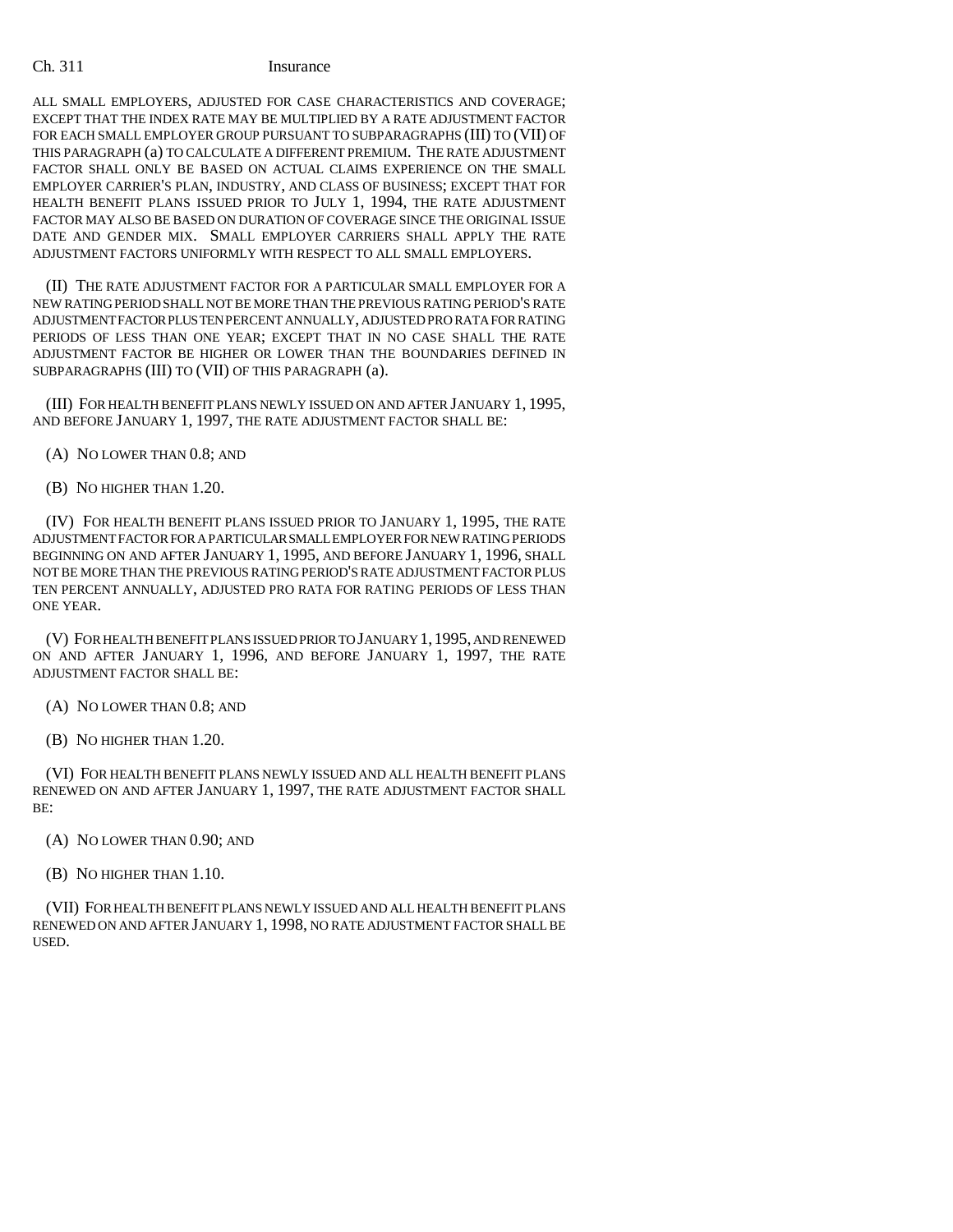(VIII) (A) THE COMMISSIONER, IN CONSULTATION WITH THE EXECUTIVE DIRECTOR OF THE DEPARTMENT OF HEALTH CARE POLICY AND FINANCING, SHALL DEVELOP A METHOD FOR RISK ADJUSTMENT THAT WILL FAIRLY COMPENSATE SMALL EMPLOYER CARRIERS FOR THE RISKS ASSUMED WHEN ISSUING HEALTH INSURANCE TO SMALL EMPLOYERS AS REQUIRED IN SUBSECTION (7.3) OF THIS SECTION. IN DEVELOPING SUCH METHODOLOGY, THE EXECUTIVE DIRECTOR SHALL ACTIVELY SEEK INPUT FROM INSURANCE CARRIERS THAT WOULD BE AFFECTED BY SUCH A RISK ADJUSTMENT METHOD. BY JULY 1,1995, THE COMMISSIONER SHALL PROMULGATE RULES FOR RISK ADJUSTMENT BASED ON THIS METHODOLOGY.

(B) THE REQUIREMENTS OF SUBPARAGRAPHS (VI) AND (VII) OF THIS PARAGRAPH (a) SHALL ONLY APPLY TO SMALL EMPLOYER CARRIERS WHEN THE REGULATIONS DEVELOPED PURSUANT TO THIS SUBPARAGRAPH (VIII) ARE PROMULGATED AS RULES. IF SUCH REGULATIONS ARE NOT PROMULGATED AS RULES, THE RESTRICTIONS CONTAINED IN SUBPARAGRAPHS (III) AND (V) OF THIS PARAGRAPH (a) SHALL CONTINUE TO APPLY NOTWITHSTANDING THE JANUARY 1, 1997, LIMITATION CONTAINED IN SUCH PROVISIONS.

(IX) FOR NEW RATING PERIODS BEGINNING PRIOR TO JANUARY 1, 1997, FOR SMALL EMPLOYERS CONTINUOUSLY INSURED UNDER THE SAME HEALTH BENEFIT PLAN SINCE JULY 1, 1994, WHOSE RATES ARE BELOW EIGHTY PERCENT OF THE INDEX RATE, A SMALL EMPLOYER CARRIER MAY INCREASE PREMIUMS BY AN AMOUNT NOT TO EXCEED THE PRO RATA INCREASE REQUIRED TO MEET THE REQUIREMENTS OF SUBPARAGRAPH (V) OF THIS PARAGRAPH (a).

(b) PREMIUM RATES FOR HEALTH BENEFIT PLANS SHALL COMPLY WITH THE REQUIREMENTS OF THIS SECTION NOTWITHSTANDING ANY ASSESSMENTS PAID OR PAYABLE BY SMALL EMPLOYER CARRIERS PURSUANT TO SECTION 10-8-605.

(c) (I) SMALL EMPLOYER CARRIERS SHALL APPLY RATING FACTORS, INCLUDING CASE CHARACTERISTICS, CONSISTENTLY WITH RESPECT TO ALL SMALL EMPLOYERS. RATING FACTORS SHALL PRODUCE PREMIUMS FOR IDENTICAL GROUPS THAT DIFFER ONLY BY THE AMOUNTS ATTRIBUTABLE TO PLAN DESIGN AND DO NOT REFLECT DIFFERENCES DUE TO THE NATURE OF THE GROUPS ASSUMED TO SELECT PARTICULAR HEALTH BENEFIT PLANS.

(II) A SMALL EMPLOYER CARRIER SHALL TREAT ALL HEALTH BENEFIT PLANS ISSUED OR RENEWED IN THE SAME CALENDAR MONTH AS HAVING THE SAME RATING PERIOD.

(d) FOR THE PURPOSES OF THIS SUBSECTION (8), A HEALTH BENEFIT PLAN THAT CONTAINS A RESTRICTED NETWORK PROVISION SHALL NOT BE CONSIDERED SIMILAR COVERAGE TO A HEALTH BENEFIT PLAN THAT DOES NOT CONTAIN SUCH A PROVISION IF THE RESTRICTION OF BENEFITS TO NETWORK PROVIDERS RESULTS IN SUBSTANTIAL DIFFERENCES IN CLAIM COSTS.

(e) THE SMALL EMPLOYER CARRIER SHALL NOT USE CASE CHARACTERISTICS, OTHER THAN AGE, GEOGRAPHIC AREA, AND FAMILY COMPOSITION, NOR SHALL IT USE ANY OTHER RATING FACTORS OTHER THAN ACTUAL CLAIMS EXPERIENCE ON THAT SMALL EMPLOYER CARRIER'S HEALTH BENEFIT PLAN, INDUSTRY, CLASS OF BUSINESS, AND PLAN DESIGN WITHOUT PRIOR APPROVAL OF THE COMMISSIONER, EXCEPT AS PROVIDED IN SUBPARAGRAPH (I) OF PARAGRAPH (a) OF THIS SUBSECTION (8).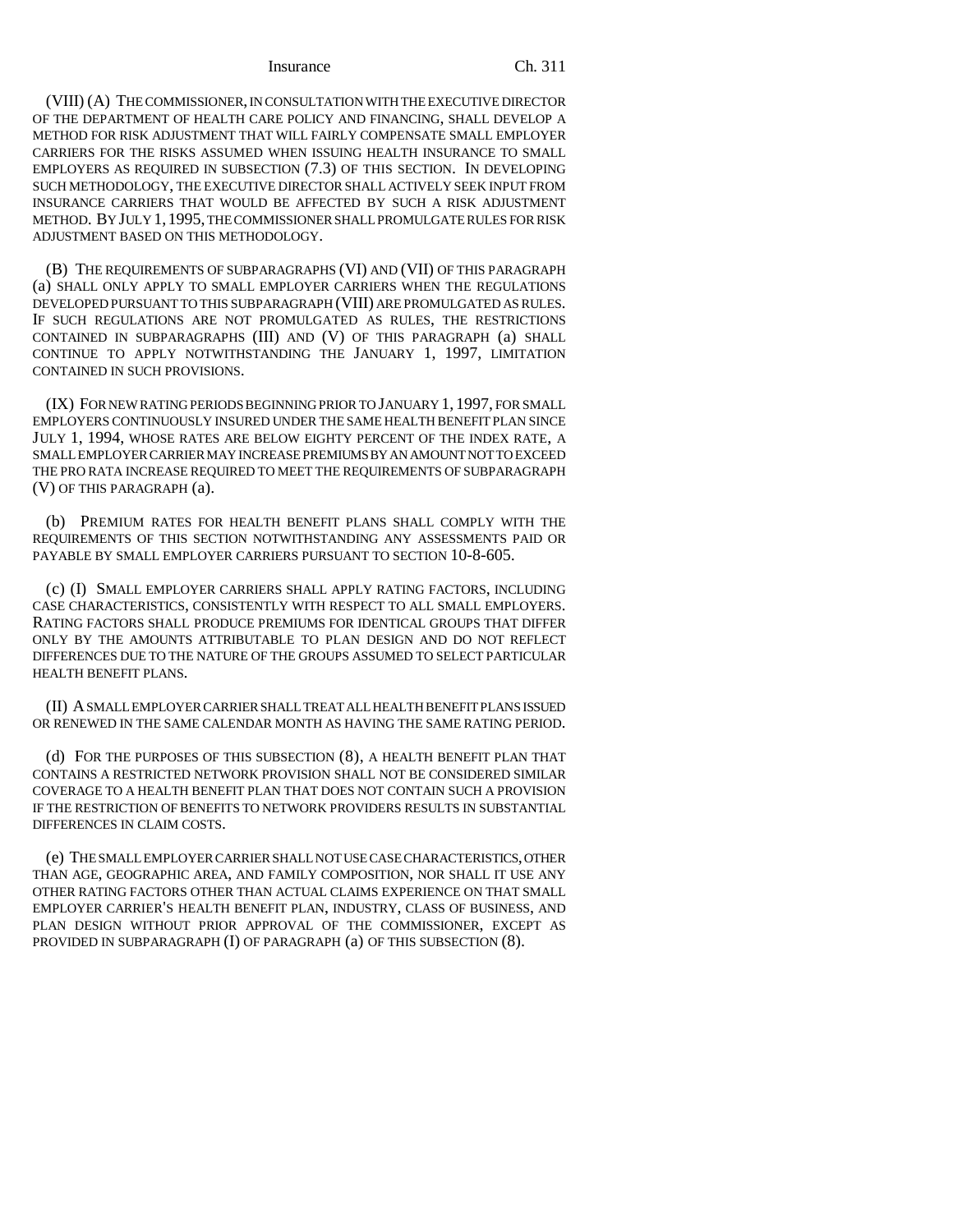(f) THE COMMISSIONER MAY ESTABLISH REGULATIONS TO IMPLEMENT THE PROVISIONS OF THIS SUBSECTION (8) AND TO ASSURE THAT RATING PRACTICES USED BY SMALL EMPLOYER CARRIERS ARE CONSISTENT WITH THE PURPOSES OF THIS SUBSECTION (8), INCLUDING REGULATIONS THAT:

(I) ASSURE THAT DIFFERENCES IN RATES CHARGED FOR HEALTH BENEFIT PLANS BY SMALL EMPLOYER CARRIERS ARE REASONABLE AND REFLECT OBJECTIVE DIFFERENCES IN PLAN DESIGN, NOT INCLUDING DIFFERENCES DUE TO THE NATURE OF THE GROUPS ASSUMED TO SELECT PARTICULAR HEALTH BENEFIT PLANS; AND

(II) PRESCRIBE THE MANNER IN WHICH CASE CHARACTERISTICS MAY BE USED BY SMALL EMPLOYER CARRIERS.

(8.1) A SMALL EMPLOYER CARRIER SHALL NOT TRANSFER AN INDIVIDUAL OR A SMALL EMPLOYER INVOLUNTARILY INTO OR OUT OF A CLASS OF BUSINESS. A SMALL EMPLOYER CARRIER SHALL NOT OFFER TO TRANSFER A SMALL EMPLOYER INTO OR OUT OF A CLASS OF BUSINESS UNLESS SUCH OFFER IS MADE TO TRANSFER ALL SMALL EMPLOYERS IN THE CLASS OF BUSINESS WITHOUT REGARD TO CASE CHARACTERISTICS, CLAIM EXPERIENCE, HEALTH STATUS, OR DURATION OF COVERAGE SINCE ISSUE.

(8.2) THE COMMISSIONER MAY SUSPEND FOR A SPECIFIED PERIOD THE APPLICATION OF PARAGRAPH (a) OF SUBSECTION (8) OF THIS SECTION AS TO THE PREMIUM RATES APPLICABLE TO ONE OR MORE SMALL EMPLOYERS INCLUDED WITHIN A CLASS OF BUSINESS OF A SMALL EMPLOYER CARRIER FOR ONE OR MORE RATING PERIODS UPON A FILING BY THE SMALL EMPLOYER CARRIER AND A FINDING BY THE COMMISSIONER EITHER THAT THE SUSPENSION IS REASONABLE IN LIGHT OF THE FINANCIAL CONDITION OF THE SMALL EMPLOYER CARRIER OR THAT THE SUSPENSION WOULD ENHANCE THE EFFICIENCY AND FAIRNESS OF THE MARKETPLACE FOR SMALL EMPLOYER HEALTH INSURANCE.

(10) THE COMMISSIONER OF INSURANCE IN COOPERATION WITH THE EXECUTIVE DIRECTOR OF THE DEPARTMENT OF HEALTH CARE POLICY AND FINANCING SHALL ANNUALLY REPORT TO THE EXECUTIVE COMMITTEE OF THE LEGISLATIVE COUNCIL OF THE GENERAL ASSEMBLY ON THE IMPLEMENTATION OF THE GUARANTEED ISSUE PROVISIONS OF THIS SECTION ENACTED IN HB94-1210, ENACTED DURING THE SECOND REGULAR SESSION OF THE FIFTY-NINTH GENERAL ASSEMBLY. SUCH ANNUAL REPORT SHALL, AT A MINIMUM, INCLUDE INFORMATION ON THE NUMBER OF BASIC AND STANDARD PLANS THAT HAVE BEEN ISSUED BY SMALL EMPLOYER CARRIERS, THE NUMBER OF PEOPLE ON SUCH PLANS WHO WERE UNINSURED PRIOR TO ENROLLMENT, AND THE NUMBER OF GROUPS AND INDIVIDUALS ENROLLED IN THE REINSURANCE PLAN. THE REPORT SHALL ALSO INCLUDE AN ESTIMATE OF THE TOTAL NUMBER OF EMPLOYEES OF SMALL EMPLOYERS AND THEIR DEPENDENTS IN COLORADO WHO ARE INSURED AND WHO ARE UNINSURED FOR THE MOST RECENT YEAR FOR WHICH PUBLISHED DATA ARE AVAILABLE AND THE FIVE PREVIOUS YEARS. SMALL GROUP CARRIERS AND THE REINSURANCE BOARD SHALL PROVIDE THE DIVISION WITH ALL INFORMATION NECESSARY TO WRITE THIS REPORT.

(11) THE REQUIREMENTS CONTAINED IN THIS SECTION FOR SMALL EMPLOYER CARRIERS TO ISSUE BASIC AND STANDARD HEALTH BENEFIT PLANS SHALL TERMINATE JULY 1, 2001, UNLESS THE GENERAL ASSEMBLY ACTS BY BILL TO EXTEND SUCH REQUIREMENTS BEYOND SAID DATE AFTER CONDUCTING THE REVIEW REQUIRED IN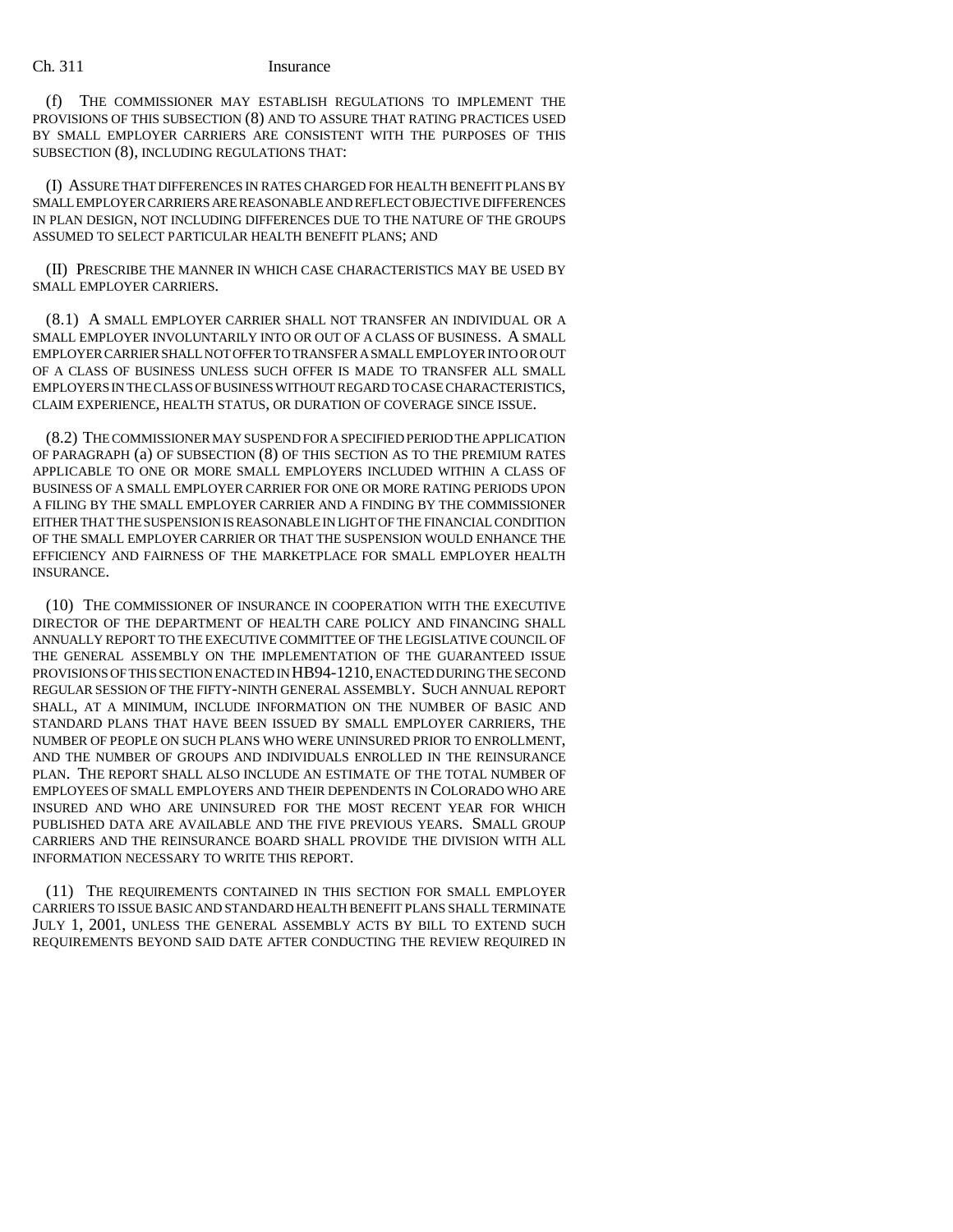## SECTION 10-16-120.

**SECTION 8.** 10-16-108 (1) (a), the introductory portion to 10-16-108 (1) (c) (I), 10-16-108 (1) (d) (I), (1) (e) (I), and (2) (c) (I), Colorado Revised Statutes, 1987 Repl. Vol., as amended, are amended, and the said 10-16-108 is further amended BY THE ADDITION OF A NEW SUBSECTION, to read:

**10-16-108. Conversion and continuation privileges.** (1) **Group sickness and accident insurance - conversion privileges.** (a) If the group insurance policy provides hospital, surgical, or major medical insurance or any combination of these coverages on an expense-incurred basis, for other than specified diseases or accidental injuries only, it THE HEALTH BENEFIT PLAN shall also contain a conversion privilege conforming to the requirements of paragraph (c) of this subsection (1).

(c) (I) A group policy delivered or issued for delivery in this state which provides hospital, surgical, or major medical expense insurance or any combination of these coverages on an expense-incurred basis, but not including a policy which provides benefits for specific diseases or for accidental injuries only, shall provide that an employee, DEPENDENT, or member whose insurance under the group policy has been terminated for any reason other than discontinuance of the group policy in its entirety or with respect to an insured class or failure of the employee or member to pay any required contribution and who has been continuously insured under the group policy (and under any group policy providing similar benefits which it replaces) for at least three months immediately prior to termination is entitled to have issued to him by the insurer a policy of sickness and accident insurance, referred to in this paragraph (c) as the "converted policy", subject to the following conditions:

(d) (I) A converted policy issued upon the exercise of the conversion privilege of paragraph (c) of this subsection  $(1)$  shall conform to the following: OFFER A CHOICE OF A BASIC OR STANDARD HEALTH BENEFIT PLAN.

(I) If the group policy provided hospital, surgical, or hospital and surgical insurance, the converted policy shall provide benefits on an expense-incurred basis equal to the lesser of the hospital room and board, miscellaneous hospital and surgical benefits provided under the group policy, and the following corresponding benefits:

 $-(A)$  Hospital room and board benefits in an amount per day equal to either sixty, seventy, or eighty percent, at the option of the insured, of the applicable amount determined by the commissioner, pursuant to the requirement set forth in this paragraph (d), as the average daily room and board charge of the hospitals in the state for other than private accommodations, such benefits to be payable for a maximum duration of seventy days for any period of hospital confinement as defined in the converted policy;

(B) Miscellaneous hospital benefits for any one period of hospital confinement in an amount up to twenty times the hospital room and board daily benefit provided under the converted policy;

 $-(C)$  Surgical benefits according to a surgical schedule with a maximum amount equal to either sixty, seventy, or eighty percent, at the option of the insured, the choice to be consistent with the percentage chosen under sub-subparagraph (A) of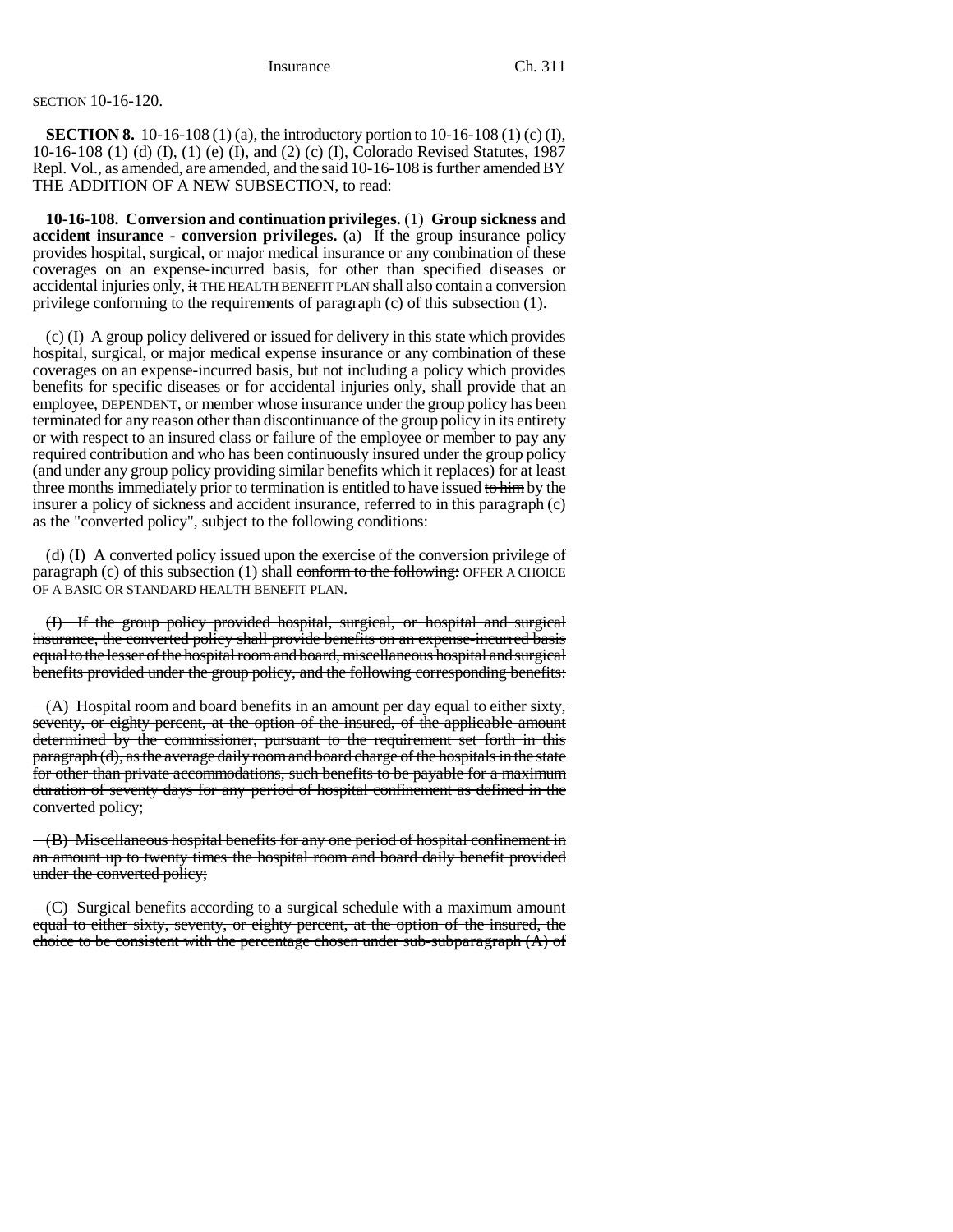this subparagraph (I), of the applicable amount determined by the commissioner, pursuant to the requirement set forth in this paragraph (d), as a reasonable maximum surgical benefit based upon charges made by surgeons in this state. The maximum surgical benefit shall be applicable to all surgical operations of an individual resulting from or contributed to by the same and all related causes occurring in one period of disability. Two or more surgical procedures performed in the course of a single operation through the same incision or in the same natural body orifice may be treated as one surgical procedure with the payment determined by the scheduled benefit for the most expensive procedure performed. The surgical schedule shall be consistent with the schedule of operations customarily offered by the insurer under group or individual health insurance policies.

(e) (I) Upon the termination of employment of an eligible employee, THE DEATH OF ANY SUCH EMPLOYEE, OR THE CHANGE IN MARITAL STATUS OF ANY SUCH EMPLOYEE, the employee OR DEPENDENT has the right to continue the coverage for a period of one hundred eighty days after termination of employment EIGHTEEN MONTHS AFTER LOSS OF COVERAGE or until such employee OR DEPENDENT becomes eligible for other group coverage, whichever occurs first. However, should new coverage exclude a condition covered under the continued plan, coverage under the prior employer's plan may be continued for the excluded condition only for the one hundred eighty days EIGHTEEN MONTHS or until the new plan covers the condition, whichever occurs first.

(2) **Group contracts of nonprofit hospital, medical-surgical, and health service corporations and group service contracts of health maintenance organizations.** (c) (I) Upon the termination of employment of an eligible employee, THE DEATH OF ANY SUCH EMPLOYEE, OR THE CHANGE IN MARITAL STATUS OF ANY SUCH EMPLOYEE, the employee, OR DEPENDENT has the right to continue the coverage for a period of one hundred eighty days after termination of employment EIGHTEEN MONTHS AFTER LOSS OF COVERAGE or until the employee OR DEPENDENT becomes eligible for other group coverage, whichever occurs first. However, should new coverage exclude a condition covered under the continued plan, coverage under the prior employer's plan may be continued for the excluded condition only for the one hundred eighty days EIGHTEEN MONTHS or until the new plan covers the condition, whichever occurs first.

(4) **Special provisions for small group health benefit plans.** (a) EFFECTIVE JANUARY 1, 1995, EACH SMALL EMPLOYER CARRIER SHALL, UPON TERMINATION OF A GROUP POLICY BY THE CARRIER OR EMPLOYER FOR REASONS OTHER THAN REPLACEMENT WITH ANOTHER GROUP POLICY OR FRAUD AND ABUSE IN PROCURING AND UTILIZING COVERAGE, OFFER TO ANY INDIVIDUAL THE CHOICE OF A BASIC OR STANDARD HEALTH BENEFIT PLAN, EXCEPT AS PROVIDED IN PARAGRAPH (b) OF THIS SUBSECTION (4). REASONS FOR TERMINATION INCLUDE, BUT ARE NOT LIMITED TO, THE GROUP NO LONGER MEETING PARTICIPATION REQUIREMENTS, CANCELLATION DUE TO NONPAYMENT OF PREMIUMS, OR THE POLICYHOLDER EXERCISING THE RIGHT TO CANCEL.

(b) IF THE GROUP'S ORIGINAL PLAN HAD BENEFITS WHICH WERE SIGNIFICANTLY LESS GENEROUS IN MOST RESPECTS THAN THE STANDARD PLAN AS DETERMINED BY THE COMMISSIONER, THE CARRIER IS ONLY REQUIRED TO OFFER THE BASIC HEALTH BENEFIT PLAN TO SUCH GROUP OR INDIVIDUAL. IF AN INDIVIDUAL IS ELIGIBLE FOR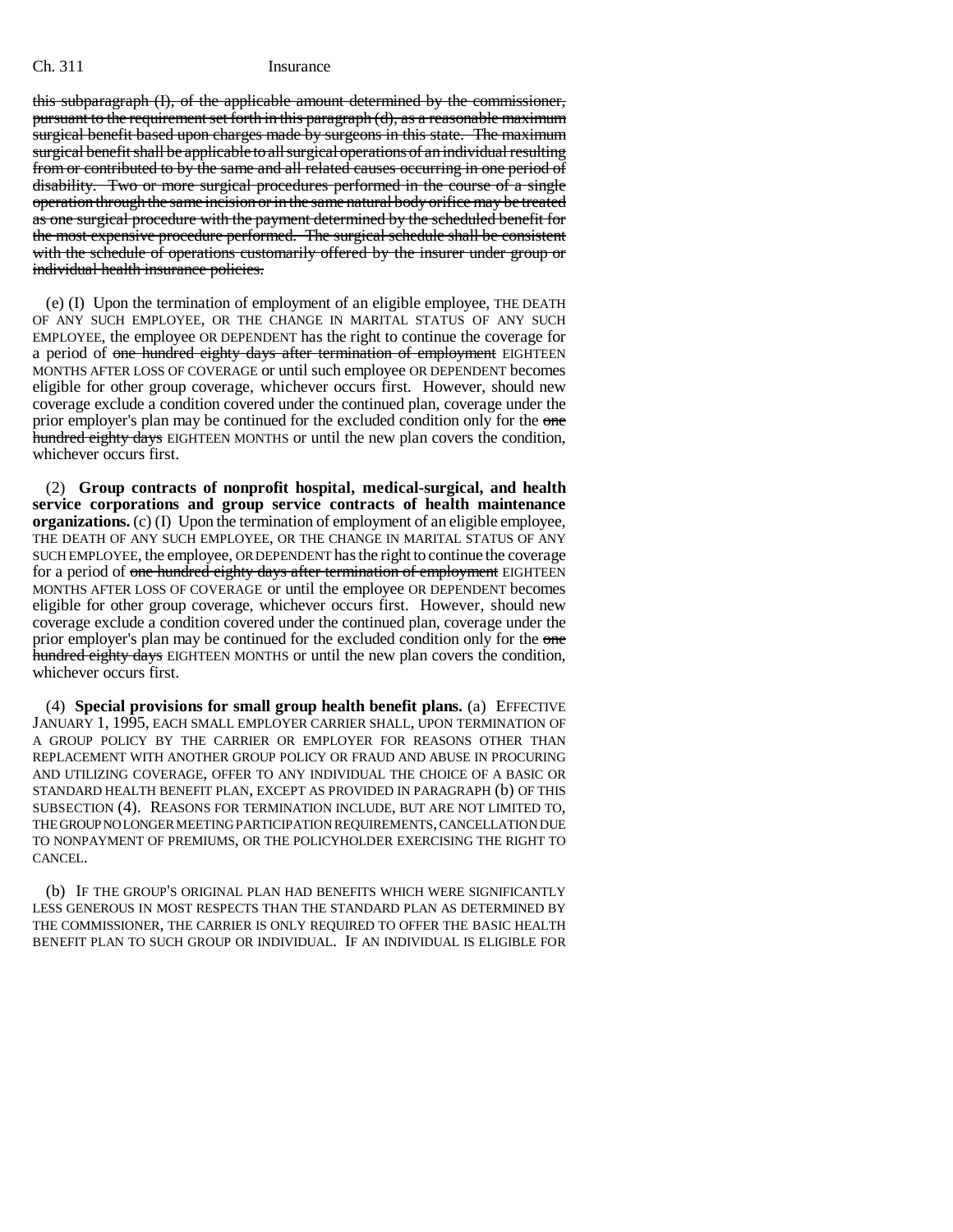CONTINUATION COVERAGE OR CONVERSION COVERAGE PURSUANT TO SECTION 10-16-108 OR IS ELIGIBLE FOR CONTINUATION COVERAGE UNDER FEDERAL LAW, THEN THE PROVISIONS OF PARAGRAPH (a) OF THIS SUBSECTION (4) AND THIS PARAGRAPH (b) SHALL NOT APPLY TO SUCH AN INDIVIDUAL.

(c) EACH SMALL EMPLOYER CARRIER SHALL OFFER THE CHOICE OF A BASIC OR STANDARD HEALTH BENEFIT PLAN TO ANY INDIVIDUAL WHO LOSES NEXUS TO EXISTING SMALL GROUP COVERAGE; EXCEPT THAT:

(I) IF AN INDIVIDUAL IS ELIGIBLE FOR CONTINUATION COVERAGE OR CONVERSION COVERAGE PURSUANT TO SECTION 10-16-108 OR IS ELIGIBLE FOR CONTINUATION COVERAGE UNDER FEDERAL LAW, THEN THE PROVISIONS OF THIS PARAGRAPH (c) SHALL NOT APPLY TO SUCH AN INDIVIDUAL; AND

(II) IF AN INDIVIDUAL LOST NEXUS TO GROUP COVERAGE FOR FRAUD OR ABUSE IN PROCURING OR UTILIZING COVERAGE, THEN THE PROVISIONS OF THIS PARAGRAPH (c) SHALL NOT APPLY TO SUCH AN INDIVIDUAL.

**SECTION 9.** Part 1 of article 16 of title 10, Colorado Revised Statutes, 1987 Repl. Vol., as amended, is amended BY THE ADDITION OF THE FOLLOWING NEW SECTIONS to read:

**10-16-108.5. Fair marketing standards.** (1) EACH SMALL EMPLOYER CARRIER SHALL ACTIVELY MARKET HEALTH BENEFIT PLAN COVERAGE, INCLUDING THE BASIC HEALTH BENEFIT PLAN AND THE STANDARD HEALTH BENEFIT PLAN, TO ELIGIBLE SMALL EMPLOYERS IN THE STATE. IF A SMALL EMPLOYER CARRIER DENIES COVERAGE TO A SMALL EMPLOYER ON THE BASIS OF THE HEALTH STATUS OR CLAIMS EXPERIENCE OF THE SMALL EMPLOYER OR ITS EMPLOYEES OR DEPENDENTS, THE CARRIER SHALL OFFER THE SMALL EMPLOYER THE OPPORTUNITY TO PURCHASE A BASIC HEALTH BENEFIT PLAN OR A STANDARD HEALTH BENEFIT PLAN.

(2) (a) EXCEPT AS PROVIDED IN PARAGRAPH (b) OF THIS SUBSECTION (2), NO CARRIER OR PRODUCER SHALL, DIRECTLY OR INDIRECTLY, ENGAGE IN THE FOLLOWING ACTIVITIES:

(I) ENCOURAGING OR DIRECTING INDIVIDUALS OR SMALL EMPLOYERS TO REFRAIN FROM FILING AN APPLICATION FOR COVERAGE WITH THE INDIVIDUAL OR SMALL EMPLOYER CARRIER BECAUSE OF THE HEALTH STATUS, CLAIMS EXPERIENCE, INDUSTRY, OCCUPATION, OR GEOGRAPHIC LOCATION OF THE INDIVIDUAL OR SMALL EMPLOYER;

(II) ENCOURAGING OR DIRECTING INDIVIDUALS OR SMALL EMPLOYERS TO SEEK COVERAGE FROM ANOTHER CARRIER BECAUSE OF THE HEALTH STATUS, CLAIMS EXPERIENCE, INDUSTRY, OCCUPATION, OR GEOGRAPHIC LOCATION OF THE INDIVIDUAL OR SMALL EMPLOYER.

(b) THE PROVISIONS OF PARAGRAPH (a) OF THIS SUBSECTION (2) SHALL NOT APPLY WITH RESPECT TO INFORMATION PROVIDED BY A CARRIER OR PRODUCER TO AN INDIVIDUAL OR A SMALL EMPLOYER REGARDING THE ESTABLISHED GEOGRAPHIC SERVICE AREA OR A RESTRICTED NETWORK PROVISION OF A CARRIER.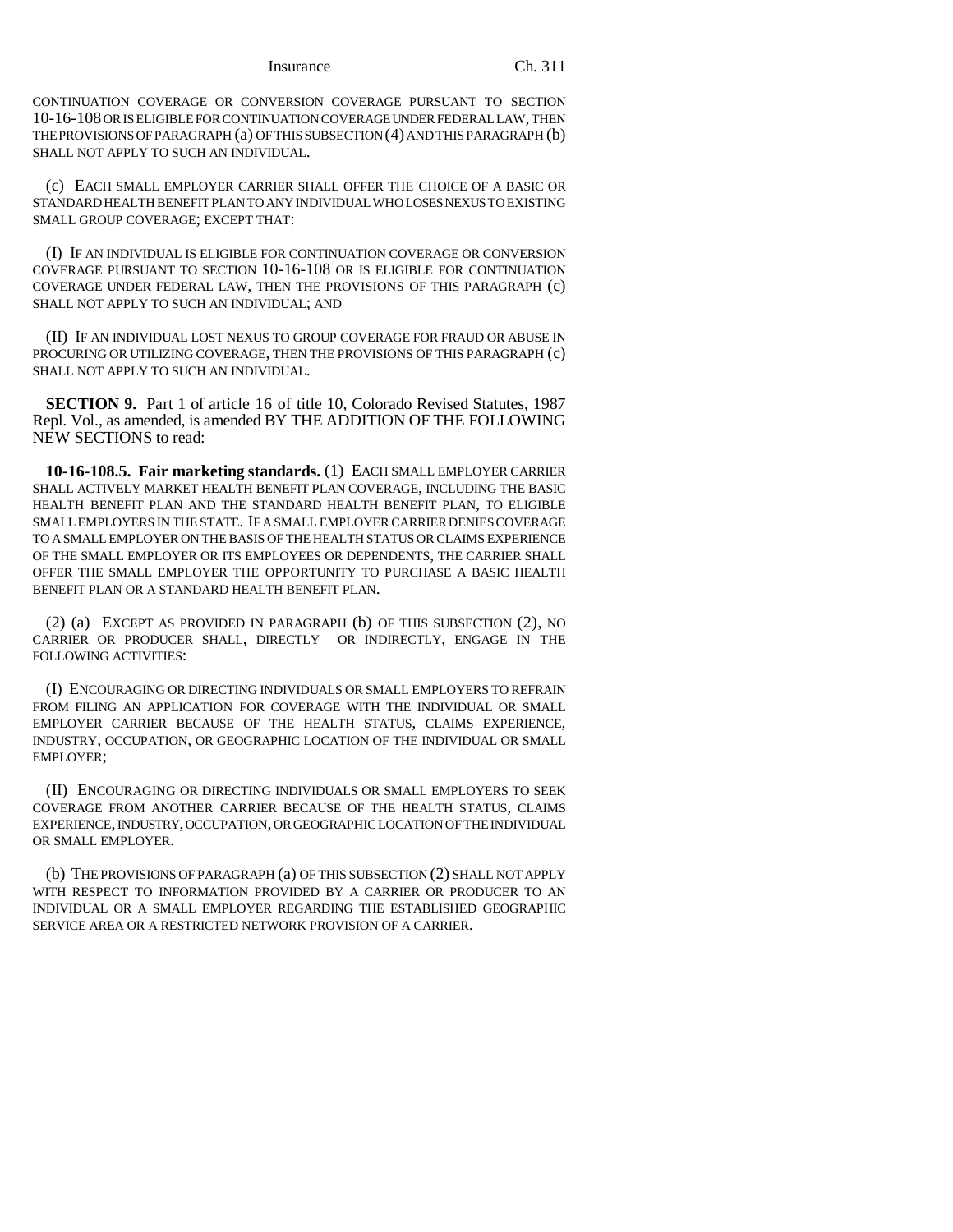(3) (a) EXCEPT AS PROVIDED IN PARAGRAPH (b) OF THIS SUBSECTION (3), NO SMALL EMPLOYER CARRIER SHALL, DIRECTLY OR INDIRECTLY, ENTER INTO ANY CONTRACT, AGREEMENT, OR ARRANGEMENT WITH A PRODUCER THAT PROVIDES FOR OR RESULTS IN THE COMPENSATION PAID TO A PRODUCER FOR THE SALE OF A HEALTH BENEFIT PLAN TO BE VARIED BECAUSE OF THE HEALTH STATUS, CLAIMS EXPERIENCE, INDUSTRY, OCCUPATION, OR GEOGRAPHIC LOCATION OF THE SMALL EMPLOYER.

(b) PARAGRAPH (a) OF THIS SUBSECTION (3) SHALL NOT APPLY TO A COMPENSATION ARRANGEMENT WITH A PRODUCER ON THE BASIS OF A PERCENTAGE OF PREMIUM IF SUCH PERCENTAGE DOES NOT VARY BECAUSE OF THE HEALTH STATUS, CLAIMS EXPERIENCE, INDUSTRY, OCCUPATION, OR GEOGRAPHIC AREA OF THE INDIVIDUAL OR SMALL EMPLOYER.

(4) A SMALL EMPLOYER CARRIER SHALL PROVIDE REASONABLE COMPENSATION, AS PROVIDED UNDER THE PLAN OF OPERATION OF THE SMALL EMPLOYER HEALTH REINSURANCE PROGRAM, TO A PRODUCER, IF ANY, FOR THE SALE OF A BASIC OR STANDARD HEALTH BENEFIT PLAN.

(5) NO SMALL EMPLOYER CARRIER SHALL TERMINATE, FAIL TO RENEW, OR LIMIT ITS CONTRACT OR AGREEMENT OF REPRESENTATION WITH A PRODUCER FOR ANY REASON RELATED TO THE HEALTH STATUS, CLAIMS EXPERIENCE, OCCUPATION, OR GEOGRAPHIC AREA OF THE SMALL EMPLOYERS PLACED BY THE PRODUCER WITH THE SMALL EMPLOYER CARRIER.

(6) NO CARRIER SHALL INDUCE OR OTHERWISE ENCOURAGE A SMALL EMPLOYER TO EXCLUDE AN EMPLOYEE FROM HEALTH COVERAGE OR BENEFITS PROVIDED IN CONNECTION WITH THE EMPLOYEE'S EMPLOYMENT.

(7) ANY DENIAL BY A CARRIER OF AN APPLICATION FOR COVERAGE FROM AN INDIVIDUAL OR A SMALL EMPLOYER SHALL BE IN WRITING AND SHALL STATE ANY REASON FOR THE DENIAL.

(8) THE COMMISSIONER MAY ESTABLISH REGULATIONS SETTING FORTH ADDITIONAL STANDARDS TO PROVIDE FOR THE FAIR MARKETING AND BROAD AVAILABILITY OF HEALTH BENEFIT PLANS TO INDIVIDUALS AND SMALL EMPLOYERS IN THIS STATE.

(9) A VIOLATION OF THIS SECTION BY A CARRIER OR A PRODUCER IS AN UNFAIR OR DECEPTIVE ACT OR PRACTICE PURSUANT TO THE PROVISIONS OF PART 11 OF ARTICLE 3 OF THIS TITLE.

(10) IF A SMALL EMPLOYER CARRIER ENTERS INTO A CONTRACT, AGREEMENT, OR OTHER ARRANGEMENT WITH A THIRD-PARTY ADMINISTRATOR TO PROVIDE ADMINISTRATIVE MARKETING OR OTHER SERVICE RELATED TO THE OFFERING OF HEALTH BENEFIT PLANS TO SMALL EMPLOYERS IN THIS STATE, THE THIRD-PARTY ADMINISTRATOR SHALL BE SUBJECT TO THIS SECTION AS IF IT WERE A SMALL EMPLOYER CARRIER.

**10-16-118. Limitations on preexisting condition limitations.** (1) A HEALTH BENEFIT PLAN THAT COVERS RESIDENTS OF THIS STATE SHALL:

(a) (I) NOT DENY, EXCLUDE, OR LIMIT BENEFITS FOR A COVERED INDIVIDUAL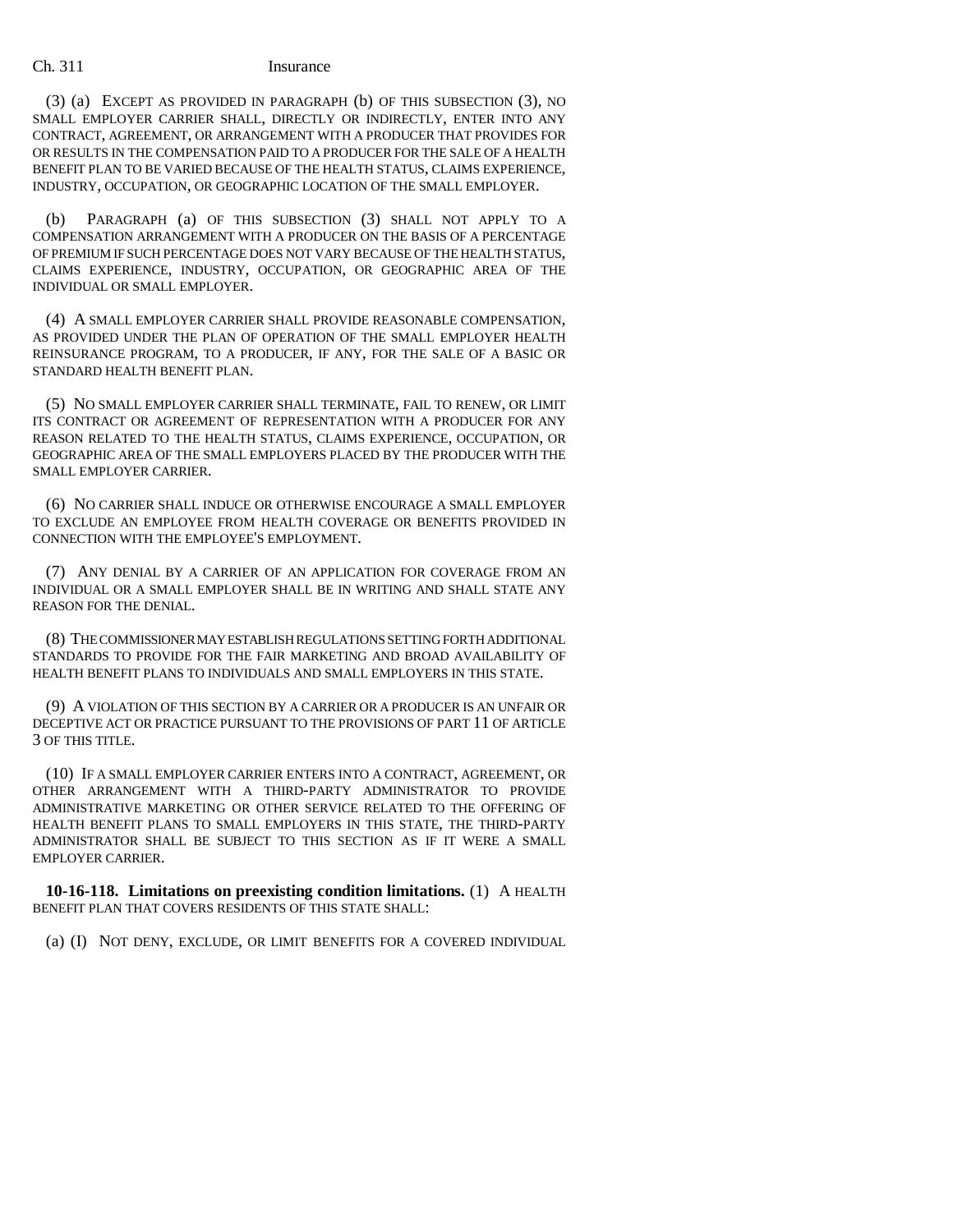BECAUSE OF A PREEXISTING CONDITION FOR LOSSES INCURRED MORE THAN SIX MONTHS FOLLOWING THE EFFECTIVE DATE OF SUCH INDIVIDUAL'S COVERAGE. A HEALTH BENEFIT PLAN SHALL NOT DEFINE A PREEXISTING CONDITION MORE RESTRICTIVELY THAN AN INJURY, SICKNESS, OR PREGNANCY FOR WHICH A PERSON INCURRED CHARGES, RECEIVED MEDICAL TREATMENT, CONSULTED A HEALTH CARE PROFESSIONAL, OR TOOK PRESCRIPTION DRUGS WITHIN SIX MONTHS IMMEDIATELY PRECEDING THE EFFECTIVE DATE OF COVERAGE; EXCEPT THAT AN INDIVIDUAL HEALTH BENEFIT PLAN MAY EXTEND THE EXCLUSION OF A PREEXISTING CONDITION FOR A PERIOD NOT TO EXCEED TWELVE MONTHS AND MAY NOT DEFINE THE PREEXISTING CONDITION MORE RESTRICTIVELY THAN AN INJURY, SICKNESS, OR PREGNANCY FOR WHICH A PERSON INCURRED CHARGES, RECEIVED MEDICAL TREATMENT, CONSULTED A HEALTH CARE PROFESSIONAL, OR TOOK PRESCRIPTION DRUGS WITHIN TWELVE MONTHS.

(II) A CARRIER THAT DOES NOT UTILIZE PREEXISTING CONDITION LIMITATIONS IN ANY HEALTH BENEFIT PLAN MAY IMPOSE A CARRIER WAITING PERIOD.

(b) WAIVE ANY CARRIER WAITING PERIOD OR TIME PERIOD APPLICABLE TO A PREEXISTING CONDITION EXCLUSION OR LIMITATION PERIOD WITH RESPECT TO PARTICULAR SERVICES FOR THE PERIOD OF TIME AN INDIVIDUAL WAS PREVIOUSLY COVERED BY QUALIFYING PREVIOUS COVERAGE THAT PROVIDED BENEFITS WITH RESPECT TO SUCH SERVICES, IF SUCH QUALIFYING PREVIOUS COVERAGE WAS CONTINUOUS TO A DATE NOT MORE THAN NINETY DAYS PRIOR TO THE EFFECTIVE DATE OF THE NEW COVERAGE. THE PERIOD OF CONTINUOUS COVERAGE SHALL NOT INCLUDE ANY WAITING PERIOD FOR THE EFFECTIVE DATE OF THE NEW COVERAGE APPLIED BY THE EMPLOYER OR THE CARRIER. THIS PARAGRAPH (b) SHALL NOT PRECLUDE APPLICATION OF ANY WAITING PERIOD APPLICABLE TO ALL NEW ENROLLEES UNDER THE PLAN.

(c) EXCLUDE COVERAGE FOR LATE ENROLLEES FOR THE GREATER OF TWELVE MONTHS OR FOR AN EIGHTEEN-MONTH-PREEXISTING CONDITION EXCLUSION; EXCEPT THAT, IF BOTH A PERIOD OF EXCLUSION FROM COVERAGE AND A PREEXISTING CONDITION EXCLUSION ARE APPLICABLE TO A LATE ENROLLEE, THE COMBINED PERIOD SHALL NOT EXCEED EIGHTEEN MONTHS FROM THE DATE THE INDIVIDUAL ENROLLS FOR COVERAGE UNDER THE HEALTH BENEFIT PLAN.

**10-16-119. Requirements for excess loss insurance used in conjunction with self-insured employer benefit plans under the federal "Employee Retirement Income Security Act".** (1) ANY ENTITY ISSUING EXCESS LOSS INSURANCE SHALL FILE ALL POLICY FORMS WITH THE DIVISION AND CERTIFY COMPLIANCE WITH THE PROVISIONS OF THIS TITLE.

(2) ALL EXCESS LOSS INSURANCE SHALL BE ISSUED TO COVER THE EMPLOYER'S LIABILITY UNDER THE EMPLOYER'S SELF-INSURED OBLIGATION. EXCESS LOSS INSURANCE SHALL MEET THE FOLLOWING REQUIREMENTS:

(a) THE POLICY SHALL ONLY BE ISSUED TO INSURE AN EMPLOYER AND NOT THE EMPLOYER'S EMPLOYEES;

(b) PAYMENT BY THE ISSUER OF THE INSURANCE SHALL ONLY BE MADE TO THE EMPLOYER AND NOT THE EMPLOYEES OR PROVIDERS;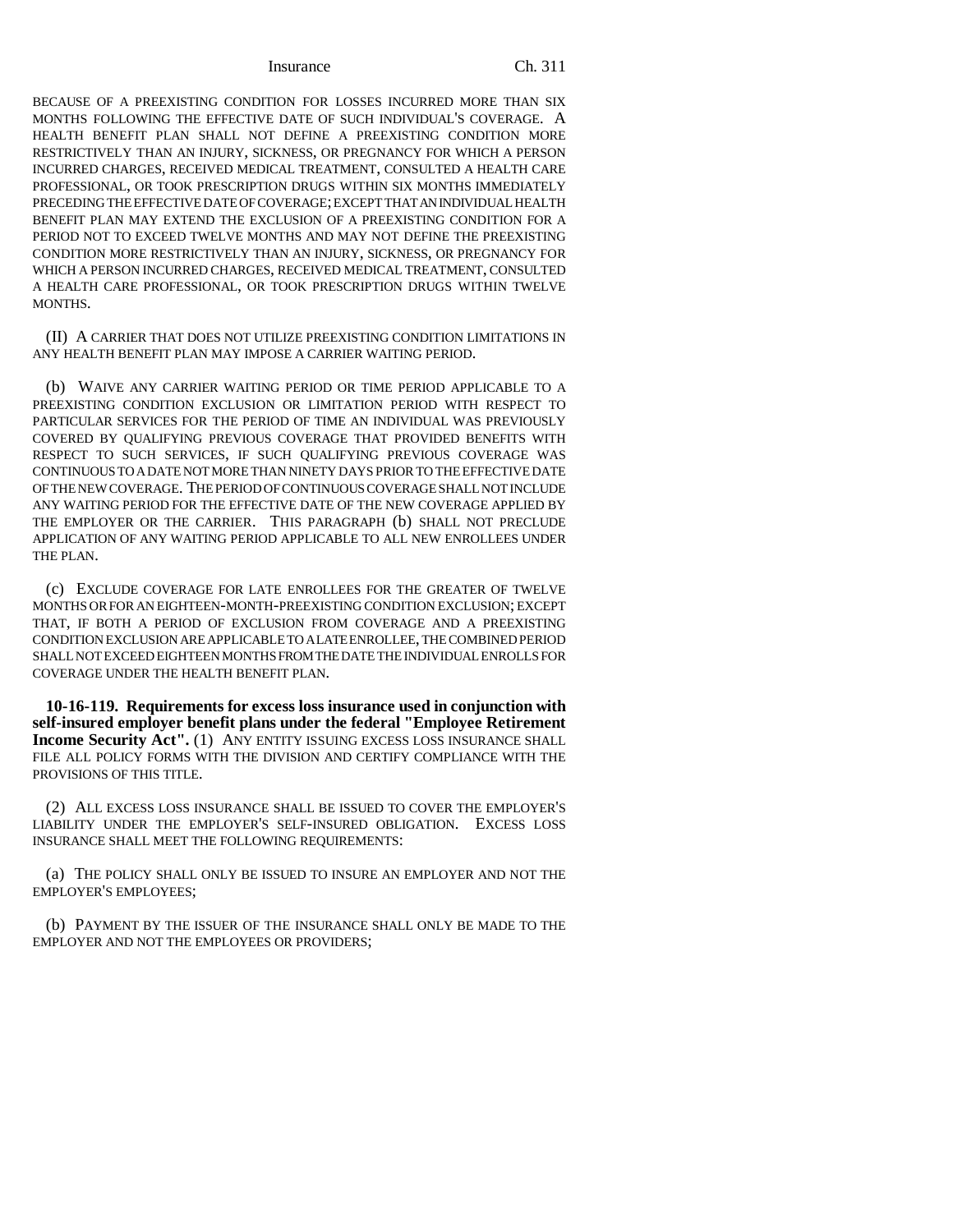(c) (I) EFFECTIVE JANUARY 1, 1995, THE MINIMUM RETENTION TO THE EMPLOYER SHALL BE NO LESS THAN TEN THOUSAND DOLLARS PER PERSON PER PLAN YEAR WITH A MINIMUM ONE HUNDRED TWENTY PERCENT OF EXPECTED CLAIMS AGGREGATE, EXCEPT AS PROVIDED IN SUBPARAGRAPH (II) OF THIS PARAGRAPH (c).

(II) FOR EXCESS LOSS POLICIES ISSUED AND IN FORCE PRIOR TO JANUARY 1, 1995, THE MINIMUM RETENTION TO THE EMPLOYER SHALL BE NO LESS THAN FIVE THOUSAND DOLLARS PER PERSON PER PLAN YEAR THROUGH DECEMBER 31, 1995, WITH A MINIMUM ONE HUNDRED TWENTY PERCENT OF EXPECTED CLAIMS AGGREGATE. EFFECTIVE ON POLICY ANNIVERSARY DATES OCCURRING ON AND AFTER JANUARY 1, 1996, SUCH POLICIES SHALL COMPLY WITH THE PROVISIONS OF SUBPARAGRAPH (I) OF THIS PARAGRAPH (c).

**10-16-120. Legislative review of requirements for guaranteed issue of basic and standard health benefit plans.** (1) DURING THE REGULAR SESSION OF THE GENERAL ASSEMBLY IN THE YEAR 2001, THE LEGISLATIVE COUNCIL OF THE GENERAL ASSEMBLY SHALL CONDUCT A REVIEW OF THE OPERATION OF REQUIREMENTS CONTAINED IN SECTION 10-16-105 FOR SMALL EMPLOYER CARRIERS TO ISSUE BASIC AND STANDARD HEALTH BENEFIT PLANS. SUCH REVIEW SHALL CONSIDER, BUT NOT BE LIMITED TO, THE EFFECT OF SUCH REQUIREMENT ON THE AVAILABILITY AND AFFORDABILITY OF HEALTH CARE COVERAGE TO RESIDENTS OF COLORADO. SUCH REVIEW SHALL ALSO CONSIDER THE ANNUAL REPORTS FILED PURSUANT TO SECTION 10-16-105(10). AS A RESULT OF THE REVIEW REQUIRED BY THIS SUBSECTION (1), THE LEGISLATIVE COUNCIL MAY RECOMMEND TO THE GENERAL ASSEMBLY ANY LEGISLATION DETERMINED TO BE NECESSARY BASED ON SUCH REVIEW. THE LEGISLATIVE COUNCIL SHALL REPORT THE RESULTS OF THE REVIEW CONDUCTED PURSUANT TO THIS SUBSECTION (1) TO THE SENATE AND HOUSE OF REPRESENTATIVES BY MARCH 15, 2001.

(2) THE REQUIREMENTS CONTAINED IN SECTION 10-16-105 FOR SMALL EMPLOYER CARRIERS TO ISSUE BASIC AND STANDARD HEALTH BENEFIT PLANS SHALL TERMINATE JULY 1, 2001, UNLESS THE GENERAL ASSEMBLY ACTS BY BILL TO EXTEND SAID REQUIREMENTS BEYOND JULY 1, 2001.

**SECTION 10.** 10-16-116 (2), Colorado Revised Statutes, 1987 Repl. Vol., as enacted by House Bill 94-1094, enacted at the Second Regular Session of the Fifty-ninth General Assembly, is amended to read:

**10-16-116. Catastrophic health insurance - coverage.** (2) Each catastrophic health insurance policy ISSUED PURSUANT TO SUBSECTION (1) OF THIS SECTION is required to:

(a) Be in the name of the insured employee ISSUED TO THE EMPLOYER;

(b) Have a minimum deductible of two thousand five hundred dollars;

(c) Offer coverage for the spouse and dependent children of the insured employee;

(d) Cover all employees who elect coverage and are not otherwise covered by medicare or another employer's catastrophic health insurance policy;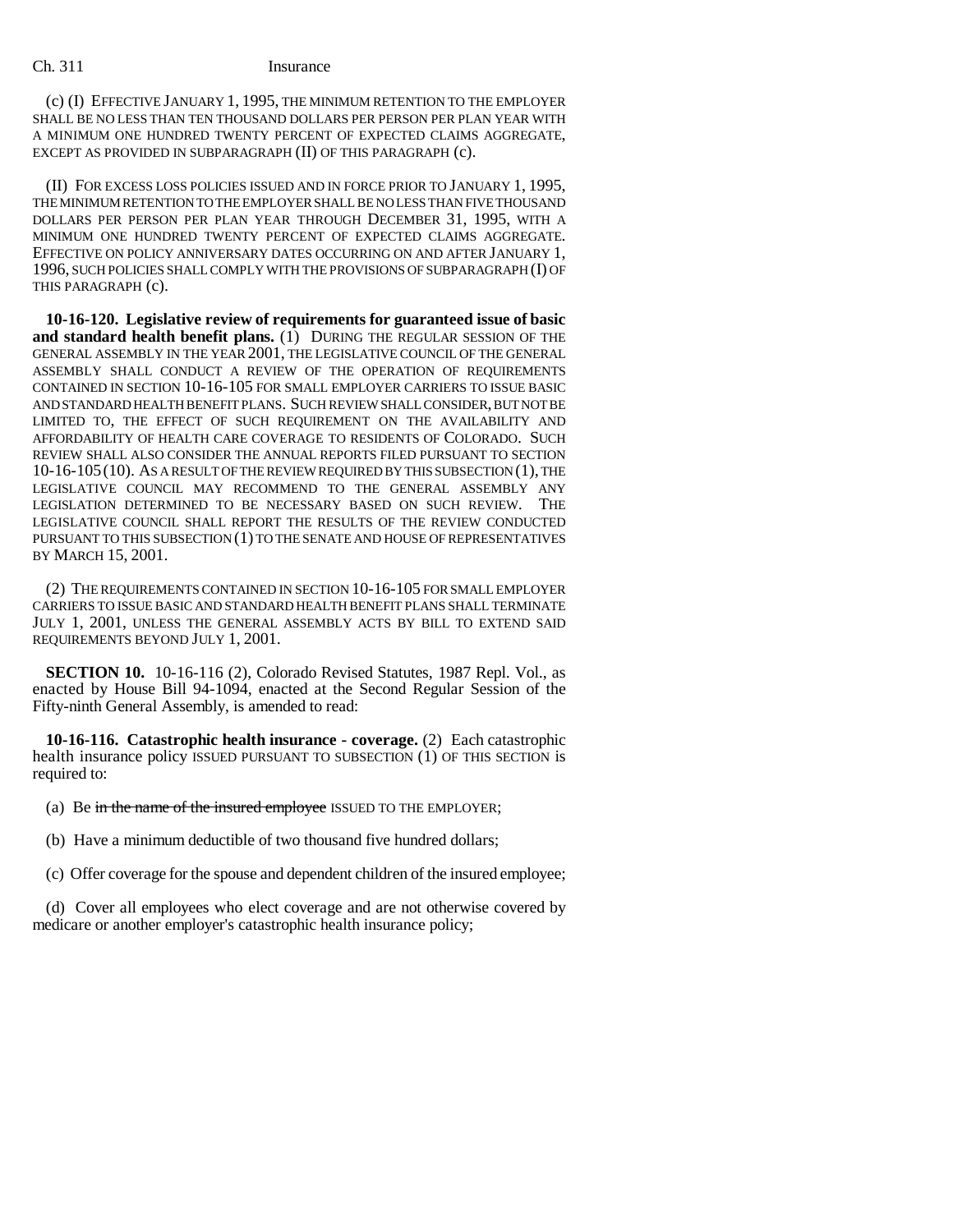(e) Cover an employee who would be eligible except for underwriting considerations that relate to health AND ELIGIBLE DEPENDENTS REGARDLESS OF HEALTH STATUS, if the employee was continuously covered for one year or more WITH A GAP IN COVERAGE OF NO MORE THAN NINETY DAYS under another health insurance policy;

(f) (I) Be priced pursuant to a modified form of community rating, EXCEPT AS PROVIDED IN SUBPARAGRAPH (II) OF THIS PARAGRAPH (f). The information to be taken into account by the insurer during the underwriting process is limited to the applicant's age, sex, health status, and the geographical area in which the applicant lives.

(II) IF THE CATASTROPHIC HEALTH INSURANCE POLICY COVERS THE EMPLOYEES OF A SMALL EMPLOYER, THEN IT SHALL BE PRICED PURSUANT TO SECTION 10-16-105 (8).

(g) Provide a clearly written contract of coverage including a list of procedures covered under the policy. This list will be updated annually and sent to the insured.

(h) Include a portability clause which provides that:

(I) When an employee leaves employment for any reason the employee, the employee's spouse, and the employee's dependent children may each elect to CONTINUE COVERAGE OR convert coverage to an individual policy if they request to do so within thirty-one days after the date coverage is lost PURSUANT TO SECTION 10-16-108; AND

(II) An employee or the spouse or covered dependents of an employee who elect to convert coverage shall pay all premiums after the date of the conversion, which premiums may not exceed one hundred thirty-five percent of premium amounts that would have been charged with respect to such person had he or she been covered as an employee under the plan during the same period. If the plan under which such person was covered is cancelled or not renewed, the premium rates shall be based on the rate which would have been charged to such person had the plan continued in force as determined by the insurer in accordance with standard actuarial principles.

 $(HH)$  (II) Benefits may not be less than those provided under the policy prior to the date of conversion AND MUST COMPLY WITH SECTION 10-16-108.

(IV) The insurer may apply against the benefit limits of the conversion policy any benefits paid prior to the date of conversion, if the insurer credits the insured with any waiting period or deductible which was credited under the policy prior to the date of conversion; and

(V) Upon the death of the insured, one of the surviving dependents of the insured may convert the policy to an individual policy.

**SECTION 11.** 10-16-202 (3), Colorado Revised Statutes, 1987 Repl. Vol., as amended, is amended to read:

**10-16-202. Required provisions in individual sickness and accident policies.** (3) Provisions as follows: "Time limit on certain defenses: (a) After two years from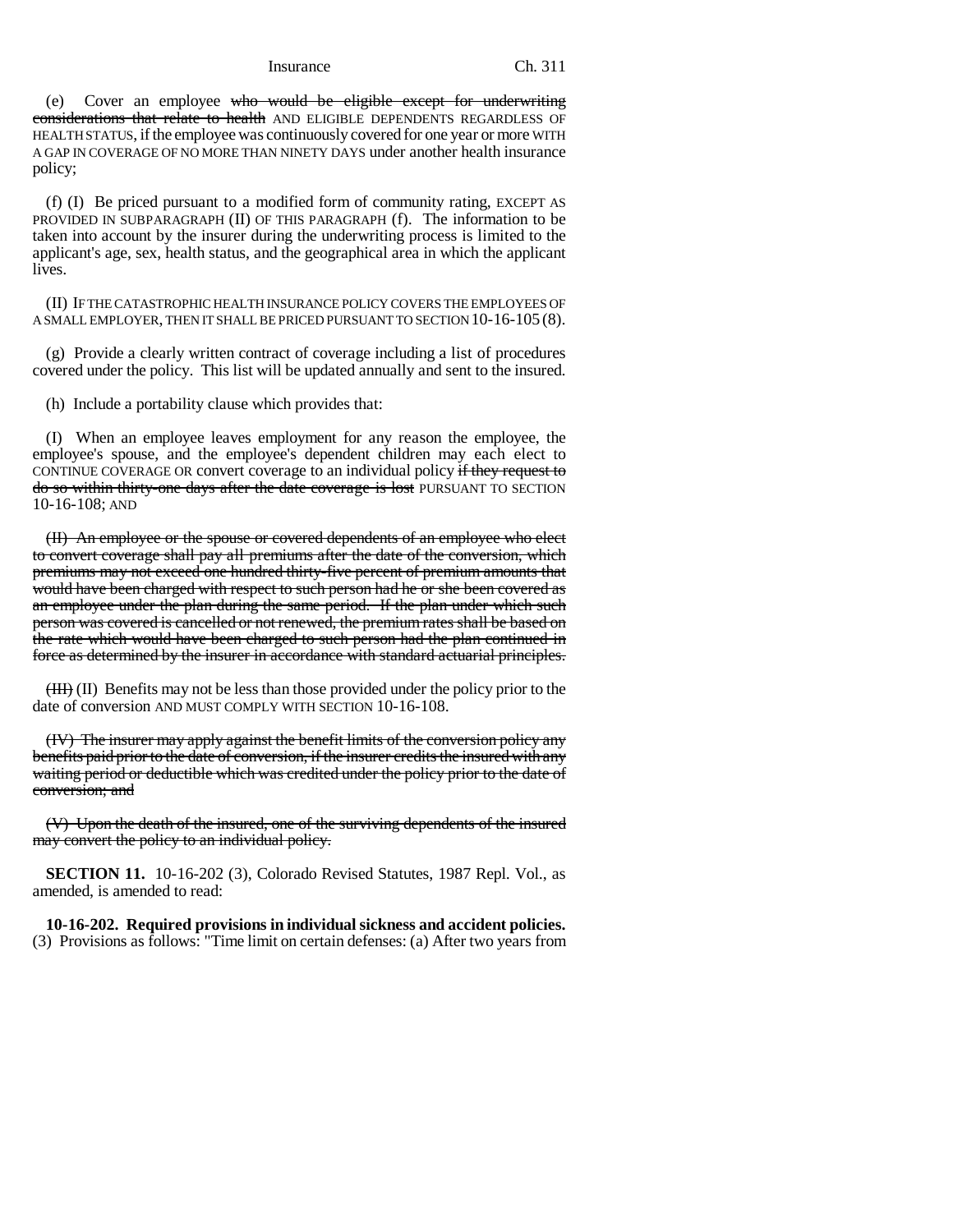the date of issue of this policy no misstatements, except fraudulent misstatements, made by the applicant in the application for such policy shall be used to void the policy or to deny a claim for loss incurred or disability (as defined in the policy) commencing after the expiration of such two-year period."

"(The foregoing policy provision shall not be so construed as to affect any legal requirement for avoidance of a policy or denial of a claim during such initial two-year period, nor to limit the application of section 10-16-203 in the event of misstatement with respect to age or occupation or other insurance.)"

(A policy which the insured has the right to continue in force subject to its terms by the timely payment of premium until at least age fifty, or in the case of a policy issued after age forty-four, for at least five years from its date of issue, may contain, in lieu of the foregoing, the following provision, from which the clause in parentheses may be omitted at the insurer's option, under the caption "Incontestable":

"After this policy has been in force for a period of two years during the lifetime of the insured (excluding any period during which the insured is disabled), it shall become incontestable as to the statements contained in the application.")

"(b) No claim for loss incurred or disability, as defined in the policy, commencing after two years ONE YEAR from the date of issue of this policy shall be reduced or denied on the ground that a disease or physical condition not excluded from coverage by name or a specific description effective on the date of loss had existed prior to the effective date of coverage of this policy."

(AN INDIVIDUAL HEALTH BENEFIT PLAN SHALL NOT DEFINE A PREEXISTING CONDITION MORE RESTRICTIVELY THAN AN INJURY, SICKNESS, OR PREGNANCY FOR WHICH A PERSON INCURRED CHARGES, RECEIVED MEDICAL TREATMENT, CONSULTED A HEALTH CARE PROFESSIONAL, OR TOOK PRESCRIPTION DRUGS WITHIN THE TWELVE MONTHS IMMEDIATELY PRECEDING THE EFFECTIVE DATE OF COVERAGE.)

**SECTION 12.** 10-16-214 (1) (c) and (3) (a) (V), Colorado Revised Statutes, 1987 Repl. Vol., as amended, are amended to read:

**10-16-214. Group sickness and accident insurance.** (1) Group sickness and accident insurance is declared to be that form of sickness and accident insurance covering groups of persons, with or without their dependents, and issued upon the following bases:

(c) Under a policy issued to any person or organization to which a policy of group life insurance may be issued or delivered in this state to insure any class of individuals that could be insured under such group life insurance policy. ON AND AFTER JULY 1, 1994, UNDER A POLICY ISSUED TO ANY PERSON OR ORGANIZATION TO WHICH A POLICY OF GROUP LIFE INSURANCE MAY BE ISSUED OR DELIVERED IN THIS STATE TO INSURE ANY CLASS OF INDIVIDUALS THAT COULD BE INSURED UNDER SUCH GROUP LIFE INSURANCE POLICY; EXCEPT THAT, NOTWITHSTANDING THE PROVISIONS OF SECTION 10-7-201 (1) (b), ON AND AFTER JULY 1, 1994, SUCH A POLICY SHALL COVER AT LEAST TWO OR MORE INDIVIDUALS AT DATE OF ISSUE, AND ON AND AFTER JANUARY 1, 1996, SUCH A POLICY SHALL COVER A BUSINESS GROUP OF ONE AT THE DATE OF ISSUE.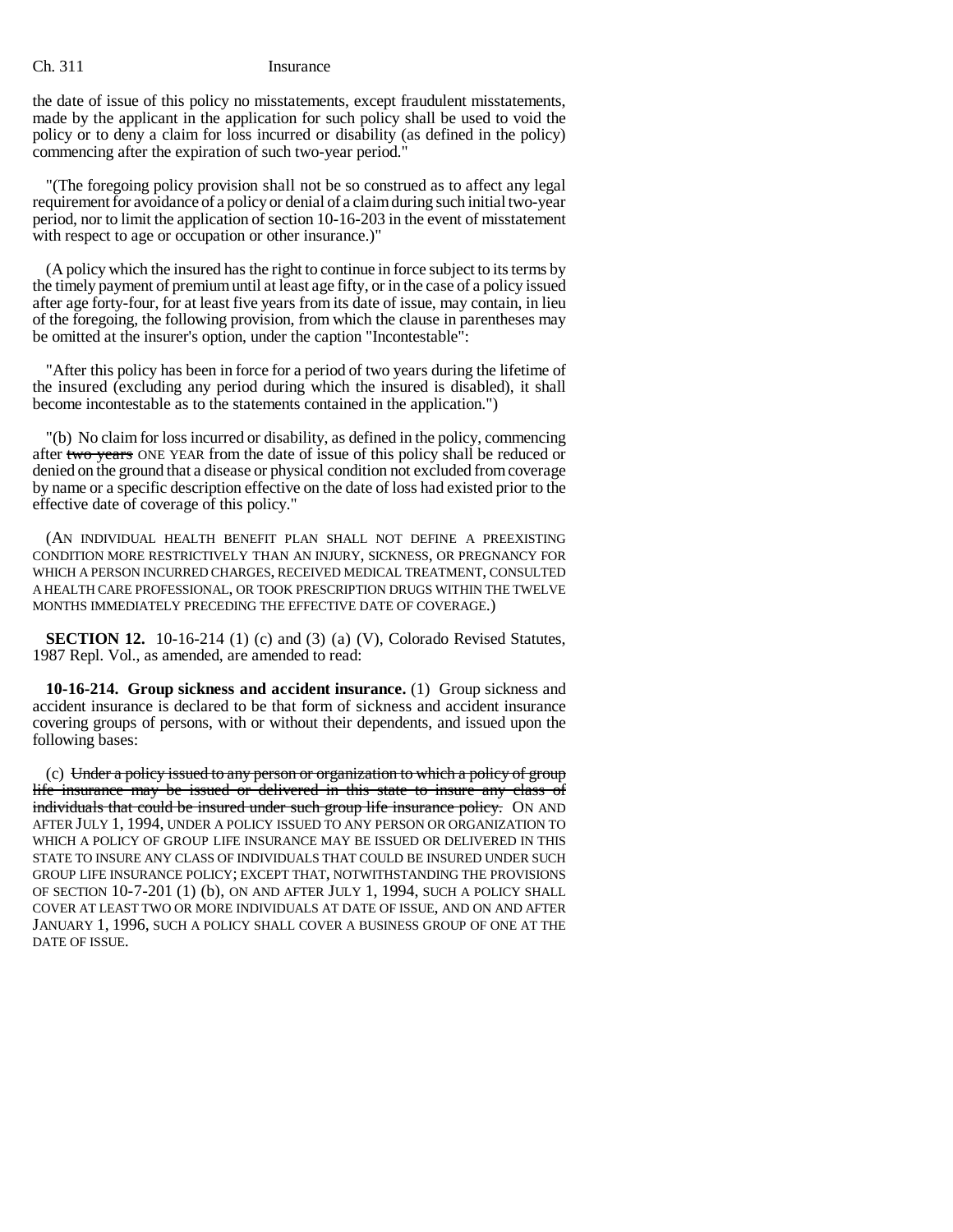(3) (a) Except as provided for in subsection (2) of this section, all policies of group sickness and accident insurance providing coverage to persons residing in the state shall contain in substance the following provisions or provisions which, in the opinion of the commissioner, are more favorable to the persons insured or at least as favorable to the persons insured and more favorable to the policyholder:

(V) (A) A provision specifying the additional exclusions or limitations, if any, applicable under the policy with respect to a disease or physical condition of a person, not otherwise excluded from the person's coverage by name or specific description effective on the date of the person's loss, which existed prior to the effective date of the person's coverage under the policy. Any such exclusion or limitation may only apply to a disease or physical condition for which medical advice or treatment was received by the person during the twelve months prior to the effective date of coverage. A HEALTH BENEFIT PLAN SHALL NOT DEFINE A PREEXISTING CONDITION MORE RESTRICTIVELY THAN AN INJURY, SICKNESS, OR PREGNANCY FOR WHICH A PERSON INCURRED CHARGES, RECEIVED MEDICAL TREATMENT, CONSULTED A HEALTH PROFESSIONAL, OR TOOK PRESCRIPTION DRUGS WITHIN SIX MONTHS IMMEDIATELY PRECEDING THE EFFECTIVE DATE OF COVERAGE.

(B) In no event shall such exclusion or limitation apply to loss incurred or disability commencing after the earlier of the end of a continuous period of twelve SIX months commencing on or after the effective date of the person's coverage during all of which the person has received no medical advice or treatment in connection with such disease or physical condition and the end of the one-year SIX-MONTH period commencing on the effective date of the person's coverage, EXCEPT AS PROVIDED IN SUB-SUBPARAGRAPH (A) OF THIS SUBPARAGRAPH (V).

**SECTION 13.** 10-3-1104 (1), Colorado Revised Statutes, 1987 Repl. Vol., as amended, is amended BY THE ADDITION OF A NEW PARAGRAPH to read:

**10-3-1104. Unfair methods of competition and unfair or deceptive acts or practices.** (1) The following are defined as unfair methods of competition and unfair or deceptive acts or practices in the business of insurance:

(v) FAILURE TO COMPLY WITH ALL PROVISIONS OF SECTION 10-16-108.5 CONCERNING FAIR MARKETING OF BASIC AND STANDARD HEALTH BENEFIT PLANS, AND SECTION 10-16-105 CONCERNING GUARANTEED ISSUE OF BASIC AND STANDARD HEALTH BENEFIT PLANS.

**SECTION 14. Repeal.** 10-16-108 (1) (d) (II), (1) (d) (III), (1) (d) (IV), (1) (d) (V), (1) (d) (VI), (1) (d) (VII), (1) (d) (XI), and (1) (d) (XII), Colorado Revised Statutes, 1987 Repl. Vol., as amended, are repealed.

**SECTION 15. Appropriation.** In addition to any other appropriation, there is hereby appropriated, out of any moneys in the division of insurance cash fund not otherwise appropriated, to the department of regulatory agencies, for allocation to the division of insurance, for the fiscal year beginning July 1, 1994, the sum of forty thousand seven hundred ninety-five dollars (\$40,795) and 0.8 FTE, or so much thereof as may be necessary, for the implementation of this act.

**SECTION 16. Effective date - applicability.** This act shall take effect July 1,